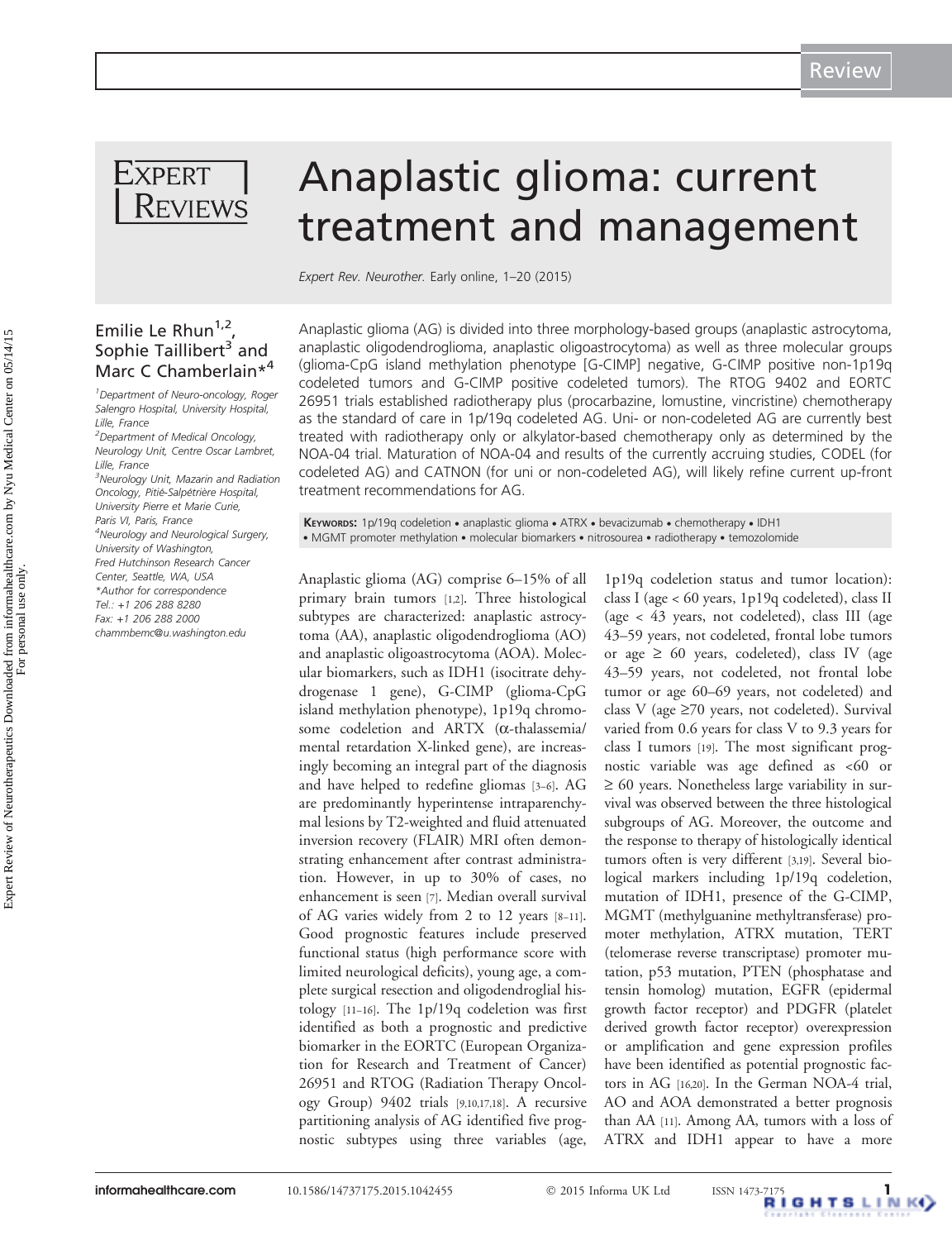favorable prognosis than wildtype counterparts in the RTOG 9402 trial [\[4](#page-14-0)].

Initial treatment includes, as in all gliomas, maximal safe resection [[7](#page-14-0)[,21](#page-15-0)]. The management after initial surgery of AG with 1p/19q codeletion includes radiotherapy (RT) and PCV (procarbazine, CCNU, vincristine) chemotherapy as established by the EORTC 29651 and RTOG 9402 trials. The treatment of uni- or nondeleted AG is either RT only or primary alkylator-based chemotherapy only with deferred RT as determined in the NOA-04 trial. A new classification using molecular markers may improve the initial management of AG and tailor treatment according to the presence or absence of prognostic markers as mentioned above [\[20](#page-15-0)].

# Histology & molecular biology **Histology**

The 2007 WHO classification of gliomas currently uses only morphological criteria [\[22](#page-15-0)] and defines three groups. AO and AOA account for 30–50% of all AG, the remaining 50–70% are defined as AA [\[23\]](#page-15-0). The WHO classification has been validated as having prognostic value [[11](#page-15-0)]. Nevertheless, the WHO classification is prone to high interobservator variability among the subtypes of AG as well as pathology discordance between grades of glioma [\[7](#page-14-0),[24](#page-15-0)–[27\]](#page-15-0).

Molecular biomarkers add diagnostic, prognostic and predictive value to the morphological classification and increasingly influence treatment decision. By example, AO mostly are characterized by 1p/19q codeletion, the hypermethylation phenotype (G-CIMP positive), TERT promoter mutation and IDH1 mutation and have the best prognosis among AG. By contrast, AA lack the 1p/19 codeletion, are mutated in p53, ATRX and IDH1 and have the poorest prognosis among AG [\[28\]](#page-15-0).

# Molecular biology

#### IDH mutations

IDH1 or less commonly IDH2 mutations are present in 50–83% of AG with the highest prevalence in AO [\[16,25](#page-15-0),[29](#page-15-0)–[33\]](#page-15-0). IDH mutations are predominantly in IDH1 (R132H). IDH2 (R172H) mutations represent only 3% of all IDH mutations. Either IDH mutation is commonly associated with oligodendroglial histology [\[29,34](#page-15-0)]. In the NOA-04 trial, IDH1 mutations were detected in 65.6% of all patients (71% of AO, 73% of AOA and 57% of AA [\(TABLE](#page-2-0) 1) [\[11\]](#page-15-0). In the EORTC 26951 trial, IDH1 mutations were observed in 46% of the patients with a confirmed AO after central review [[10](#page-15-0)]. In the EORTC 26951 trial, IDH2 mutations were observed in only 0.6% of the AO and AOA tumors [\(TABLE](#page-2-0) 1) [\[33\]](#page-15-0).

Notably, the IDH mutational status does not change during disease evolution [\[35\]](#page-15-0). The IDH mutation is responsible of epigenetic remodeling [\[3,](#page-14-0)[25,36\]](#page-15-0) that results in the hypermethylation phenotype, i.e., G-CIMP positive [\[37](#page-15-0)]. Patients with G-CIMP-positive tumors have a longer survival [\[3](#page-14-0)[,38,39](#page-15-0)] and are frequently coassociated with the 1p/19q codeletion (seen in 86% of G-CIMPpositive tumors in the EORTC 26951 trial) [\[3](#page-14-0)[,10,16](#page-15-0),[36](#page-15-0)[,40,](#page-16-0)[38](#page-15-0),[39](#page-15-0)[,41,42](#page-16-0)].

The significance of the IDH mutation and associated germline polymorphism (rs55705857) were identified in patients in the RTOG 9402 trial and were determined to be predictive in non-codeleted patients treated with RT + PCV. IDH mutations and the presence of the G risk allele were seen in 74 and 31% of the assessed tumors. Both were correlated with an improved progression-free survival (PFS) and the IDH mutation was correlated with longer overall survival (OS) as well. The authors postulated that a subset of non-codeleted patients with IDH mutation may survive longer after treatment with  $RT$  +  $PCV$  when compared to  $RT$  only [\(TABLE](#page-3-0) 2) [[6](#page-14-0)].

IDH1 mutation appears to be the earliest mutation in gliomagenesis preceding the appearance of both 1p19q codeletion and the ATRX mutation [\[6,](#page-14-0)[29\]](#page-15-0). IDH mutated and IDH wildtype tumors are associated with distinct clinical phenotypes. Patients with IDH mutations are younger across all glioma grades and the mutation is rarely seen in elderly patients [[3](#page-14-0)[,33,34\]](#page-15-0). Gliomas with IDH mutations are more frequently located in the frontal lobe and by MRI are often without necrosis and manifest no modest contrast enhancement [[34](#page-15-0),[43](#page-16-0)]. Distant recurrences are more frequently observed in tumors without IDH mutations [\[31\]](#page-15-0).

IDH1 mutations are more often observed in tumors with 1p/19q codeletion (up to 86%) and in tumors with MGMT promoter methylation (58–100% vs 10–26% in unmethylated tumors) [[30](#page-15-0),[33](#page-15-0),[44](#page-16-0),[45](#page-16-0)]. Additionally, IDH is inversely correlated with unfavorable biomarkers such as EGFR amplification, polysomy of chromosome 7 and loss of chromosome 10 [[33](#page-15-0),[46](#page-16-0)].

Retrospective studies [\[24](#page-15-0)[,47,48\]](#page-16-0) have shown that IDH mutation is a favorable marker in all subtypes of AG. Patients with AA without IDH mutation have been reported to have a better survival than patients with glioblastoma (GB) without IDH mutation, but a poorer survival than patients with AA and IDH mutations and patients with GB and IDH mutation [\[5\]](#page-14-0). The independent favorable prognostic significance of IDH mutation and 1p/19q codeletion has been shown in several studies [[11](#page-15-0),[33](#page-15-0),[49](#page-16-0)].

Currently, however, there is no established predictive value of IDH mutation [\[16,25,33\]](#page-15-0). In IDH mutated tumors, MGMT promoter methylation has only a prognostic role, whereas in IDH wildtype tumors, MGMT promoter methylation has been shown to be a predictive marker for receipt of alkylating chemotherapy [\[6,](#page-14-0)[50](#page-16-0),[51](#page-16-0)]. Increasing interest in the IDH1 mutation as a potential druggable target in glioma has recently been demonstrated in vitro [\[52](#page-16-0)–[54](#page-16-0)].

#### 1p/19q codeletion

1p/19q codeletion, an unbalanced translocation, is found in 40.9% of AG [\[11\]](#page-15-0) and can be detected in 77% of AO, 59% of AOA and < 15% of AA [[11](#page-15-0),[55](#page-16-0)]. In RTOG 9402, 1p/19q codeletion was noted in 76% of AO and 24% of AOA [\[9](#page-14-0)]. In EORTC 26951, 1p/19q codeletion was observed in 25% of AO/AOA [\(TABLE](#page-2-0) 1) [\[10\]](#page-15-0). In WHO Grade II/III oligodendrogliomas 1p/19q codeletion is present in 80–90%, and thus is considered a molecular signature of oligodendroglial tumors [\[56,57\]](#page-16-0). Like IDH mutational status, 1p/19q deletion status does not change during disease evolution [\[35](#page-15-0)[,58\]](#page-16-0). The majority of 1p/19q codeleted tumors have a mutation of either IDH1 or

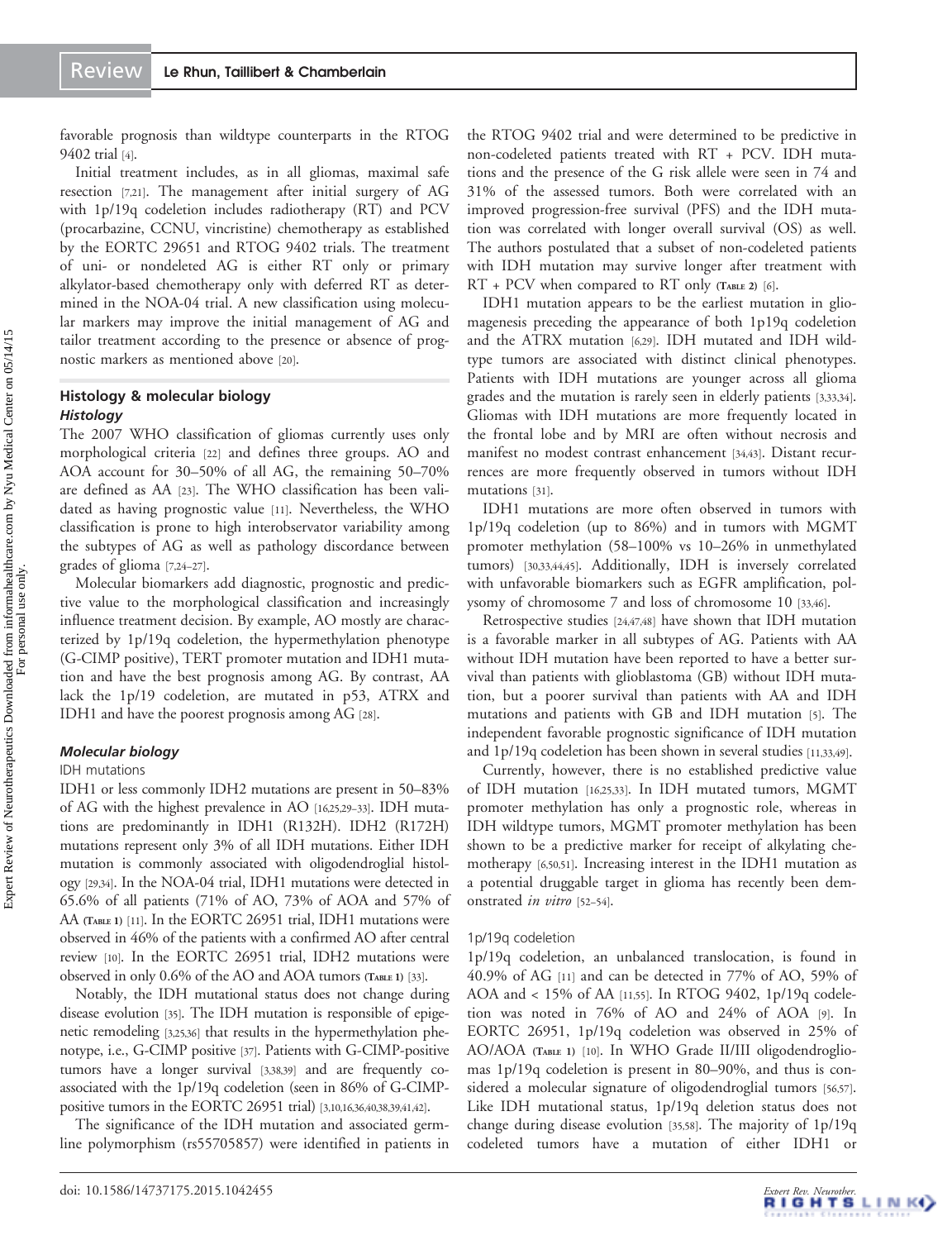<span id="page-2-0"></span>

| Table 1. Prevalence of IDH mutation, 1p/19q codeletion and MGMT promoter methylation in NOA-04, |
|-------------------------------------------------------------------------------------------------|
| <b>EORTC 26951 and RTOG 9402 trials.</b>                                                        |

|                                                                       | <b>Histology</b><br>(centrally reviewed) | <b>IDH</b>                                                                                                          | 1p/19q                                             | <b>MGMT</b>                                       | Ref.    |
|-----------------------------------------------------------------------|------------------------------------------|---------------------------------------------------------------------------------------------------------------------|----------------------------------------------------|---------------------------------------------------|---------|
| $NOA-04$<br>RT arm $(n = 139)$<br>Wick et al. (2009)                  | AA: 70<br>AOA: 47<br>AO: 22              | IDH1<br>Wildtype: 62<br>Mutated: 36<br>Missing: 41<br>IDH <sub>2</sub><br>Wildtype: 94<br>Mutated: 4<br>Missing: 41 | Codeleted: 41<br>Non-codeleted: 54<br>Missing: 44  | Methylated: 59<br>Unmethylated: 44<br>Missing: 36 | $[11]$  |
| $NOA-04$<br>PCV or TMZ arm $(n = 135)$<br>Wick et al. (2009)          | AA: 74<br>AOA: 44<br>AO: 17              | IDH1<br>Wildtype: 66<br>Mutated: 31<br>Missing: 38<br>IDH <sub>2</sub><br>Wildtype: 95<br>Mutated: 2<br>Missing: 38 | Codeleted: 33<br>Non-codeleted: 53<br>Missing: 49  | Methylated: 64<br>Unmethylated: 35<br>Missing: 36 | $[11]$  |
| <b>EORTC 26951</b><br>RT arm<br>van den Bent et al. (2013)            | 183                                      | <b>IDH</b><br>Wildtype: 50<br>Mutated: 36<br>Missing: 97                                                            | Codeleted: 37<br>Non-codeleted: 122<br>Missing: 24 | Methylated: 62<br>Unmethylated: 24<br>Missing: 97 | $[10]$  |
| <b>EORTC 26951</b><br>RT/PCV arm<br>van den Bent et al. (2013)        | 185                                      | <b>IDH</b><br>Wildtype: 47<br>Mutated: 45<br>Missing: 93                                                            | Codeleted: 43<br>Non-codeleted: 114<br>Missing: 28 | Methylated: 74<br>Unmethylated: 23<br>Missing: 88 | $[10]$  |
| <b>RTOG 9402</b><br>RT arm<br>Cairncross et al. (2013) and (2014)     | 143                                      | <b>IDH</b><br>Wildtype: 23<br>Mutated: 76<br>Missing: 44                                                            | Codeleted: 67<br>Non-codeleted: 61<br>Missing: 15  | Methylated: ND<br>Unmethylated: ND<br>Missing: ND | $[6,9]$ |
| <b>RTOG 9402</b><br>RT/PCV arm<br>Cairncross et al. (2013) and (2014) | 148                                      | <b>IDH</b><br>Wildtype: 31<br>Mutated: 80<br>Missing: 37                                                            | Codeleted: 59<br>Non-codeleted: 76<br>Missing: 13  | Methylated: ND<br>Unmethylated: ND<br>Missing: ND | $[6,9]$ |

AA: Anaplastic astrocytoma; AO: Anaplastic oligodendroglioma; AOA: Anaplastic oligoastrocytoma; IDH: Isocitrate dehydrogenase gene; 1p/19q:1: 19q codeletion; MGMT: Methylguanine methyltransferase; ND: Not detailed; PCV: Procarbazine, lomustine, vincristine; RT: Radiotherapy; TMZ: Temozolomide.

IDH2 [[1](#page-14-0),[59](#page-16-0)] and frequently manifest MGMT promoter methylation [\[11](#page-15-0)[,46](#page-16-0)]. AOA with 1p/19q codeletion are considered oligodendroglial tumors and classified as molecular AO [\[4\]](#page-14-0).

The prognostic role of 1p/19q codeletion has been established in several studies in AG [\(TABLE](#page-4-0) 3) [[9](#page-14-0)–[11](#page-15-0)]. Tumors harboring 1p/19q have a better prognosis and longer survival [\[25](#page-15-0)[,49,60\]](#page-16-0). Loss of 1p alone or 19q alone, so-called uni-deletion, is frequently seen but does not convey the same prognostic implication as codeletion [\[3,](#page-14-0)[35\]](#page-15-0). Two randomized Phase III trials (RTOG 9402 and EORTC 26951) have further confirmed the predictive role of 1p/19q codeletion when treated with combined radiochemotherapy (RT + PCV). An overall survival benefit was observed only in AG treated with RT + PCV and in patients with 1p/19q codeleted tumors [[9](#page-14-0)[,10](#page-15-0)].

MGMT: O6-methylguanine DNA-methyltransferase (DNA damage repair enzyme).

In the NOA-04 study, methylation of the MGMT promoter (resulting in decreased intratumoral MGMT) was detected in 60.9% of the patients with AG (TABLE 1). MGMT promoter methylation was more common in AO (71%) and AOA (70.7%) than in AA (50%) [[11](#page-15-0)]. Methylation of the MGMT promoter has been described in 75–80% of the AO and AOA [\[16,](#page-15-0)[46\]](#page-16-0). Approximately 80–88% of AO with 1p/19q codeletion have a methylated MGMT promoter [[46,61,62](#page-16-0)].

The MGMT promoter methylation is a robust prognostic factor associated with prolonged PFS and OS in high-grade gliomas [[11](#page-15-0),[50](#page-16-0),[63](#page-16-0),[64](#page-16-0)]. Nevertheless, most studies have failed to demonstrate that MGMT methylation is predictive in AG [[3](#page-14-0)[,46](#page-16-0)]. In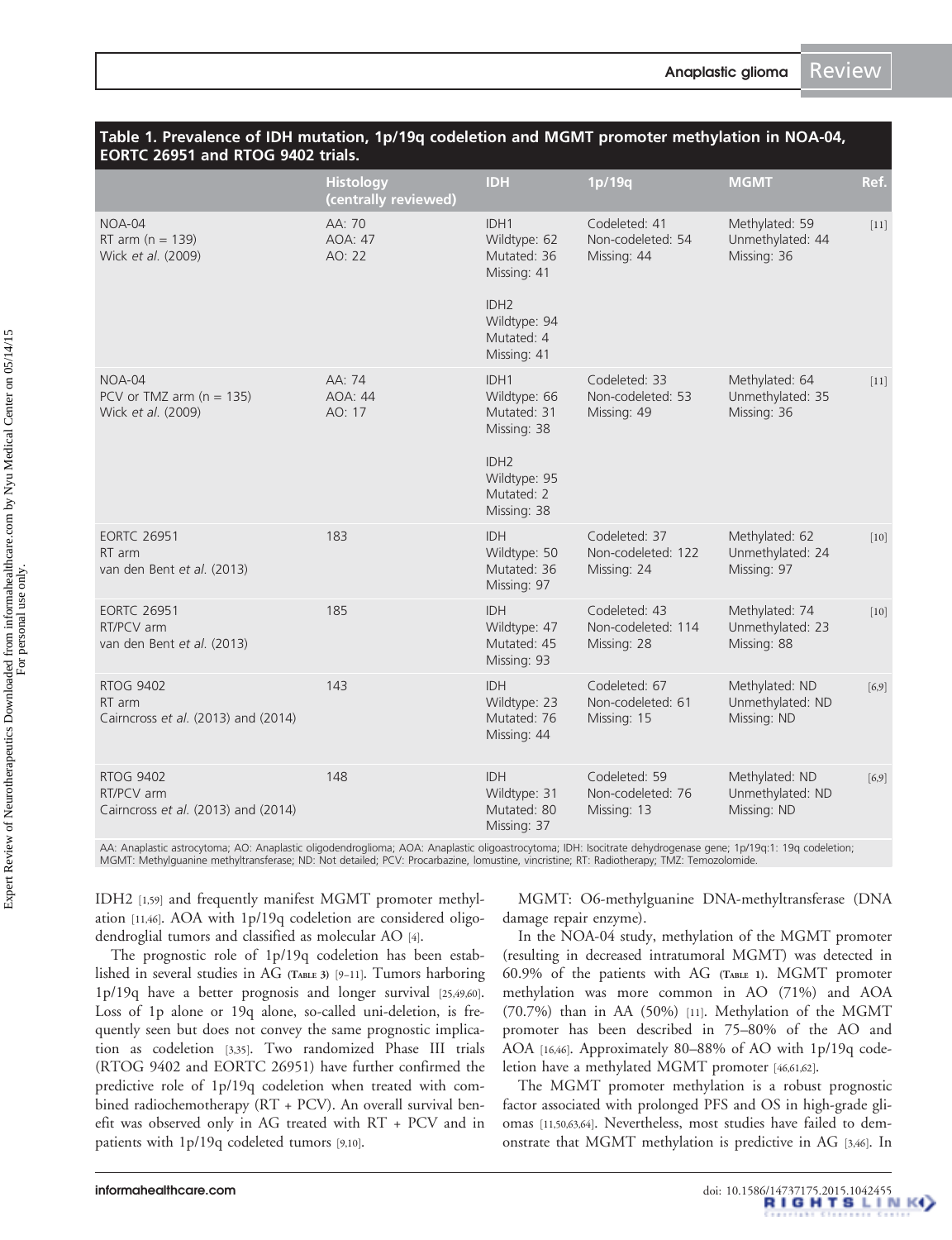# <span id="page-3-0"></span>Table 2. Frequency and median overall survival of the different molecular markers in RTOG 9402 [\[6](#page-14-0)].

| <b>Anaplastic</b><br>oligodendroglial<br>tumors AO/AOA | <b>Frequency</b><br>(%) |              | <b>Median overall</b><br>survival (years) |                              |
|--------------------------------------------------------|-------------------------|--------------|-------------------------------------------|------------------------------|
| <b>Molecular signature</b>                             |                         | Radiotherapy |                                           | Radiotherapy +<br><b>PCV</b> |
| <b>IDH1</b> mutation                                   | 74                      | 5.7          |                                           | 9.4                          |
| IDH wildtype                                           | 26                      | 1.3          |                                           | 1.8                          |
| 1p/19q codeleted $+$<br><b>IDH1</b> mutation           | 42                      | 6.8          |                                           | 14.7                         |
| Non 1p/19q codeleted +<br><b>IDH1</b> mutation         | 32                      | 3.3          |                                           | 5.5                          |
| ATRX mutation                                          |                         | 2.7          |                                           | 11.0                         |
| ATRX wildtype                                          |                         | 3.5          |                                           | 4.4                          |
| Non-1p/19q codeleted $+$<br>IDH1 wildtype              | 21                      | 1.0          |                                           | 1.3                          |
| 1p/19q codeleted +<br>IDH1 wildtype                    | 5                       |              |                                           |                              |

AO: Anaplastic oligodendroglioma; AOA: Anaplastic oligoastrocytoma; ATRX: Alpha thalassemia mental retardation X-linked gene; IDH: Isocitrate dehydrogenase; PCV: Procarbazine, lomustine, vincristine.

the EORTC 26951 trial, MGMT promoter methylation was not predictive of response following either RT + PCV or RT only [\[16,](#page-15-0)[46\]](#page-16-0). In a sub-study of 183 patients from the NOA-04 trial, MGMT and IDH1 status were analyzed for interdependency regarding a prognostic versus predictive role. The analyses showed that MGMT promoter methylation is a predictive marker for response to alkalyting chemotherapy in IDH wildtype tumors only and not in IDH mutated tumors [\[50,65](#page-16-0)].

# ATRX

The loss of ATRX expression occurs predominantly in AA and AOA without 1p/19 codeletion [[4\]](#page-14-0). ATRX loss is considered a specific marker for astrocytic lineage tumors [\[3,4](#page-14-0)[,25\]](#page-15-0). In a sub-study of 133 patients in the NOA-04 trial, loss of ATRX expression was observed in 45% of AA, 27% of AOA and only 10% of AO [[4](#page-14-0)]. In other cohorts, ATRX loss was found in 41–73% of AA [\[5,](#page-14-0)[66](#page-16-0),[67](#page-16-0)].

In the NOA-04 study, ATRX status was associated with young age, astrocytic histology, IDH1 mutation, uni- or non1p/19q codeleted tumors, alternative lengthening of telomeres and MGMT promoter methylation. Loss of ATRX was mostly restricted to IDH mutant tumors and mutually exclusive with 1p/19q codeletion and TERT promoter mutation [[4](#page-14-0)[,25\]](#page-15-0). ATRX loss was observed in 65% of IDH mutated and 1p/19q intact tumors, 7% in 1p/19q codeleted tumors and 6% in IDH wildtype tumors. Patients with ATRX loss and IDH mutation were younger than patients with ATRX wildtype and IDH mutation or IDH and ATRX wildtype patients. In two other studies, a 70% prevalence of ATRX mutation was seen in 1p19q non-codeleted IDH mutated AG [[5](#page-14-0)[,66\]](#page-16-0). In another study, 46% of the AG expressed ATRX alteration and the prevalence of ATRX loss increased to 92% in AG manifesting a IDH mutation [\[68\]](#page-16-0). A close overlap (p < 0.0001) is seen between loss of ATRX expression and IDH1/2 mutation in AA. As well, longer survival is seen in patients with loss of ATRX expression as determined in the study by Cai [[67](#page-16-0)]. In the NOA-4 cohort, patients with AG harboring ATRX loss had a significantly better prognosis than IDH mutated tumors that express ATRX [\[4\]](#page-14-0). The loss of ATRX expression appears to identify a more favorable subgroup of AG (TABLE 2) [\[3](#page-14-0),[4,6,](#page-14-0)[69](#page-16-0)]. Within AOA, ATRX mutational status improves the morphology-based definition and distinguishes astrocytic AOA (defined by ATRX loss) from oligodendroglial AOA (defined by 1p19q codeletion). AOA defined by neither ATRX mutation nor 1p19q codeletion appear to have the worst outcome [\[4](#page-14-0)].

#### Intrinsic glioma subtypes

Six intrinsic glioma subtypes (IGS), each

representing molecularly similar groups identified by an unsupervised gene expression analysis, have been identified after RNA extraction, purification and quantification from either fresh frozen or formalin-fixed and embedded in paraffin material. IGS has been shown to be a better predictor of survival than histology in large external data sets but not in large randomized trials [\[70,71\]](#page-16-0).

In a subset of 140 patients enrolled into the EORTC 26951 trial, IGS was prognostic for PFS independent of clinical (age, performance status, tumor location) or molecular classification (1p/19q codeletion, IDH1 mutation, MGMT promoter methylation). The IGS-9 subtype, characterized by a majority of 1p/19q codeletion and IDH1 mutationed tumors, was predictive of a response to PCV chemotherapy [\[71\]](#page-16-0).

#### CIC & FUBP1

Mutations of homolog of Drosophila capicua (CIC) and farupstream binding protein 1 (FUBP1) are two tumor suppressor genes and acts as potent regulators of the cell growth. CIC is located on chromosomal arm 19q and FUBP1 on chromosomal arm 1p [\[69](#page-16-0)]. CIC and FUPB1 occur mostly in oligodendrogliomas in 46–53% (CIC) and 15–24% (FUBP1) respectively, but are far less common (<10%) in astrocytomas or oligoastrocytomas [[69](#page-16-0)]. CIC mutations have been shown to be associated with oligodendroglioma histology, 1p/19q co-deletion and IDH1/2 mutation [\[72](#page-16-0)].

Jiao evaluated the mutational status of ATRX, CIC and FUBP1 in 363 gliomas. CIC and FUBP1 mutations were mostly observed in grade II (38 and 14% respectively) and grade III oligodendroglioma (52 and 31% respectively) but were rare in primary GB (1 and 2%, respectively) and absent in astrocytic grade II or III tumors. Only seven tumors had

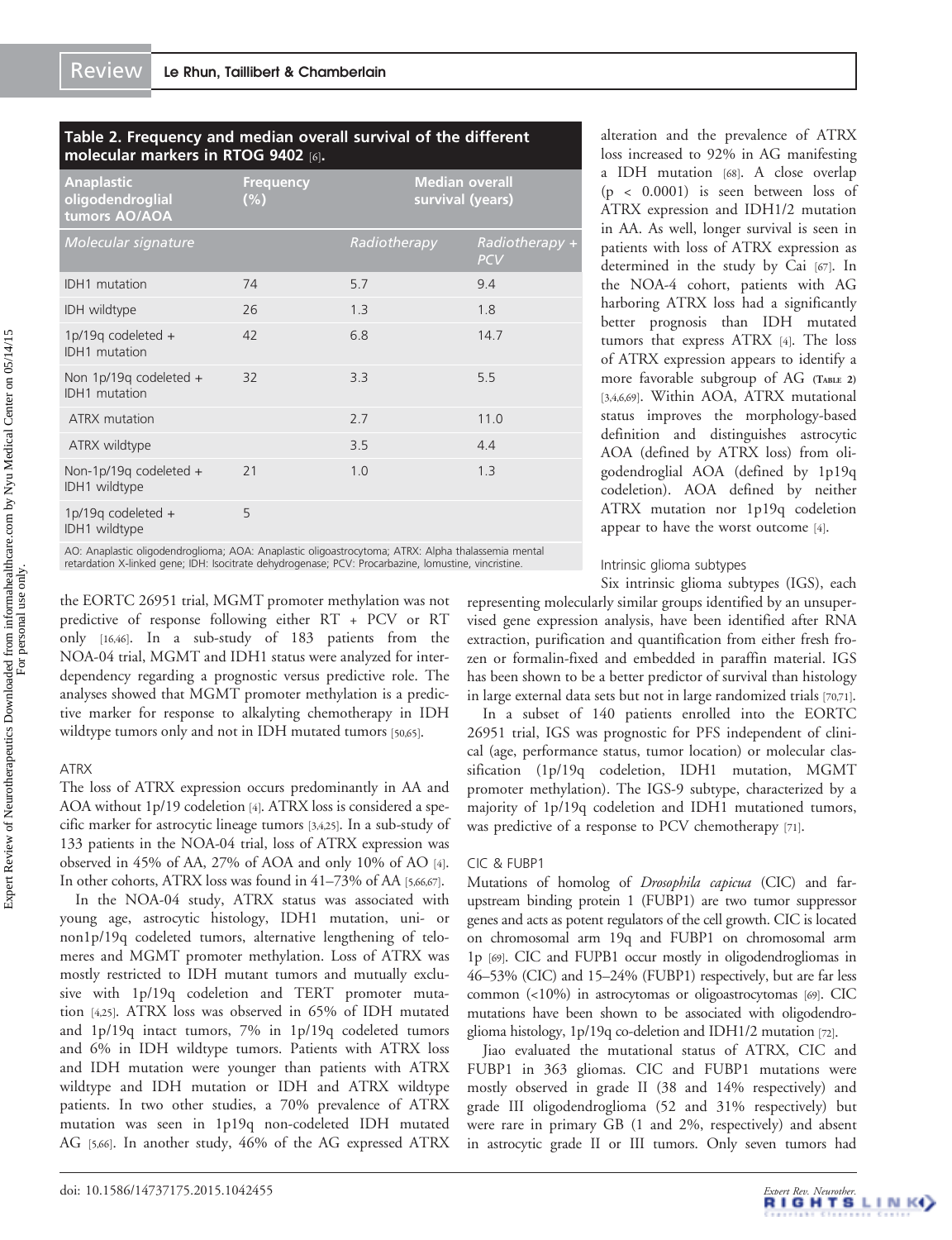| 26951 trials.                               |                                                                        |                                                              |              |                                   |
|---------------------------------------------|------------------------------------------------------------------------|--------------------------------------------------------------|--------------|-----------------------------------|
|                                             | <b>PFS</b>                                                             | <b>HR</b><br>95% CI<br>p value                               | <b>OS</b>    | <b>HR</b><br>95% CI<br>p-value    |
| $NOA-04$ [11]                               |                                                                        |                                                              |              |                                   |
| RT arm                                      | All AG: 30.6 months<br>AA: 10.8 months<br>AO/ AOA: 52.1 months         | 95% CI: 16.3-42.8<br>95% CI: 8.9-28.3<br>95% CI: 36.5 to NR  | 72.1 months  |                                   |
| PCV or TMZ arm                              | All AG: 31.9 months<br>AA: 18.2 months<br>AO/ AOA: 52.7 months         | 95% CI: 21.1-37.3<br>95% CI: 12.1-24.2<br>95% CI: 33.9 to NR | 82.6 months  |                                   |
| RTOG 94-02 [9]                              |                                                                        |                                                              |              |                                   |
| Whole population ( $n = 291$ )              |                                                                        |                                                              |              |                                   |
| RT alone arm $(n = 143)$                    | <b>ND</b>                                                              | HR: 0.68                                                     | 4.7 years    | HR: 0.79                          |
| PCV/RT arm ( $n = 148$ )                    | <b>ND</b>                                                              | 95% CI: 0.53-0.88<br>$p = 0.003$                             | 4.6 years    | 95% CI: 0.60-1.04<br>$p = 0.1$    |
| 1p/19q codeleted patients ( $n = 126$ )     |                                                                        |                                                              |              |                                   |
| RT alone arm $(n = 67)$                     | 2.9 years                                                              | HR: 0.47<br>95% CI: 0.30-0.72                                | 7.3 years    | HR: 0.59<br>95% CI: 0.37-0.95     |
| PCV/RT arm $(n = 59)$                       | 8.4 years                                                              | p < 0.001                                                    | 14.7 years   | $p = 0.03$                        |
|                                             | Non-1p/19q codeleted patients ( $n = 137$ ) (50% of the entire cohort) |                                                              |              |                                   |
| RT alone arm $(n = 61)$                     | 1.0 years                                                              | HR: 0.81                                                     | 2.7 years    | HR: 0.85;                         |
| PCV/RT arm $(n = 76)$                       | 1.2 years                                                              | 95% CI: 0.56-1.16<br>$p = 0.24$                              | 2.6 years    | 95% CI: 0.58-1.23<br>$p = 0.39$   |
| <b>EORTC 26951 [10]</b>                     |                                                                        |                                                              |              |                                   |
| Whole population ( $n = 368$ )              |                                                                        |                                                              |              |                                   |
| RT alone arm $(n = 183)$                    | 13.2 months                                                            | HR: $0.66$ ;<br>95% CI: 0.52-0.83                            | 30.6 months  | HR: $0.75$ ;<br>95% CI: 0.60-0.95 |
| RT/PCV arm $(n = 185)$                      | 24.3 months                                                            | $p = 0.003$                                                  | 42.3 months  | $p = 0.018$                       |
|                                             | 1p/19q codeleted patients ( $n = 80$ ) (25% of the entire cohort)      |                                                              |              |                                   |
| RT alone arm $(n = 37)$                     | 49.9 months                                                            | HR: 0.42;<br>95% CI: 0.24-0.74                               | 111.8 months | HR: $0.56$ ;<br>95% CI: 0.31-1.03 |
| RT/PCV arm $(n = 43)$                       | 156.8 months                                                           | $p = 0.002$                                                  | Not reached  | $p = 0.059$                       |
| Non-1p/19q codeleted patients ( $n = 236$ ) |                                                                        |                                                              |              |                                   |
| RT alone arm $(n=122)$                      | 8.7 months                                                             | HR: $0.73$ ;                                                 | 21.1 months  | HR: $0.83$ ;                      |
| RT/PCV arm ( $n = 114$ )                    | 14.8 months                                                            | 95% CI: 0.56-0.97<br>$p = 0.026$                             | 25 months    | 95% CI: 0.62-1.10<br>$p = 0.185$  |

# <span id="page-4-0"></span>Table 3. PFS and OS according to the 1p/19q codeletion status in the NOA-04, RTOG 94-02 and the EORTC

AA: Anaplastic astrocytoma; All AG: All anaplastic glioma subtypes; AO: Anaplastic oligodendroglioma; AOA: Anaplastic oligoastrocytoma; HR: Hazard ratio; n: Number<br>of patients; NR: Not reached; OS: Overall survival; PCV: P

concurrent CIC and FUBP1 mutations. In this cohort as in others, an IDH mutation was observed in every glioma with either CIC or FUBP1 mutation [[69](#page-16-0)[,73\]](#page-17-0). In the cohort of Jiao, 1p/19q codeletion was also found in nearly all glioma with CIC or FUBP1 mutation. CIC and FUBP1 mutations were mutually exclusive with ATRX or TP53 mutations. Thus, the authors categorized tumors harboring IDH1/2 mutations, 1p/19q codeletion, CIC mutation and FUBP1 mutation as I-C gliomas. These tumors typically had an oligodendroglial component. By contrast, I-A gliomas were defined by ATRX and TP53 mutations and have typically an astrocytic component. This genetic signature may help to distinguish clinically distinct subgroups of gliomas with differing prognosis and therapeutic implications; nevertheless further validation is needed before implementation into clinical practice.

# TERT mutation

Maintenance of telomere length is a key oncogenic event in most cancers including gliomas.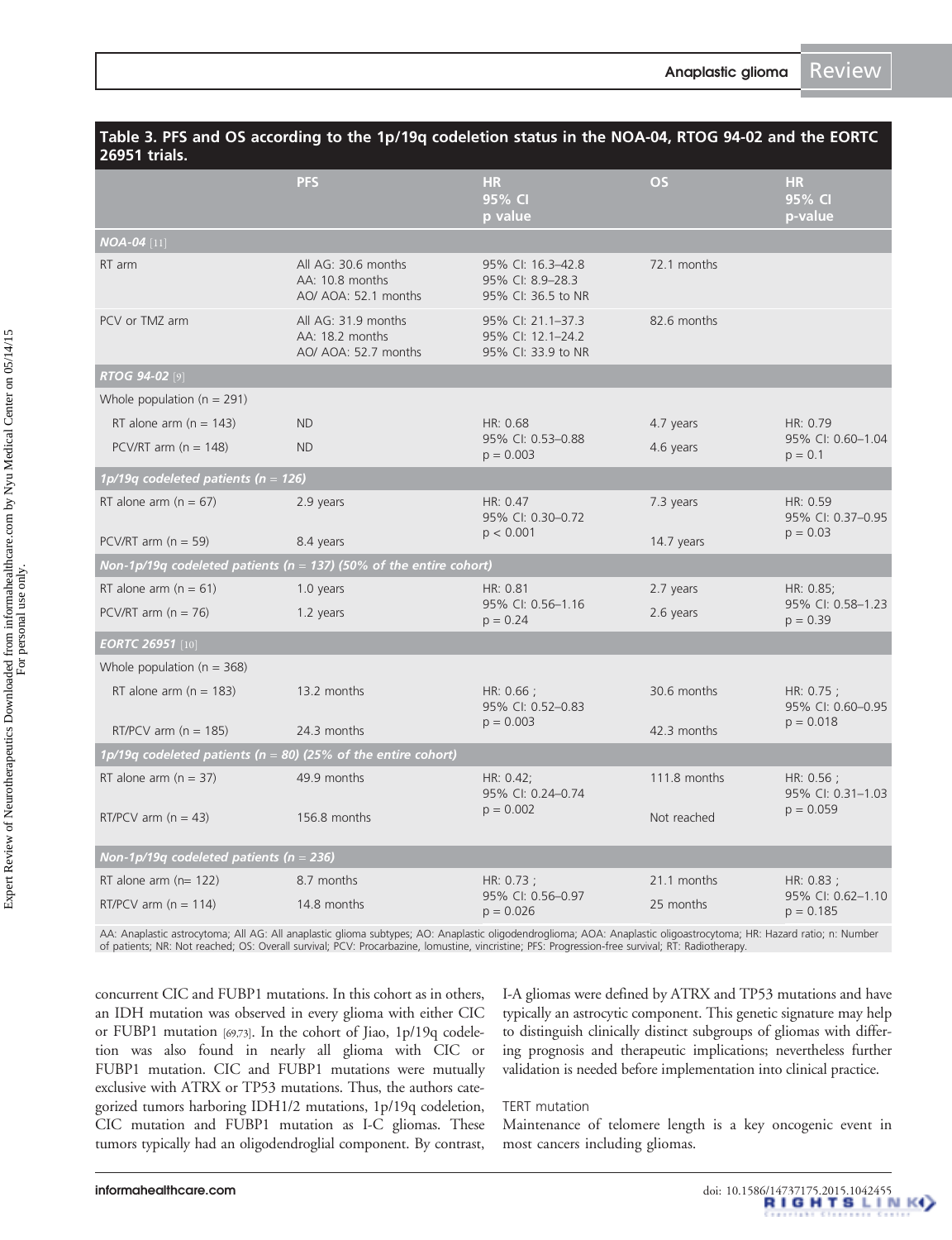<span id="page-5-0"></span>

Figure 1. Molecular classification of AG, prognostic implications and therapeutic options for newly diagnosed anaplastic gliomas (adapted from Siegal 2014 and Wick 2015).

† based on the RTOG 9402 and EORTC 26951 trials.

‡ based on NOA 04 trial.

§ arm of the CODEL trial.

¶ arm of the CATNON trial.

1p/19q codel: 1p/19q codeletion; AG: Anaplastic glioma; ATRX:  $\alpha$  thalassemia mental retardation X-linked gene; CIMP: CpG island methylation phenotype; GBM: Glioblastoma; IDH: Isocitrate dehydrogenase; MGMT p: Methylguanine methyltransferase promoter; methyl: methylated; unmethyl: unmethylated; PCV: Procarbazine, lomustine, vincristine; RT - PCV: RT followed by PCV; RT – TMZ: RT followed by TMZ; RT/TMZ – TMZ: radiotherapy + concomitant and adjuvant TMZ; RT: Radiotherapy; SOC: Standard of care; TMZ: Temozolomide.

The telomerase reverse transcriptase (TERT) is involved in the tumor cell telomere maintenance. Increased telomerase expression may result from point mutations in the promoter of the TERT gene or due to mutations of telomere binding proteins (such as mutation of ATRX or death domain associated protein DAXX; neither involves telomerase directly and are termed alternative telomere lengthening) [\[4](#page-14-0),[74](#page-17-0)]. Mutations of the promoter of TERT are frequent among primary GB (70%) and pure oligodendroglial tumors (74%), but less often observed in diffuse astrocytoma (19%) and AA (25%) [\[74](#page-17-0)]. TERT promoter mutations are observed in almost all 1p/19q codeleted tumors [\[4](#page-14-0),[75](#page-17-0)]. TERT and ATRX mutations are mutually exclusive [[74](#page-17-0)]. Further studies are needed to determine the prognostic role of TERT promoter methylation in gliomas.

#### New molecular classification of AG

The 1p/19q codeletion was the first molecular marker recommended to be used for therapeutic stratification of AG [[76](#page-17-0)]. It is now recognized that the evaluation of the IDH mutation,

1p19q codeletion, MGMT promoter methylation and ATRX expression may further improve the morphology-based WHO classification and have direct clinical relevance [\[3](#page-14-0),[20](#page-15-0),[65](#page-16-0),[77](#page-17-0)]. There is a growing consensus distinguishing AG according to molecular characteristics. Several authors have suggested an initial segregation of AG subtypes according to the IDH/G-CIMP status followed by a further stratification according to the 1p/19q status [\[3,](#page-14-0)[20,25\]](#page-15-0). In this algorithm, three clinically relevant groups of AG have been defined (FIGURE 1). In the IDH wildtype group of AG, MGMT promoter methylation status assists in determining the benefit of alkylating chemotherapy [[3](#page-14-0)[,20](#page-15-0)[,50](#page-16-0)[,77,78\]](#page-17-0). In this classification as increasingly recognized by others, AOA do not constitute a separate biological entity but rather are distinguished and separable by 1p19q codeletion and ATRX expression [\[4\]](#page-14-0).

# **Treatment** Up-front treatment

Maximum safe resection is recommended as initial therapy in AG based upon general consensus despite the lack of prospective data [\[7](#page-14-0),[20](#page-15-0),[21](#page-15-0),[55](#page-16-0)]. A prognostic role regarding the extent of resection has been demonstrated retrospectively in most trials of AG [[13](#page-15-0)]. In a retrospective cohort of 335 high-grade gliomas, aggressive surgical resection beyond the enhanced tumor margins conferred a longer survival

in IDH mutated tumors only [\[79](#page-17-0)]. Surgery by removing mass and improving mass-related symptoms also allows the potential for rapid functional improvement of the patient [\[80\]](#page-17-0). Even in instances where a safe resection of an AG is not possible, tissue obtained by biopsy is still required to provide a precise histological and molecular diagnosis that guides management [\[20\]](#page-15-0).

Treatment following initial surgery varies according to the histological type, molecular subtype and the clinical status of the patient. RT (54–60 Gy) has long been considered standard of care in all AG. Additionally, AO tumors have been demonstrated to be chemoresponsive to both nitrosoureas and temozolomide (TMZ) chemotherapy (CT) in up to 70% of the patients [\[7,](#page-14-0)[20,](#page-15-0)[60,](#page-16-0)[81](#page-17-0)–[86\]](#page-17-0). Based upon these observations, three randomized prospective trials have evaluated the up-front role of RT and CT in AG.

#### Adjuvant randomized trials in AG

The NOA-04 trial, a prospective randomized trial for newly diagnosed AG that included all subtypes, compared the efficacy and

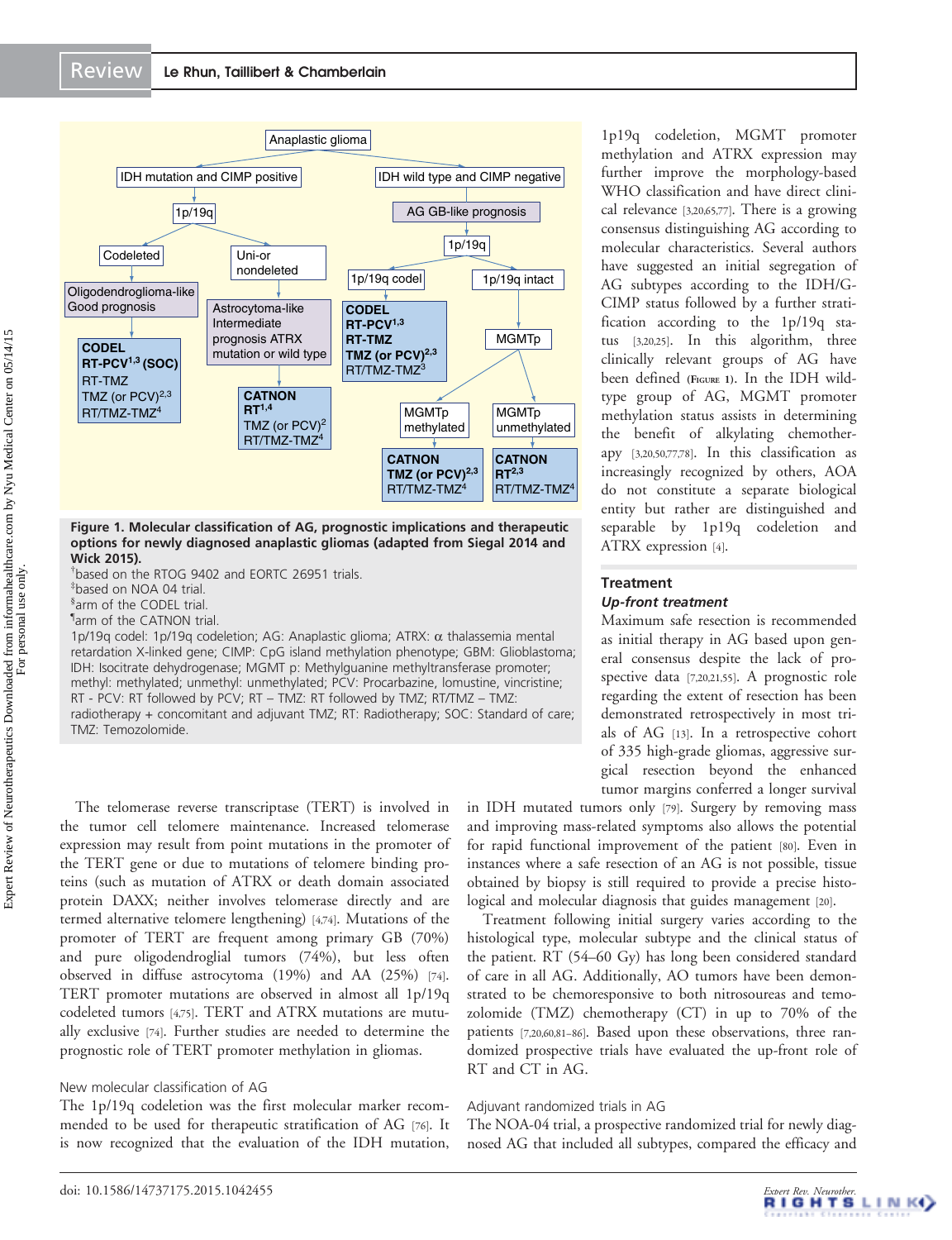Anaplastic glioma Review

safety of RT (60 Gy) followed by CT at progression with the reverse treatment sequence [\(TABLE](#page-4-0) 3) [\[11](#page-15-0)]. In this study, 274 patients were randomly assigned 2:1:1 between arm A (RT only,  $n = 139$ ), arm B1 (PCV only,  $n = 68$ ) and arm B2 (standard dose TMZ only,  $n = 67$ ). At progression or at occurrence of unacceptable toxicity, patients in arm A were treated with PCV or TMZ (1:1 randomization), whereas patients in arms B1 or B2 were treated with RT. The primary endpoint was the time to tumor failure defined as progression after RT and one CT in either sequence. No difference was observed between patients treated with PCV or TMZ in median time to tumor failure (HR: 1.2,  $p = 0.28$ ), PFS (HR: 1.0,  $p = 0.87$ ) and OS; nevertheless TMZ was better tolerated. This study suggested a prognostic role for the extent of resection in AG and demonstrated that AOA and AO had a better prognosis compared to AA. Additionally, the presence of MGMT promoter methylation and IDH mutation was associated with a better prognosis. When comparing biomarkers, IDH mutation conferred the strongest prognostic value when compared to MGMT promoter methylation or 1p/ 19q codeletion [[11](#page-15-0)]. Importantly and for the first time, NOA-04 confirmed the non-inferiority of CT as first-line treatment of all subtypes of AG.

In the RTOG 9402 trial, a total of 291 AO and AOA patients were randomly assigned to RT (59.4 Gy) alone ( $n = 148$ ) or RT plus up to four cycles of intensified PCV ( $n = 143$ ) administered before RT [[9](#page-14-0)]. The primary endpoint was OS. No difference was observed in median OS for the entire cohort (HR:  $0.79$ ,  $p = 0.1$ ) [\(TABLE](#page-4-0) 3). Patients with 1p19q codeleted AG had the longest survival (HR: 0.59,  $p = 0.03$ ). In patients without 1p19q codeletion, OS was similar in both arms (HR:  $0.85$ ,  $p = 0.39$ ) [\[9\]](#page-14-0).

In the EORTC 26951 trial, a total of 368 newly diagnosed AO and AOA were randomly assigned to either RT (59.4 Gy)  $(n = 183)$  or RT (59.6 Gy) followed by up to six cycles of standard PCV  $(n = 185)$  starting 4 weeks at the conclusion of RT [\[10\]](#page-15-0). The co-primary endpoints were OS and PFS. After 140 months of follow-up, both median PFS and OS were significantly longer for the whole cohort in the RT + PCV arm (PFS: HR: 0.66,  $p = 0.003$  and OS: HR: 0.75,  $p = 0.018$ ) [\(TABLE](#page-4-0) 3). Similar to the RTOG 9402 trial, this improvement in survival was accounted for by the subset of 1p/19q codeleted tumors (PFS: HR: 0.42,  $p = 0.002$  and OS: HR: 0.56,  $p = 0.059$ ), whereas in non-codeleted tumors, only a non-significant trend toward improved PFS and OS was observed after RT + PCV (PFS: HR: 0.73,  $p = 0.026$  and OS: HR: 0.83,  $p = 0.185$ ). In this study, IDH mutation, 1p/19q codeletion and MGMT promoter methylation were prognostic, but not predictive [[10](#page-15-0)].

NOA-04, RTOG 9402 and EORTC 26951 trials were designed using morphology-based analysis only. The NOA-04 trial confirmed the non-inferiority of CT as first-line of treatment of AG, including AA [[11](#page-15-0)], whereas the RTOG 9402 and EORTC 26951 trials established RT + PCV as a new standard of care in 1p/19q codeleted AG [[7](#page-14-0),[9](#page-14-0)[,10\]](#page-15-0). The similar results in both RTOG and EORTC studies suggested that neither the timing (before or after RT) nor the dose intensity of the PCV schedule matters [\[10\]](#page-15-0).

Questions that remain include the role of TMZ substituted for PCV CT in the adjuvant treatment of codeleted AG and the optimal the management of non-1p/19q codeleted tumors [\[7,](#page-14-0)[10\]](#page-15-0).

#### 1p/19q codeleted AG: TMZ versus PCV

Only 46 and 30% of the patients completed the intended cycles of PCV CT in the RTOG and EORTC studies [\[9,](#page-14-0)[10](#page-15-0)]. Both lomustine and procarbazine are responsible for cumulative myelotoxicity and procarbazine may cause allergic drug reactions and vincristine can result in a toxic peripheral neuropathy [\[11,17,18](#page-15-0),[20](#page-15-0)]. Other side effects of PCV that can impact receipt of treatment include treatment-associated fatigue, nausea and weight loss [[84](#page-17-0)].

TMZ is widely considered as less toxic than PCV [\[10,11,18](#page-15-0)[,44\]](#page-16-0) and is thus substituted for PCV in many centers as confirmed in two survey studies [\[1,](#page-14-0)[20,](#page-15-0)[87,88](#page-17-0)]. A retrospective study of 1013 patients with AO/AOA suggested that PCV is more effective compared to TMZ with a longer median TTP [\[89\]](#page-17-0). Nevertheless, high response rates to TMZ with improved drug tolerance as compared to PCV have been reported in several small studies both in the first-line treatment and at recurrence in chemotherapy-naive patients [\(TABLE](#page-7-0) 4) [\[11](#page-15-0)[,90](#page-17-0)–[94](#page-17-0)]. The results of the NOA-04 trial did not reveal any difference in efficacy between TMZ and PCV CT, although no formal head to head comparison was performed or protocol specified [\[11\]](#page-15-0). In a subgroup of AG treated in the MRC (Medical Research Council) trial comparing PCV to standard dose and dose dense TMZ, no difference in response rate or survival was seen [\[94](#page-17-0)].

#### 1p/19q codeleted AG: RT + TMZ

The role of RT plus concomitant and adjuvant TMZ in newly diagnosed AG has been evaluated only in four small retrospective studies, two with TMZ administered pre-RT followed by concomitant RT + TMZ [\[91,95\]](#page-17-0) and two with concomitant RT + TMZ followed by up to 12 cycles of post-RT TMZ [[96](#page-17-0),[97](#page-17-0)]. Two other series have reported on various combi-nations of RT and CT in AG [\(TABLE](#page-8-0) 5) [[89](#page-17-0),[98](#page-17-0)].

The currently open and accruing randomized CODEL trial (comparing RT + PCV vs RT + TMZ) in patients with 1p19q codeleted AG will definitely answer whether TMZ may be substituted for PCV [[16](#page-15-0)].

#### 1p/19q codeleted AG: deferring RT

Improved median OS was observed in the EORTC 26951 and RTOG 9402 studies for patients with 1p/19q codeleted tumors treated with RT + PCV as stated above (median OS of 14.7 years in the RTOG study and median OS not reached after 12 years of follow-up in the EORTC study) [\[9,](#page-14-0)[10\]](#page-15-0). Nonetheless, in patients with codeleted AG treated with RT + PCV, a significant risk of late neurotoxicity exists. After a mean follow-up of 12 years in patients free of tumor progression, a decline in attention and executive functions can be observed in patients treated with RT for WHO Grade II glioma whereas patients treated without RT maintained their baseline cognitive level [[99](#page-17-0)]. More recently, cognitive function and health-related quality of life (HRQOL) were evaluated in a cohort of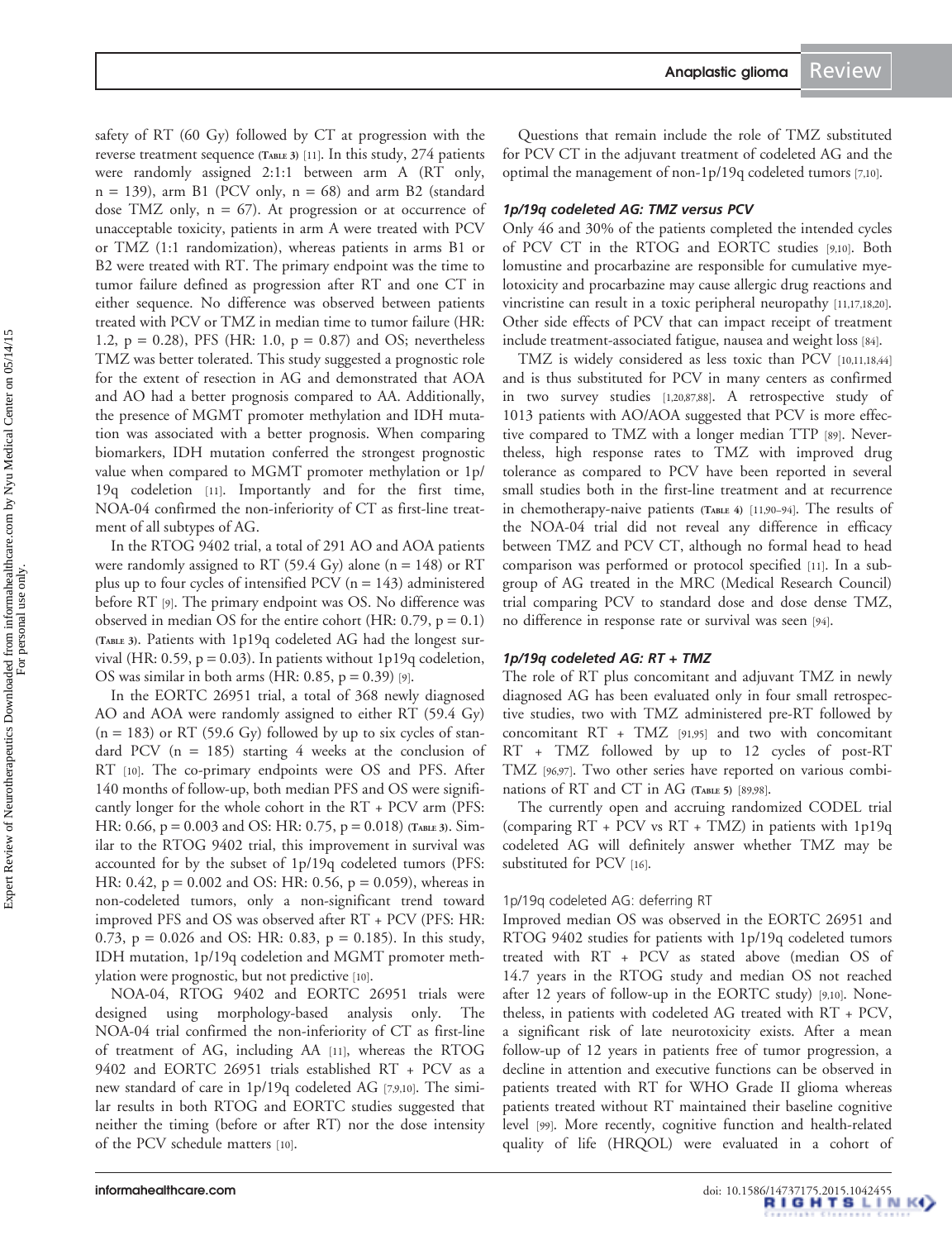<span id="page-7-0"></span>

|                                                                      | Table 4. Cohort and Phase II studies in newly diagnosed anaplastic glioma treated with Temozolomide.                                                                                                                                                                                                                                                                                                                |                                                                                                             |                                                                                                     |                             |                       |                                                    |        |
|----------------------------------------------------------------------|---------------------------------------------------------------------------------------------------------------------------------------------------------------------------------------------------------------------------------------------------------------------------------------------------------------------------------------------------------------------------------------------------------------------|-------------------------------------------------------------------------------------------------------------|-----------------------------------------------------------------------------------------------------|-----------------------------|-----------------------|----------------------------------------------------|--------|
| <b>Study</b><br>(year)                                               | <b>Patients and tumor</b><br>characteristics                                                                                                                                                                                                                                                                                                                                                                        | <b>Agent</b>                                                                                                | <b>Objective</b><br>radiographic<br>response rate                                                   | <b>Median</b><br><b>PFS</b> | 6-month<br><b>PFS</b> | <b>Median</b><br><b>OS</b>                         | Ref.   |
| Taliansky-<br>Aronov<br>2006                                         | 20 patients with AO<br>Median age: 47 years (26-65)<br>Median KPS: 70%<br>Resection: 9, Biopsy: 11<br>1p deletion: 58% (7/12), 19g deletion:<br>83% (10/12), 1p/19q codeletion: ND                                                                                                                                                                                                                                  | <b>TMZ 200</b><br>mg/m <sup>2</sup> /d<br>5 d/28 up to<br>24 cycles<br># cycles:<br>$14(3-24)$              | PR: 15 (75%)<br>SD: 2 (10%)<br>PD: 3 (25%)                                                          | 24<br>months                | <b>NR</b>             | <b>NR</b>                                          | [90]   |
| Mikkelsen<br>et al. (2009)<br>Description<br>of the cases<br>with CT | 36 patients with 1p/19q codeletion<br>Median age: 46.5 years (22-68)<br>Median KPS 90 (60-100)<br>Complete resection: 8 (22.2%),<br>subtotal resection 22 (61.1%), biopsy:<br>$6(16.7\%)$<br>AO: 5 patients (13.9%), AOA: 30<br>patients (83.3%), Anaplastic mixed:<br>1 pt $(2.8\%)$                                                                                                                               | TMZ alone<br>150-200<br>mg/m <sup>2</sup> /d<br>5 d/28<br># cycles: 12<br>$(2 - 24)$                        | CR: 3 (8.6%)<br>PR: 18 patients<br>$(51.4\%)$<br>SD: 2 patients<br>(20%)<br>PD: 2 patients<br>(20%) | 28.7<br>months              | 94.3%                 | <b>NR</b><br>OS 12 mo:<br>97.2%<br>OS 24:<br>90.1% | $[91]$ |
| Gan et al.<br>(2010)                                                 | 40 patients<br>Median age: 43 years (18-71)<br>ECOG PS: $0 = 14$ (35%); $1 = 23$<br>$(58\%)$ ; 2 = 3 $(7\%)$<br>Complete resection: 9 patients (22%),<br>subtotal resection: 27 patients (68%),<br>Biopsy only: 4 patients (10%)<br>1p/19q codel: 47% (18/38)<br>methylation MGMTp: 48% (10/21)<br>AO n = 11 (1p/19q codel; 71%;<br>MGMTp methyl $100\%$ ), AOA $n = 29$<br>(1p/19q codel: 31%; MGMTP methyl<br>23% | <b>TMZ 200</b><br>$mg/m2$ ,<br>5d/28 up to<br>6 cycles<br>(only $4$<br>patients<br>treated $>$ 3<br>months) | CR: 15 patients<br>(38%)<br>PR: 6 patients<br>(15%)<br>SD: 9 patients<br>(23%)                      | 21<br>months                | 77%                   | 43<br>months                                       | $[92]$ |
| Ducray<br>et al. (2011)                                              | 41 patients<br>Median age: 74 years (70-90)<br>Median KPS: 60 (30 - 100)<br>Complete resection: 2 patients (11%),<br>partial resection: 9 patients (14%),<br>biopsy: 33 patients (75%)<br>MGMTp methylation: 50% (/38)<br>1p/19q codeletion: 7% (1/14)                                                                                                                                                              | TMZ alone<br>150 mg/m <sup>2</sup> /d<br>5 d/28<br># cycles:<br>$5(1-13)$                                   | PR: 13 patients<br>(32%)<br>SD: 17 patients<br>$(41\%)$<br>PD: 11 patients<br>(27%)                 | 6.9<br>months               | <b>NR</b>             | 12.4<br>months                                     | $[93]$ |
|                                                                      |                                                                                                                                                                                                                                                                                                                                                                                                                     |                                                                                                             |                                                                                                     |                             |                       |                                                    |        |

AO: Anaplastic oligodendroglioma; AOA: Anaplastic oligoastrocytoma; codel: codeletion; CR: Complete response; del: Deletion; ECOG PS: Eastern Cooperative Oncology Group Performance Status; KPS: Karnofsky performance status; MGMTp: Methylguanine methyltransferase promoter; methyl: Methylation; MGMTP: O-6-methylguanine-<br>DNA methyltransferase promoter; methyl: methylation; mo: Months; survival: PR: Partial response; RR: Response rate; SD: Stable disease; TMZ: Temozolomide; # cycles: Median number of cycles completed.

32 long-term survivors included in the EORTC 26951 trial [[100](#page-17-0)]. Results were compared to healthy controls and to patients' own HRQOL 2.5 years after initial treatment. At the time of the study, median OS was 147 months and 27 patients had no recurrence of their disease. Of progression-free patients, 30% had severe cognitive impairment and 19% were not able to live independently. The HRQOL was worse compared to controls but similar to 2.5 years after initial treatment. In this study, no correlation was noted between cognition or HRQOL and the arm of initial treatment [[100\]](#page-17-0). Considering these observations, many believe it is important to determine if RT can be safely deferred in patients with 1p/19q codeleted AG [\[16,20,](#page-15-0)[87,88](#page-17-0)]. The POLCA trial, a French multicenter randomized Phase III trial, is designed to determine whether treating newly diagnosed 1p19q codeleted AG with PCV alone (and delay of RT until recurrence) versus RT + PCV can spare potential RT-related cognitive deterioration and achieve similar results with respect to PFS and OS. A trial initiated by the German NOA working group is to determine whether TMZ alone is superior to RT + PCV with respect to both OS and cognitive/functional outcome [\[20](#page-15-0)]. Notwithstanding CT alone has less cognitive impact compared to up-front RT, the benefit of CT only may be offset by early disease progression and associated functional/cognitive decline combined with the need for early salvage RT [[20](#page-15-0),[101\]](#page-17-0).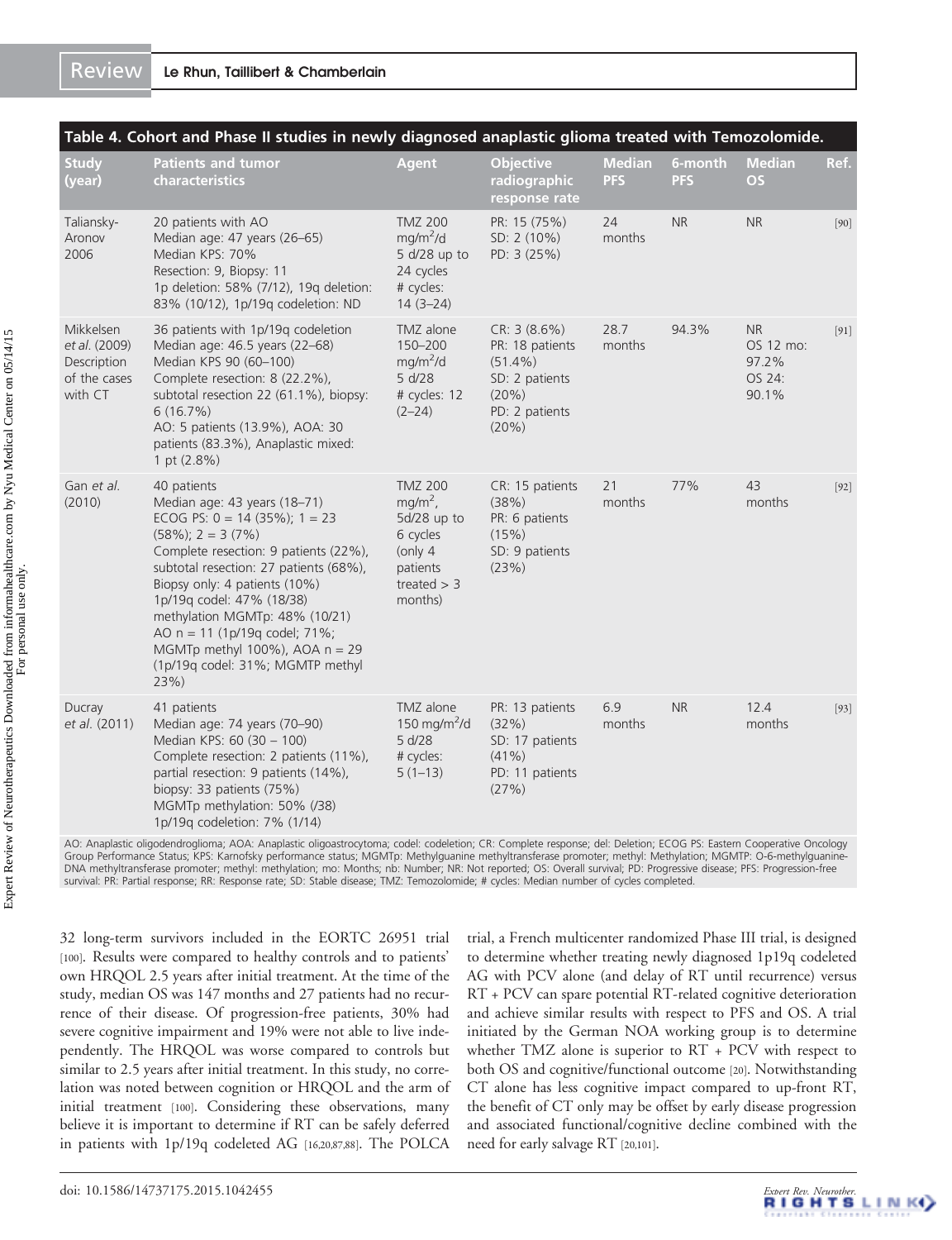Expert Review of Neurotherapeutics Downloaded from informahealthcare.com by Nyu Medical Center on 05/14/15 Expert Review of Neurotherapeutics Downloaded from informahealthcare.com by Nyu Medical Center on 05/14/15 For personal use only.

<span id="page-8-0"></span>

|                                                                                  | Table 5. Main cohorts and Phase II studies of                                                                                                                                                                                                                                                                                                                                                          | newly diagnosed anaplastic glioma treated with radiotherapy and chemotherapy.                                                                                                       |                                                                     |                                              |                                                                                                         |                                                                   |        |
|----------------------------------------------------------------------------------|--------------------------------------------------------------------------------------------------------------------------------------------------------------------------------------------------------------------------------------------------------------------------------------------------------------------------------------------------------------------------------------------------------|-------------------------------------------------------------------------------------------------------------------------------------------------------------------------------------|---------------------------------------------------------------------|----------------------------------------------|---------------------------------------------------------------------------------------------------------|-------------------------------------------------------------------|--------|
| Study (year)                                                                     | tumor characteristics<br>Patients and                                                                                                                                                                                                                                                                                                                                                                  | <b>Agent</b>                                                                                                                                                                        | radiographic RR<br><b>Objective</b>                                 | <b>Median PFS</b>                            | 6-month PFS                                                                                             | <b>Median OS</b>                                                  | Ref.   |
| et al. (2009)<br>Vogelbaum                                                       | AO: 13 patients, AOA/oligo-dominant:<br>13 patients, AOA/oligoastro: 10 pt,<br>1p/19q codeletion: 60.7% (23/36)<br>AOA/astro-dominant: 1 pt, mixed<br>MGMT methylation: 80% (16/20)<br>Median age: 45 (18-71), Zubrod<br>glioma, not specified: 2 patients<br>39 patients<br>$PS = 0: 27$                                                                                                              | $(59.4 Gy) +$ concomitant<br>mg/m2/d, 7 on/off) $\times$ 6<br>Pre-radiation TMZ (150<br>cycles followed by RT<br>$TMZ$ (75 mg/m <sup>2</sup> /d)                                    | Pre-RT PD: 10%<br>Pre-RT PR: 26%<br>Pre-RT RR: 32%<br>Pre-RT CR: 6% | months:64%<br><b>PFS 30</b><br>$\frac{R}{Z}$ | died at the time<br>progressed and<br>8 patients have<br>of the analysis<br>patients had<br>Only and 13 | OS 30 months:<br>81%<br>$\frac{\infty}{\infty}$                   | $[95]$ |
| Mikkelsen et al.<br>the cases with<br>Description of<br>$CT + RT$ only<br>(2009) | AO: 3 patients (25%), AOA: 9 patients<br>12 patients without 1p/19q codeletion<br>Subtotal resection: 8 patients (66.7%),<br>Complete resection: 3 patients (25%),<br>Median KPS: 90 (60-100)<br>Median age: 32 (18-81)<br>Biopsy: 1 pt (8.3%)<br>(75%)                                                                                                                                                | $Gy$ ) + concomitant TMZ<br>chemoradiation (RT 60<br>$(150-200 \text{ mg/m}^2/\text{d}) \times$<br>Pre-radiation TMZ<br>$(75 \text{ mg/m}^2/\text{d})$<br>followed by<br>2-4 cycles | $\frac{\alpha}{\beta}$                                              | 13.5 months                                  | 75%                                                                                                     | OS 12 months:<br>OS 24 months:<br>83.3%<br>83.3%<br>$\frac{R}{Z}$ | $[91]$ |
| Kim et al.<br>(2011)                                                             | MGMTp methylation: 55% (11/20)<br>AA: 21 patients (64%), AO: 12<br>1p/19q codeletion: 53% (8/15)<br>>75% tumor resection: 58%<br>Median age = 41 $y$ (17-60),<br>KPS ≥ 70: 88%<br>patients (36%)<br>33 patients                                                                                                                                                                                        | followed by adjuvant TMZ<br>$(75 \text{ mg/m}^2, 7 \text{ d/week})$<br>$(150 - 200$ mg/m2<br>concomitant TMZ<br>RT $(59.4 Gy) +$<br>5 d/28) cycles                                  | 61%                                                                 | Mean PFS: 48.7<br>months                     | $\frac{R}{Z}$                                                                                           | Mean OS: 66.4<br>months                                           | [96]   |
| Minniti et al.<br>(2014)                                                         | Median age: 44y (22-67), Median KPS:<br>patients (56%), Incomplete resection:<br>29 patients (33%), Biopsy: 8 patients<br>MGMT promoter methylation: 74%<br>initial grade 2: 24 patients (28.5%)<br>AO: 59 patients (70%), AOA: 25<br>Complete/subtotal resection: 47<br>DH1 mutation: 63% (52/82)<br>1p/19q codel: 57% (48/84)<br>patients (30%)<br>$90(60 - 100)$<br>84 patients<br>(57/77)<br>(11%) | followed by adjuvant TMZ<br>$(150 - 200$ mg/m <sup>2</sup> 5 d<br>(75 mg/m <sup>2</sup> 7 d/week)<br>every 28 d) (up to<br>concomitant TMZ<br>RT $(59.4 Gy) +$<br>12 cycles)        | CR: 14%<br>SD: 40%<br>PR: 25%                                       | 45.2 months                                  | $\frac{R}{Z}$                                                                                           | 55.6 months                                                       | $[97]$ |
|                                                                                  | AA: Anaplastic astrocytoma; AO: Anaplastic Anaplastic oligoastrocytoma; codel: codeletion; CR: Complete response; CT: Chemotherapy; IDH: Isocitrate dehydrogenase; KPS: Karnofsky performance status;<br>LGG: Low grade glioma; M                                                                                                                                                                      |                                                                                                                                                                                     |                                                                     |                                              |                                                                                                         |                                                                   |        |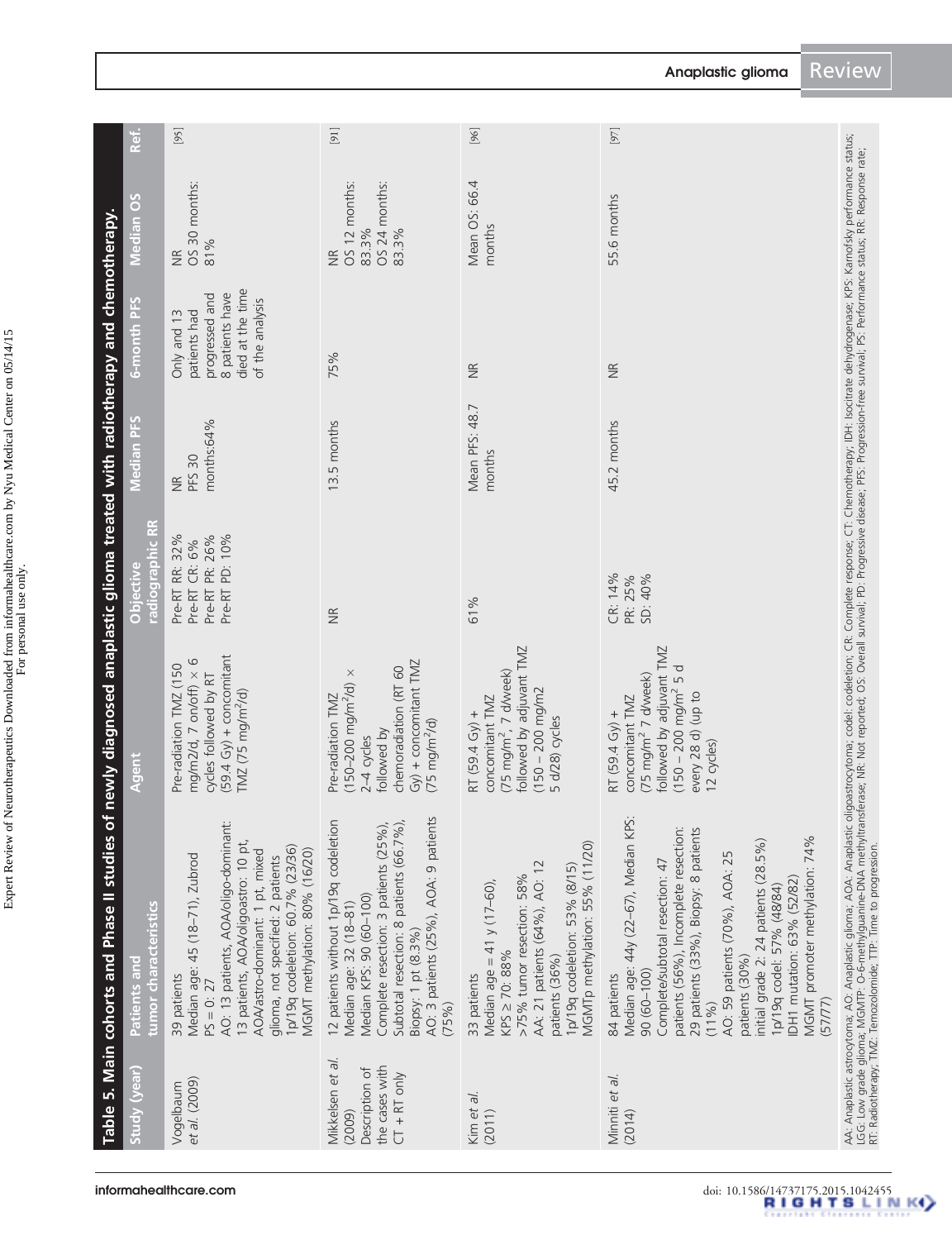|                                                                                          | Table 5. Main cohorts and Phase II studies of newly diagnosed anaplastic glioma treated with radiotherapy and chemotherapy (cont.).                                                                                                                                                                                                                                                                                  |                                                                                                                                                       |                                     |            |                        |                  |      |
|------------------------------------------------------------------------------------------|----------------------------------------------------------------------------------------------------------------------------------------------------------------------------------------------------------------------------------------------------------------------------------------------------------------------------------------------------------------------------------------------------------------------|-------------------------------------------------------------------------------------------------------------------------------------------------------|-------------------------------------|------------|------------------------|------------------|------|
| Study (year)                                                                             | tumor characteristics<br>Patients and                                                                                                                                                                                                                                                                                                                                                                                | Agent                                                                                                                                                 | radiographic RR<br><b>Objective</b> | Median PFS | 6-month PFS            | <b>Median OS</b> | Ref. |
| the cases with<br>assman et al.<br>Description of<br>$CT + RT$ only<br>(2011)            | 1p19q codeletion: 40% (133/334)<br>AO: 262 patients (50%), AOA:<br>Median age: $43$ y $(20 - 83)$ ,<br>KPS $\geq$ 70: 453 (86%)<br>Resection: 466 (88%)<br>266 patients (50%),<br>528 patients                                                                                                                                                                                                                       | Doses not detailed<br>RT+ concurrent CT<br>CT followed by RT<br>RT followed by CT<br>$CT + RT (n = 528)$<br>$(n = 112)$<br>$(n = 281)$<br>$(n = 132)$ | $\frac{R}{Z}$                       | 4.1 years  | $\frac{R}{Z}$          | 7.3 years        | [89] |
| the cases with<br>Description of<br>Shonka et al.<br>concomitant<br>RT-CT only<br>(2013) | Resection: 30 (63.8%), biopsy:<br>Median age: 42 years (18-69),<br>median KPS: 90 (60-100)<br>17 (36.2%), unknown: 5<br>52 patients AA                                                                                                                                                                                                                                                                               | TMZ: 49 (94.2%)<br>BCNU: 3 (5.8%)<br>Concurrent CT:<br>RT (60 Gy) +                                                                                   | $\frac{R}{Z}$                       | 1.5 years  | $\frac{\alpha}{\beta}$ | 4.8 years        | [98] |
|                                                                                          | AA: Anaplastic astrocytoma; AO: Anaplastic yijoma; Anaplastic oligoastrocytoma; codel: codeletion; CR: Complete response; CT: Chemotherapy; IDH: Isocitate dehydrogenase; KPS: Kamofsky performance status;<br>.GG: Low qrade qiloma; MGMTP: O-6-methylquanine-DNA methyltransferase; NR: Not reported; Overall survival; PD: Progressive PFs: Progression-free survival; PS: Performance status; RR: Response rate; |                                                                                                                                                       |                                     |            |                        |                  |      |

Next trials in 1p/19q codeleted AG

CODEL trial

The Phase III CODEL trial [\[102\]](#page-17-0) was initially designed to compare RT with concomitant and adjuvant TMZ, RT alone and TMZ alone in newly diagnosed 1p/19q codeleted AG. The trial was stopped after the long-term results of the RTOG 9402 and EORTC 26951 trials became available. The CODEL trial was subsequently amended and currently will compare three arms of treatment in 1p/19q codeleted gliomas (now including both WHO Grade II and III gliomas based on recent results of the RTOG 9802 trial) [[7](#page-14-0)[,20](#page-15-0)[,103](#page-17-0)].These treatment arms include RT followed by PCV, RT with concurrent and adjuvant TMZ and TMZ alone (limited to 50 evaluable patients) to determine whether PFS and neurocognitive function (the study co-primary endpoints) differs between the three arms [\[7](#page-14-0)[,20,](#page-15-0)[103\]](#page-17-0).

# Uni- or non deleted tumors

RT: Radiotherapy; TMZ: Temozolomide; TTP: Time to progression.

i E

The prognosis of uni- or non-codeleted AG is less favorable and their management remains controversial. Based upon the NOA-04, RTOG 9402 and EORTC 26951 trials, prospective data support management after initial surgery with either RT only or CT (TMZ or PCV) only [\[7](#page-14-0),[55](#page-16-0)]. The main controversy is whether these tumors should be treated similar to the current standard as for GB with RT and concomitant and adjuvant TMZ. A retrospective analysis of RTOG 9402 attempted to determine whether a subgroup of non-codeleted AG (32% of all patients in the study) benefit from combined chemo-RT [\[6\]](#page-14-0). The study posited that only IDH and ATRX mutated noncodeleted AG benefit from up-front RT + PCV CT [\(TABLE](#page-3-0) 2).

In the NOA-04 trial that included 59% of non1p19q codeleted AG, no difference was observed in time to disease progression according to the treatment allocation [\[11](#page-15-0)]. Moreover, both the RTOG 9402 and the EORTC 26951 trials have demonstrated the absence of benefit in non-codeleted population with the addition of PCV to RT as compared to RT only (except possibly in the IDH and ATRX mutated subgroup as stated) [\[9,](#page-14-0)[10\]](#page-15-0). In a retrospective cohort of 163 AA, 31% were treated by concurrent chemoradiation (TMZ in 94.2%), 26% received RT alone, 38% RT followed by CT and 3% by CT alone. Median PFS was superior in the RT alone arm (not reached after a median follow-up of 4.2 years) compared to concurrent chemoradiation (1.5 years) and RT followed by CT (3.6 years). Median OS was 5.7 years and did not significantly differ between arms. The rate of radionecrosis was higher in instances of concurrent chemoradiation (11.5%) or RT followed by CT (7.9%) as compared to RT alone (2.3%). These data support RT alone in AA patients as initial treatment [\[98\]](#page-17-0). The National Comprehensive Cancer Network (NCCN) recommends treatment of newly diagnosed AA by RT only followed by observation and chemotherapy at progression [[76](#page-17-0)]. In summary, combined radiochemotherapy has not been established as superior to RT only or CT only in newly diagnosed non-codeleted AG [[20](#page-15-0),[55](#page-16-0)[,76,104](#page-17-0)].

The open and accruing randomized four-arm CATNON Phase III trial [[105\]](#page-17-0) in newly diagnosed non-codeleted AG will determine whether combined RT and TMZ (as concomitant

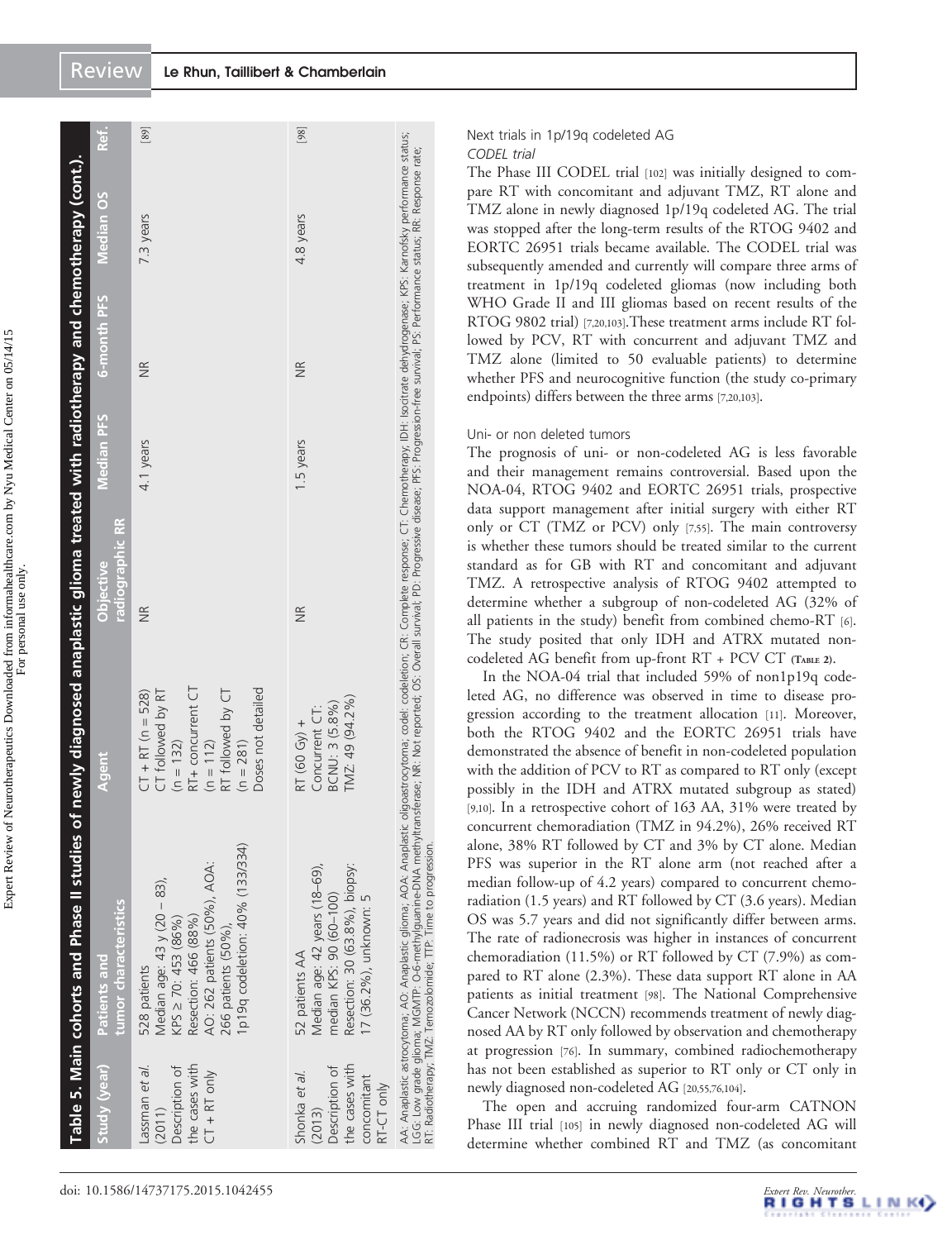plus adjuvant or as adjuvant treatment) is superior to RT alone. Non-codeleted patients are randomized between RT with or without concomitant TMZ, and after RT, a second randomization allocates patients to adjuvant TMZ (12 cycles) or not.

# Management of newly diagnosed AG

The management of AG increasingly is based on the molecular classification [\(FIGURE](#page-5-0) 1) [\[20](#page-15-0)]. By way of example, IDH mutated/ G-CIMP-positive, 1p/19q codeleted AG have several therapeutic options varying in evidence-based recommendations. Therapeutic options include enrollment in the CODEL trial, RT and adjuvant PCV (considered the current standard of care based on the RTOG and EORTC trials), RT and adjuvant TMZ (one of four arms in the CODEL trial for which currently there is very limited data), RT plus concomitant and adjuvant TMZ (again one of four arms of the CODEL trial and for which there is limited data) or CT only (TMZ or PCV; based on results of the NOA-04 trial). [FIGURE](#page-5-0) 1 illustrates various treatments for the currently recognized molecular subtypes of AG; however importantly these treatment options often lack prospective supporting data. Notwithstanding lack of prospective data as stated, there are many that consider RT plus concomitant and adjuvant TMZ as a primary treatment choice for all newly diagnosed AG and hence its inclusion as a treatment option for all molecular subtypes of AG.

# Recurrent disease

No standard therapy has been established for recurrent AG [\(TABLE](#page-11-0) 6). At progression, therapeutic options depend on initial treatment as well as clinical characteristics (age and performance status), radiographic imaging data, response to initial treatment and time between initial treatment and progression [\[106](#page-18-0)].

A second surgery can be offered when a re-resection is feasible and of potential clinical benefit, notwithstanding only limited data supporting this recommendation [[106,107](#page-18-0)]. Implantation of carmustine wafers at time of re-resection can as well be considered [\[7,](#page-14-0)[21,](#page-15-0)[108\]](#page-18-0).

RT is indicated in recurrent AG not previously irradiated as demonstrated in the NOA-04 trial. Re-irradiation may also be considered in select patients with small volume recurrences previously treated by RT, although limited data are available supporting this recommendation [[1,7,](#page-14-0)[55](#page-16-0),[109,110](#page-18-0)]. Several RT techniques are used for re-irradiation including single or fractionated stereotactic RT, conformal RT or image-guided RT [\[7\]](#page-14-0).

Given the limited application of repeat surgery and re-radiation, systemic therapies represent the main treatment approach for recurrent AG. In patients not previously treated with CT, alkylating CT is the treatment of choice [\[7\]](#page-14-0). The efficacy of TMZ and nitrosoureas appears similar consequently a nitrosourea CT is often administered after progression on TMZ [\[7](#page-14-0),[94](#page-17-0)].

In the NOA-04 trial, patients initially treated with CT received RT at first progression and patients initially treated with RT received either TMZ or PCV at first progression [\[11\]](#page-15-0). In the RTOG 9402 and EORTC 26951 trials, various CT regimens depending upon initial treatment were used [\[9,](#page-14-0)[10\]](#page-15-0). Rechallenge with TMZ, lomustine or PCV or bevacizumab all

represent therapeutic options [\(TABLE](#page-11-0) 6). Response rates are usually lower and duration of response are relatively limited in recurrent AG treated with CT [\[55,](#page-16-0)[103](#page-17-0)].

Studies in recurrent AA reported objective radiographic response rates ranged from 7% to 35% and median PFS ranging from 2.75 to 11.5 months [\(TABLE](#page-11-0) 6) [\[55,](#page-16-0)[108,111](#page-18-0)–[126\]](#page-18-0). A Phase II trial evaluated the efficacy of TMZ in first- and second-line CT in 162 patients, most with AA. A response rate of 35% was reported in patients naive to CT and 20% for patients previously treated with a nitrosourea [[110](#page-18-0)]. These results led to the accelerated approval for TMZ for recurrent AA by the US Food and Drug Administration. Similar (22.5 and 26%) or higher (44%) responses rates were observed in other cohort studies [\[127](#page-18-0)–[129\]](#page-18-0). In a recent retrospective case series of 35 patients with recurrent AA previously treated by surgery, RT and TMZ, partial response was observed in 5.7% and stable disease in 54% treated with lomustine. The median PFS and OS was 4.5 and 9.5 months respectively after lomustine onset [\[55](#page-16-0)].

Response rates ranging between 50 and 70% in recurrent AO are reported when treated with alkylating chemotherapy [\[81,84,85,90\]](#page-17-0). Response rates ranging from 42 to 73% have been observed with either PCV or TMZ in recurrent AO [[81](#page-17-0),[83](#page-17-0)–[85,](#page-17-0)[129,130](#page-18-0)]. The role of TMZ in recurrent AO and AOA after prior PCV and RT was investigated in the EORTC 26972 Phase II trial. In patients with AO  $(n = 32)$ , the response rate was 25% and the median TTP for responding patents was 8.0 months [[131](#page-18-0)].

No difference in efficacy between TMZ and PCV was seen when given at first recurrence following initial surgery and RT only in recurrent AG [[94\]](#page-17-0). Data on other treatment regimens such as cisplatin/etoposide, paclitaxel, irinotecan, cyclophosphamide and carboplatin are limited.

The results of these differing studies are difficult to compare, as treatment after progression is affected by the initial treatment and the response to first-line treatment which differ significantly between studies [\[7](#page-14-0),[84](#page-17-0)]. Moreover, the molecular classification and often the WHO classification are also inhomogeneous in these various and differing studies.

Although not approved for recurrent AG, bevacizumab, alone or in combination, represents another option after failure of RT and alkylating agents or because of intolerance to CT [[7,](#page-14-0)[55](#page-16-0)[,100](#page-17-0)[,132](#page-18-0)–[136\]](#page-18-0). Available data are mainly derived from retrospective studies in AG [\(TABLE](#page-11-0) 6) [[132](#page-18-0)–[135,137](#page-18-0)–[147\]](#page-19-0). In these studies, the response rates ranged between 15 and 79%, median PFS between 5.0 and 13.4 months and median OS between 6.8 and 12.6 months. A prospective Phase II trial evaluated the efficacy of bevacizumab as single agent in 31 patients with recurrent AG. Patients had received a median of 2 (range, 0–7) prior CT regimens before the initiation of bevacizumab. Partial responses were observed in 43%, median PFS was 2.93 months and median OS was 12 months [\[144\]](#page-19-0). These results are remarkably similar to historical controls treated with non-bevacizumab therapies however (median PFS varied from 2 to 6 months and median OS from 9 to 11.8 months) [[114,115\]](#page-18-0). The currently open and accruing EORTC 26091 randomized trial, TAVAREC [[148](#page-19-0)], will determine whether TMZ is more effective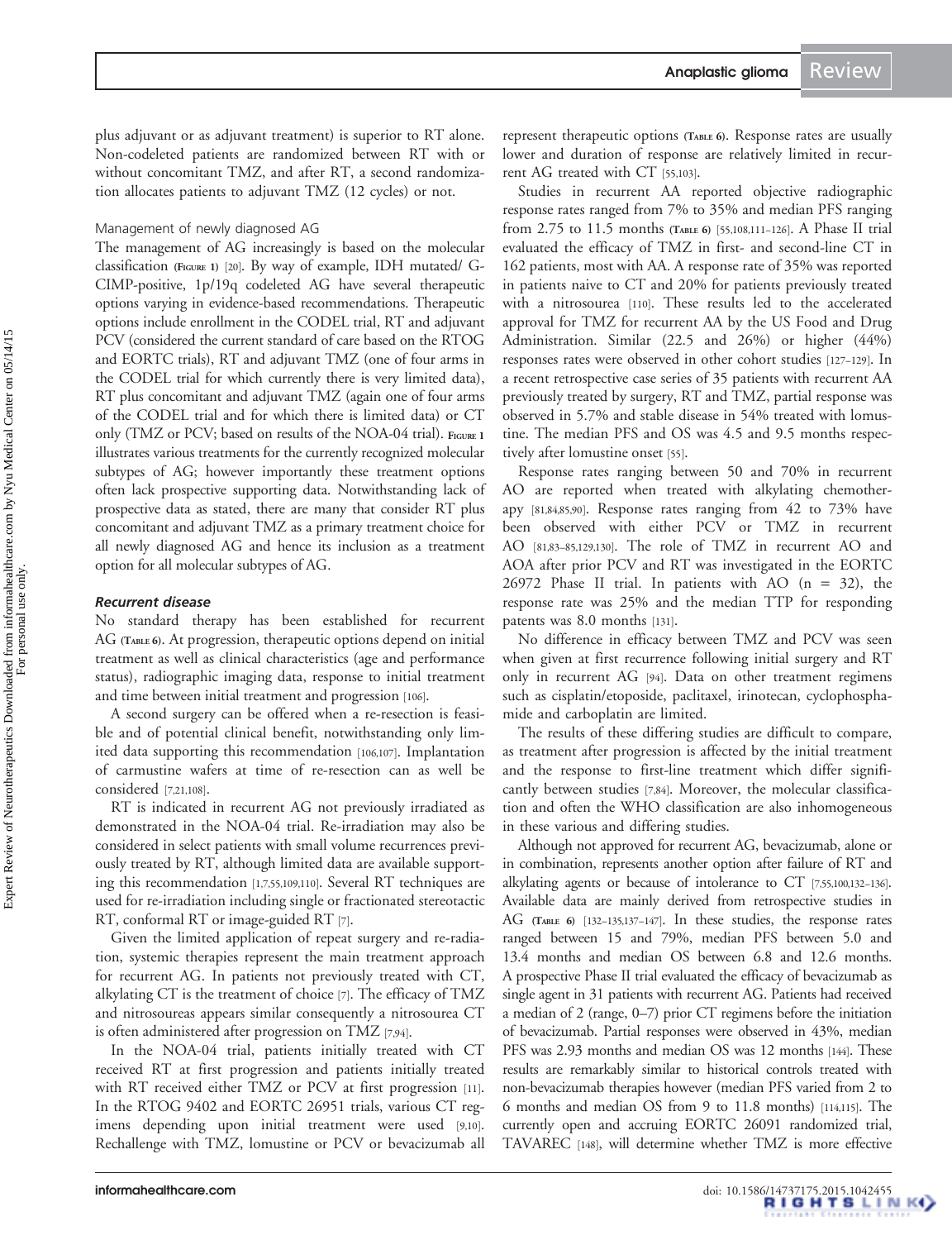Expert Review of Neurotherapeutics Downloaded from informahealthcare.com by Nyu Medical Center on 05/14/15 Expert Review of Neurotherapeutics Downloaded from informahealthcare.com by Nyu Medical Center on 05/14/15 For personal use only.

|                              | Table 6. Treatment overview of recurrent ana | aplastic glioma.                                                                                                                                                                                                                  |                                                                                 |                                            |                                        |                                              |                                        |                                          |
|------------------------------|----------------------------------------------|-----------------------------------------------------------------------------------------------------------------------------------------------------------------------------------------------------------------------------------|---------------------------------------------------------------------------------|--------------------------------------------|----------------------------------------|----------------------------------------------|----------------------------------------|------------------------------------------|
| Study (year)                 | number<br>Patient                            | herapy<br><b>Prior</b> chemo                                                                                                                                                                                                      | Agent                                                                           | response rate<br>radiographic<br>Objective | Median PFS<br>(months)                 | 6-month PFS                                  | Median overal<br>(months)<br>survival  | Ref.                                     |
| Brada (MRC trial)            | 447 (51 AA)                                  | None (RT only)                                                                                                                                                                                                                    | or dose dense TMZ<br>standard ( $n = 112$ )<br>$PCV(n = 224)$ or<br>$(n = 111)$ | $\widetilde{\Xi}$                          | dd TMZ: 4.2<br>sd TMZ: 5.0<br>PCV: 3.6 | dd TMZ: 36.2%<br>sd TMZ: 46.9%<br>PCV: 34.5% | dd TMZ: 6.6<br>sd TMZ: 8.5<br>PCV: 6.7 | [94]                                     |
| Wick                         | 73                                           | None (RT only)                                                                                                                                                                                                                    | $PCV (n = 32)$ , TMZ<br>$(n = 41)$                                              | $\widetilde{\Xi}$                          | 12.6                                   | $\frac{\alpha}{\beta}$                       | $\frac{\alpha}{\beta}$                 | $[11]$                                   |
| Levin et al. (1992)          | 44 (38 AA)                                   | CCNU, PCV, CBDCA<br>(79%)                                                                                                                                                                                                         | Diflornithine<br>(DFMO)                                                         | 9%                                         | 4.2                                    | 36%                                          | $\widetilde{\Xi}$                      | $\begin{bmatrix} 119 \end{bmatrix}$      |
| Levin et al. (1992)          | 38                                           | BCNU/CCNU (50%)                                                                                                                                                                                                                   | TPDC-FUHU                                                                       | 34%                                        | 11.5                                   | 70%                                          | $\frac{R}{Z}$                          | $\begin{bmatrix} 118 \end{bmatrix}$      |
| Brem et al. (1995)           | 28                                           | None                                                                                                                                                                                                                              | <b>BCNU</b> wafers                                                              | $\frac{\kappa}{2}$                         | $\frac{\alpha}{2}$                     | 64%                                          | $\overline{c}$                         | $[108]$                                  |
| Yung et al. (1996)           | 28 (15 AA)                                   | CCNU/BCNU (100%)                                                                                                                                                                                                                  | cis-retinoic acid                                                               | 11%                                        | 3.75                                   | 35%                                          | 11.75                                  | $[116]$                                  |
| Kyritsis et al.<br>(1996)    | 47                                           | CCNU/BCNU/procarbazine<br>$(36\%)$                                                                                                                                                                                                | TPCH                                                                            | 23%                                        | 5.8                                    | 30%                                          | $\frac{R}{Z}$                          | [126]                                    |
| Yung et al. (1996)           | $162(AA + AOA)$                              | CCNU/BCNU (60%)                                                                                                                                                                                                                   | TMZ                                                                             | 35%                                        | 54                                     | 46%                                          | 13.6                                   | $\begin{bmatrix} 116 \\ 0 \end{bmatrix}$ |
| Wong et al.<br>(1999)        | 150                                          | CBDCA/cis-retinoic acid/<br>interferon/DFMO (77%)<br>procarbazine/alpha-                                                                                                                                                          | Composite of 8<br>Phase II trials                                               | 14%                                        | 3.25                                   | 31%                                          | 7.5                                    | $[114]$                                  |
| Kunschner et al.<br>(1999)   | $\overline{0}$                               | BCNU/CCNU (100%)                                                                                                                                                                                                                  | Carboplatin, VP16                                                               | 5%                                         | $\sim$                                 | 12%                                          | $\frac{\kappa}{\epsilon}$              | $[120]$                                  |
| Chamberlain et al<br>(1999)  | 20                                           | BCNU/CCNU (100%)                                                                                                                                                                                                                  | Placlitaxe                                                                      | 13%                                        | $\circ$                                | 40%                                          | Б<br>$\frac{1}{8}$                     | $[122]$                                  |
| Hess et al. (1999)           | 150                                          | CBDCA/cis-retinoic acid/<br>procarbazine/alpha-<br>interferon (66%)                                                                                                                                                               | $\infty$<br>Composite of<br>Phase II trials                                     | 9.1%                                       | $\frac{\alpha}{\beta}$                 | 36%                                          | $\frac{\infty}{\infty}$                | $[123]$                                  |
| Jaeckle et al.<br>(2003)     | $(35 \text{ AA})$<br>$\frac{8}{4}$           | MZ (78%)<br>CCNU/BCNU/T                                                                                                                                                                                                           | cis-retinoic acid +<br><b>TMZ</b>                                               | 10.7%                                      | $\circ$                                | 50%                                          | 10.8                                   | $[117]$                                  |
| Desjardins et al.<br>(2007)  | $(32 \text{ AA})$<br>39                      | TMZ (100%)                                                                                                                                                                                                                        | HU, imatinib                                                                    | 10%                                        | 2.75                                   | 24%                                          | 7.5                                    | [124]                                    |
| Chamberlain et al.<br>(2006) | $\overline{a}$                               | TMZ (100%)                                                                                                                                                                                                                        | Cyclophosphamide                                                                | 22.5%                                      | 4                                      | 30%                                          | $\infty$                               | $\begin{bmatrix} 113 \end{bmatrix}$      |
| Chamberlain et al.<br>(2008) | $\overline{40}$                              | <b>BCNU (25%)</b><br>TMZ (75%);                                                                                                                                                                                                   | CPT11                                                                           | 23%                                        | $\frac{1}{4}$                          | 40%                                          | 6.9                                    | $[112]$                                  |
|                              |                                              | 6TG: 6-thiogunaine; AA: Anaplastic astrocytoma; AO: Anaplastic oligodendicaliscatic oligodendroglioma; BCNU: Carmustine; CCNU: Lomustine; CFT11: Irinotecan; CT: Chemotherapy; dd TMZ: Dose<br>dense temozolomide; DFMO: Diflomit |                                                                                 |                                            |                                        |                                              |                                        |                                          |

<span id="page-11-0"></span>Review Le Rhun, Taillibert & Chamberlain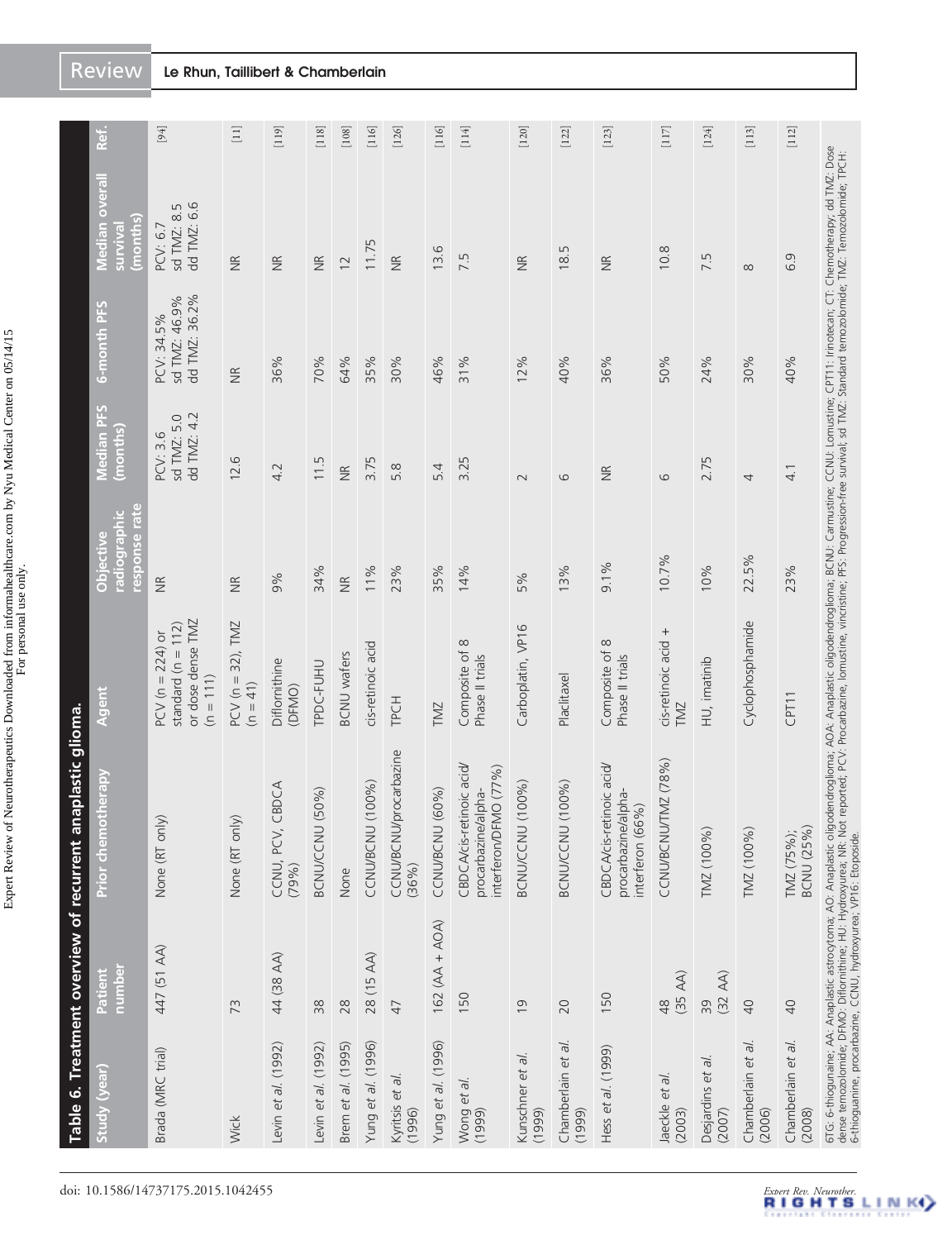Expert Review of Neurotherapeutics Downloaded from informahealthcare.com by Nyu Medical Center on 05/14/15 Expert Review of Neurotherapeutics Downloaded from informahealthcare.com by Nyu Medical Center on 05/14/15 For personal use only.

| 128 (66 AA)<br>$(25 \text{ AA})$<br>$\frac{31}{(31 \text{ AA})}$<br>159<br>33<br>35<br>$\overline{21}$<br>$\overline{3}$<br>Chamberlain et al.<br>Chamberlain et al.<br>Franceschi et al.<br>Desjardins et al.<br>Lamborn et al.<br>Walbert et al.<br>Norden et al.<br>(2008)<br>(2011)<br>(2012)<br>(2015)<br>(2008)<br>(2009)<br>(2008) | TMZ (80%)/CCNU (20%)<br>(10%<br>$\%$<br>TMZ (50%), PCV<br>BCNU/CCNU (51<br>TMZ (100%)<br>TMZ (100%)<br>TMZ (100%) | 6TG, TMZ/CCNU,<br>celecoxib (TCCC)<br>Composite of 12<br>Phase II trials<br>capecitabine, | 7%            | 3.75           |       |                   |         |
|-------------------------------------------------------------------------------------------------------------------------------------------------------------------------------------------------------------------------------------------------------------------------------------------------------------------------------------------|-------------------------------------------------------------------------------------------------------------------|-------------------------------------------------------------------------------------------|---------------|----------------|-------|-------------------|---------|
|                                                                                                                                                                                                                                                                                                                                           |                                                                                                                   |                                                                                           |               |                | 28%   | $\infty$          | $[115]$ |
|                                                                                                                                                                                                                                                                                                                                           |                                                                                                                   |                                                                                           | 26%           | 5.8            | 48%   | 13.5              | $[121]$ |
|                                                                                                                                                                                                                                                                                                                                           |                                                                                                                   | (9%), other (16%)<br>TMZ (75%), PCV                                                       | $\frac{R}{Z}$ | 7.1            | 57.8% | 18.3              | [125]   |
|                                                                                                                                                                                                                                                                                                                                           |                                                                                                                   | CCNU                                                                                      | 5.7%          | 4.5            | 40%   | 9.5               | [55]    |
|                                                                                                                                                                                                                                                                                                                                           |                                                                                                                   | Bevacizumab +<br>irinotecan                                                               | 61%           | 7.5            | 55%   | $\frac{1}{6}$     | $[132]$ |
|                                                                                                                                                                                                                                                                                                                                           |                                                                                                                   | Bevacizumab                                                                               | 34%           | 5.8            | 32%   | $\widetilde{\Xi}$ | $[137]$ |
|                                                                                                                                                                                                                                                                                                                                           | TMZ (100%)                                                                                                        | Bevacizumab                                                                               | 64%           | $\overline{ }$ | 60%   | G                 | $[138]$ |
| $(22 \text{ AO})$<br>22<br>Johnston Cancer<br>Chamberlain<br>et al. (2009)                                                                                                                                                                                                                                                                | Alkalyting agents, heavily<br>pretreated                                                                          | Bevacizumab                                                                               | 64%           | $\infty$       | 68%   | $\sigma$          | $[132]$ |
| $(13 \text{ AA})$<br>$\overline{32}$<br>Reardon et al<br>(2009)                                                                                                                                                                                                                                                                           | TMZ (100%)                                                                                                        | Bevacizumab +<br>VP16                                                                     | 24%           | $\circ$        | 41%   | 15.7              | $[139]$ |
| 14 AG<br>Zuniga et al.<br>(2009)                                                                                                                                                                                                                                                                                                          | Irinotecan, antiangiogenic<br>Various CT, including<br>treatments                                                 | Bevacizumab +<br>irinotecan                                                               | 78.5%         | 13.4           | 78.6% | Not reached       | $[140]$ |
| 47<br>Poulsen et al.<br>(2009)                                                                                                                                                                                                                                                                                                            | At least 2 CT regimens<br>(TMZ, PCV, omatinib +<br>hydroxycarbamide)                                              | Bevacizumab +<br>irinotecan                                                               | 25%           | 5.5            | 32%   | $\infty$          | $[141]$ |
| (AO/AOA)<br>25<br>Taillibert et al.<br>(2009)                                                                                                                                                                                                                                                                                             | $\widehat{\sigma}$<br>TMZ, nitrosoureas<br>(up to 4 previous                                                      | Bevacizumab +<br>irinotecan                                                               | 72%           | 4.6            | 42%   | $\widetilde{\Xi}$ | $[135]$ |
| $(24 \text{ AA})$<br>32<br>Sathornsumetee<br>et al. (2010)                                                                                                                                                                                                                                                                                | TMZ (94%)                                                                                                         | Bevacizumab +<br>erlotinib                                                                | 31%           | 54             | 44%   | 17.7              | $[142]$ |
| (21)<br>$\overline{3}$<br>Kreisl et al. (2011)                                                                                                                                                                                                                                                                                            | TMZ (100%)                                                                                                        | Bevacizumab                                                                               | 43%           | 2.9            | 20.9% | $\overline{12}$   | [144]   |

Anaplastic glioma Review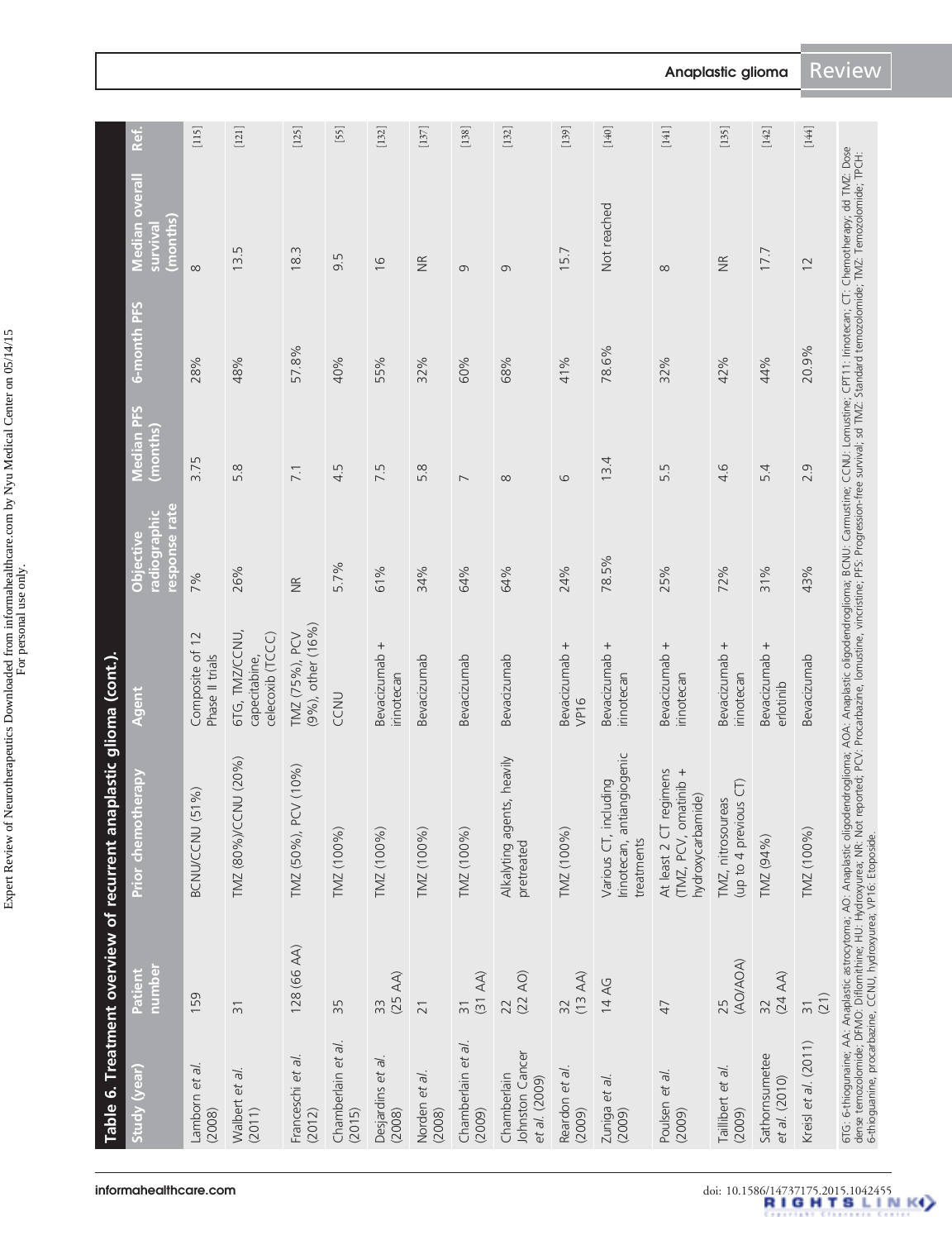|                           |                                                                                                                                       | Table 6. Treatment overview of recurrent anaplastic glioma (cont.).                                                                                                                                         |                                                                                                                                                |                                            |                               |                    |                                        |         |
|---------------------------|---------------------------------------------------------------------------------------------------------------------------------------|-------------------------------------------------------------------------------------------------------------------------------------------------------------------------------------------------------------|------------------------------------------------------------------------------------------------------------------------------------------------|--------------------------------------------|-------------------------------|--------------------|----------------------------------------|---------|
| Study (year)              | number<br>Patient                                                                                                                     | <b>Prior chemotherapy</b>                                                                                                                                                                                   | Agent                                                                                                                                          | response rate<br>radiographic<br>Objective | <b>Median PFS</b><br>(months) | 6-month PFS        | Median overall<br>(months)<br>survival | Ref.    |
| Hofer et al. (2011)       | 49                                                                                                                                    | $\frac{1}{2}$                                                                                                                                                                                               | Bevacizumab +<br>various CT                                                                                                                    | $\frac{R}{Z}$                              | $\frac{R}{Z}$                 | ΨŘ                 | $\overline{9}$ .                       | $[143]$ |
| Moller et al.<br>(2012)   | 33                                                                                                                                    | Alkylating agents                                                                                                                                                                                           | Bevacizumab +<br>irinotecan                                                                                                                    | 21%                                        | 3.7                           | 30%                | 6.9                                    | $[146]$ |
| Gil et al. (2012)         | 36                                                                                                                                    | <b>TMZ</b>                                                                                                                                                                                                  | Bevacizumab +<br>irinotecan                                                                                                                    |                                            | 4.6                           | 43%                | 11.2                                   | [145]   |
| Seystahl et al.<br>(2012) | (A)<br>39                                                                                                                             | TMZ (100%)                                                                                                                                                                                                  | Bevacizumab alone<br>$or + innotecan$                                                                                                          | 26%/33%                                    | 4.2/4.7                       | 29%/42%            | 14.8/8.1                               | $[133]$ |
| Delios et al. (2012)      | $(26 \text{ AA})$<br>39                                                                                                               | TMZ (100%)                                                                                                                                                                                                  | Bevacizumab alone<br>or in combination                                                                                                         | 41%                                        | Б                             | $\frac{\alpha}{2}$ |                                        | $[147]$ |
|                           | dense temozolomide; DFMO: Diflornithine; HU: Hydroxyurea; NR: Not<br>5-thioquanine, procarbazine, CCNU, hydroxyurea; VP16: Etoposide. | 6TG: 6-thiogunaine; AA: Anaplastic astrocytoma; AO: Anaplastic oligodendroglioma; AOA: Anaplastic oligodendroglioma; BCNU: Carmustine; CCNU: Lomustine; CPIT1: I inictiecan; CT. Chemotherapy; dd TMZ: Dose | t reported; PCV: Procarbazine, Iomustine, vincristine; PFS: Progression-free survival; sd TMZ: Standard temozolomide; TMZ: Temozolomide; TPCH: |                                            |                               |                    |                                        |         |

when given with or without bevacizumab at first recurrence in tumors that demonstrate contrast enhancement by MRI in patients with either WHO Grade II or III non-codeleted gliomas.

After failure of bevacizumab, a recent meta-analysis did not demonstrate significant differences in OS between bevacizumab containing or non-bevacizumab containing salvage therapies [\[149](#page-19-0)]. Another retrospective study suggested an improved survival when bevacizumab was continued post-bevacizumab progression [\[133](#page-18-0)]. Currently, there is no evidence-based recommendation regarding management of patients progressing on bevacizumab, an unmet need in neuro-oncology.

# Expert commentary

The current WHO 2007 pathology classification of AG is prone to high inter-observator discordance. This classification will be improved by incorporation of molecular markers that will not only provide greater precision in diagnosis and prognostication but in addition define subgroups of AG and their treatment. By example, patients with G-CIMP positive tumors and 1p/19q codeletion have the best prognosis, followed by patients with G-CIMP-positive tumors and non-1p/19q codeletion. Patients with G-CIMP negative tumors and nondeleted had the worst prognosis and could be considered as GB-like.

The current standard of care in 1p/19q codeleted AG established by the RTOG 94–02 and the EORTC 26951 trials consists of RT followed or preceded by PCV. TMZ is widely recognized as less toxic and is often substituted for PCV. The currently open and accruing randomized CODEL (in codeleted tumors) and CATNON (in non-codeleted tumors) trials will definitely determine whether TMZ may be substituted for PCV and define the new standard of care for non-codeleted AG. The possibility of deferring RT in the initial treatment of 1p19q codeleted AG will also be determined in the French POLCA and German NOA trials.

Treatment of recurrent AG is not standardized and currently depends on patient and tumor characteristics as well as the initial treatment. New compounds and immunological approaches targeting mutations in IDH, EGFRvIII, BRAF and MET are current research efforts and may provide new therapeutic options in recurrent AG.

# Five-year view

The molecular categorization of AG will improve diagnosis and provide both prognostic as well as predictive value to currently utilized morphology-based pathology [\[65\]](#page-16-0). For example, the role of molecular classification of AG based on large-scale genomic or epigenomic analyses was recently demonstrated in a cohort of cohort of 228 patients with AG [\[65\]](#page-16-0). Illumina Infinum Human Methylation 450 Bead Chip arrays (HM450) were employed to define genome-wide methylation profiles and DNA copy number changes. Algorithms were developed that combine G-CIMP and IDH mutation, 1p/19q codeletion and MGMT promoter methylation using the HM450 single assay. A 92% concordance for IDH1 mutation and 1p/19q

Expert Review of Neurotherapeutics Downloaded from informahealthcare.com by Nyu Medical Center on 05/14/15 Expert Review of Neurotherapeutics Downloaded from informahealthcare.com by Nyu Medical Center on 05/14/15 For personal use only.

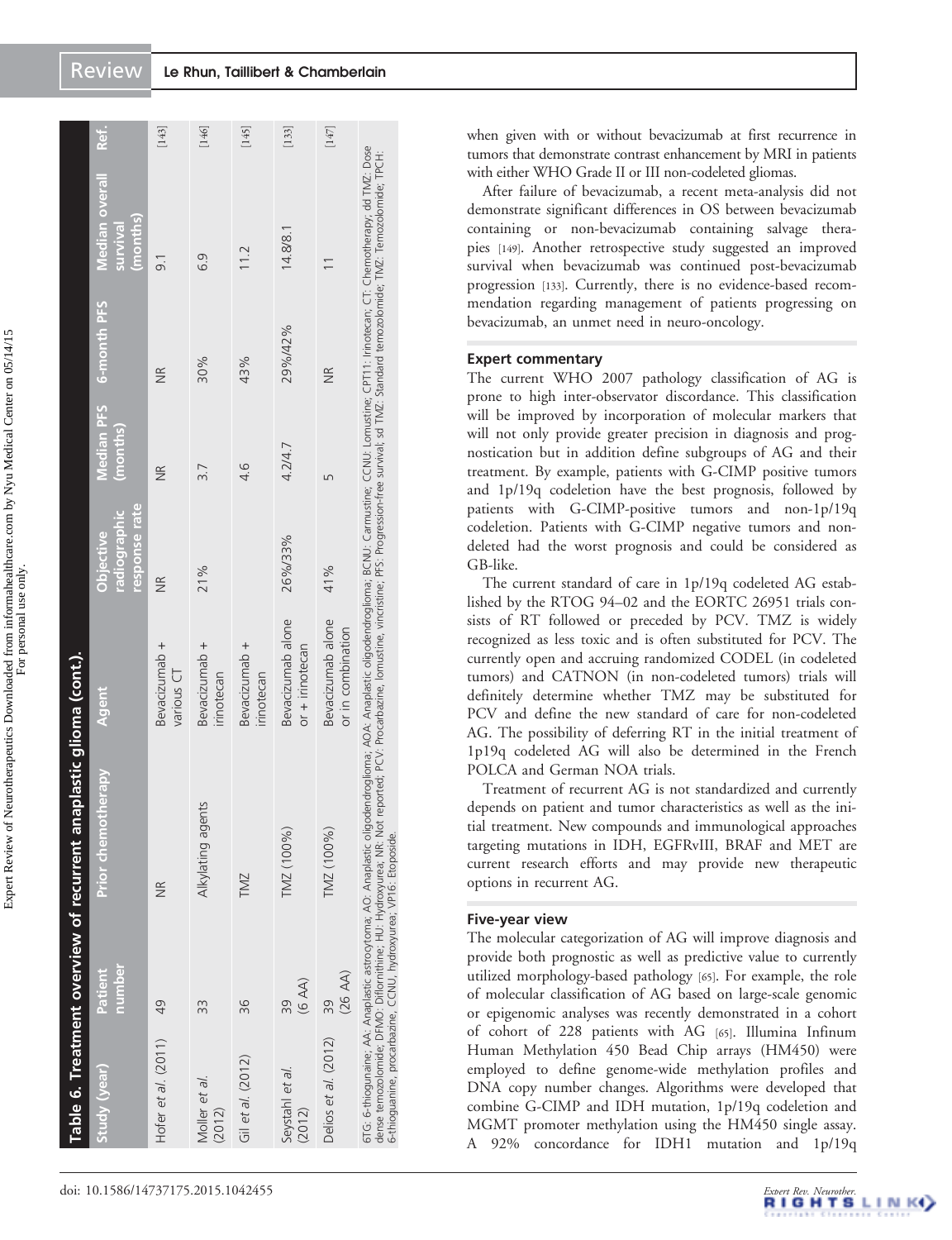<span id="page-14-0"></span>codeletion status was obtained. When the samples were discordant, survival analyses suggested an improved assessment of biological phenotype by the HM450 analysis when compared to traditional immunohistochemistry. Genomic profiling is, therefore, likely not only to improve the diagnosis of AG and guide management, but also will likely identify novel therapeutic targets [[103\]](#page-17-0). Several molecular alterations, including mutations in IDH, EGFR, BRAF and MET have been identified as potential therapeutic targets [[35](#page-15-0),[150\]](#page-19-0). Two compounds targeting mutant IDH1 R132H (AGI 5198 or Dacogen) and

IDH2 R140Q (AGI 6780) have been developed [\[52](#page-16-0)–[54](#page-16-0)] and first in human studies in glioma are ongoing.

#### Financial & competing interests disclosure

The authors have no relevant affiliations or financial involvement with any organization or entity with a financial interest in or financial conflict with the subject matter or materials discussed in the manuscript. This includes employment, consultancies, honoraria, stock ownership or options, expert testimony, grants or patents received or pending, or royalties.

No writing assistance was utilized in the production of this manuscript.

# Key issues

- . Anaplastic glioma (AG) represent 6–15% of all newly diagnosed of primary brain tumors [1,2].
- . The WHO 2007 classification is prone to high interobservator discordance between the three morphology-based groups of AG [7,[24](#page-15-0)-[27\]](#page-15-0).
- . Molecular biomarkers add diagnostic, prognostic and predictive value to the current morphological classification of AG and increasingly influence treatment. Recognized as useful in the management of AG are the molecular biomarkers of IDH mutation, 1p/19q codeletion, MGMT promoter methylation and ATRX mutation.
- . AG can be robustly divided into three main molecular groups based on genome wide DNA methylation and copy-number alterations independent of histology: G-CIMP-negative tumors, which molecularly resemble GB, G-CIMP-negative, non-codeleted tumors and G-CIMP-positive, codeleted tumors [[25](#page-15-0)].
- . The NOA-04 trial confirmed the non-inferiority of alkylator-based CT versus RT only as first-line treatment of AG [[11](#page-15-0)].
- . The RTOG 9402 and EORTC 26951 trials established RT + PCV as the standard of care in 1p/19q codeleted AG [7,9,[10](#page-15-0)].
- . Uni- or non-codeleted AG based on the NOA-04 trial are treated with RT only followed by observation and chemotherapy at progression. Alternatively, these tumors may be treated with alkylator-based chemotherapy only followed by observation and RT only at progression [\[82](#page-17-0)]. Combined chemoradiotherapy is currently not established as the standard of care for non-codeleted tumors [[20](#page-15-0),[56](#page-16-0)[,82](#page-17-0)[,111](#page-18-0)].
- . The risk of RT-associated neurotoxicity, in particular cognitive impairment, remains a challenge particularly in the 1p9qcodeleted subset of AG due in part to long survival. The mature results of NOA-04 and the results of CODEL and CATNON trials will further determine the best up-front treatment strategy in AG.
- . Although not approved for recurrent AG, bevacizumab, alone, represents a therapeutic option after failure of RT and alkylating CT or because of intolerance to chemotherapy [7[,56,](#page-16-0)[110,138](#page-18-0)–[142\]](#page-19-0).

# References

Papers of special note have been highlighted as: . of interest

- of considerable interest
- 1. Simonetti G, Gaviani P, Innocenti A, et al. [Update on treatment strategies for anaplastic](http://www.ncbi.nlm.nih.gov/pubmed/24859855?dopt=Abstract) [glioma: a review of literature.](http://www.ncbi.nlm.nih.gov/pubmed/24859855?dopt=Abstract) Neurol Sci 2014;35:977-81
- 2. Prados MD, Gutin PH, Phillips TL, et al. Highly anaplastic astrocytoma: a review of 357 patients treated between 1977 and 1989. Int J Radiat Oncol Biol Phys 1992;23:3-8
- 3. Siegal T. [Clinical impact of molecular](http://www.ncbi.nlm.nih.gov/pubmed/25533211?dopt=Abstract) [biomarkers in gliomas.](http://www.ncbi.nlm.nih.gov/pubmed/25533211?dopt=Abstract) J Clin Neurosci Off J Neurosurg Soc Australas 2015;22:437-44
- . A relevant review of the prognostic and predictive value of molecular markers and their potential implication with respect to treatment.
- 4. Wiestler B, Capper D, Holland-Letz T, et al. [ATRX loss refines the classification of](http://www.ncbi.nlm.nih.gov/pubmed/23904111?dopt=Abstract) [anaplastic gliomas and identifies a subgroup](http://www.ncbi.nlm.nih.gov/pubmed/23904111?dopt=Abstract) [of IDH mutant astrocytic tumors with](http://www.ncbi.nlm.nih.gov/pubmed/23904111?dopt=Abstract) [better prognosis](http://www.ncbi.nlm.nih.gov/pubmed/23904111?dopt=Abstract). Acta Neuropathol (Berl.) 2013;126:443-51
- 5. Hartmann C, Hentschel B, Wick W, et al. [Patients with IDH1 wild type anaplastic](http://www.ncbi.nlm.nih.gov/pubmed/21088844?dopt=Abstract) [astrocytomas exhibit worse prognosis than](http://www.ncbi.nlm.nih.gov/pubmed/21088844?dopt=Abstract) [IDH1-mutated glioblastomas, and](http://www.ncbi.nlm.nih.gov/pubmed/21088844?dopt=Abstract) [IDH1 mutation status accounts for the](http://www.ncbi.nlm.nih.gov/pubmed/21088844?dopt=Abstract) [unfavorable prognostic effect of higher age:](http://www.ncbi.nlm.nih.gov/pubmed/21088844?dopt=Abstract) [implications for classification of gliomas](http://www.ncbi.nlm.nih.gov/pubmed/21088844?dopt=Abstract). Acta Neuropathol (Berl.) 2010;120:707-18
- 6. Cairncross JG, Wang M, Jenkins RB, et al. [Benefit from procarbazine, lomustine, and](http://www.ncbi.nlm.nih.gov/pubmed/24516018?dopt=Abstract) [vincristine in oligodendroglial tumors is](http://www.ncbi.nlm.nih.gov/pubmed/24516018?dopt=Abstract) [associated with mutation of IDH](http://www.ncbi.nlm.nih.gov/pubmed/24516018?dopt=Abstract). J Clin Oncol 2014;32:783-90
	- . Evaluation of the impact of IDH and ATRX mutation status in the population

#### of non-codeleted AG in the ROTG 9402 trial.

- 7. Weller M, van den Bent M, Hopkins K, et al. [EANO guideline for the diagnosis and](http://www.ncbi.nlm.nih.gov/pubmed/25079102?dopt=Abstract) [treatment of anaplastic gliomas and](http://www.ncbi.nlm.nih.gov/pubmed/25079102?dopt=Abstract) [glioblastoma](http://www.ncbi.nlm.nih.gov/pubmed/25079102?dopt=Abstract). Lancet Oncol 2014;15: e395-403
- 8. Cairncross JG, Ueki K, Zlatescu MC, et al. [Specific genetic predictors of](http://www.ncbi.nlm.nih.gov/pubmed/9776413?dopt=Abstract) [chemotherapeutic response and survival in](http://www.ncbi.nlm.nih.gov/pubmed/9776413?dopt=Abstract) [patients with anaplastic oligodendrogliomas.](http://www.ncbi.nlm.nih.gov/pubmed/9776413?dopt=Abstract) J Natl Cancer Inst 1998;90:1473-9
- 9. Cairncross G, Wang M, Shaw E, et al. [Phase III trial of chemoradiotherapy for](http://www.ncbi.nlm.nih.gov/pubmed/23071247?dopt=Abstract) [anaplastic oligodendroglioma: long-term](http://www.ncbi.nlm.nih.gov/pubmed/23071247?dopt=Abstract) [results of RTOG 9402.](http://www.ncbi.nlm.nih.gov/pubmed/23071247?dopt=Abstract) J Clin Oncol 2013;31:337-43
- . Long-term analysis of the RTOG 9402 trial which contributed to defining treatment of 1p/19q codeleted anaplastic glioma (AG).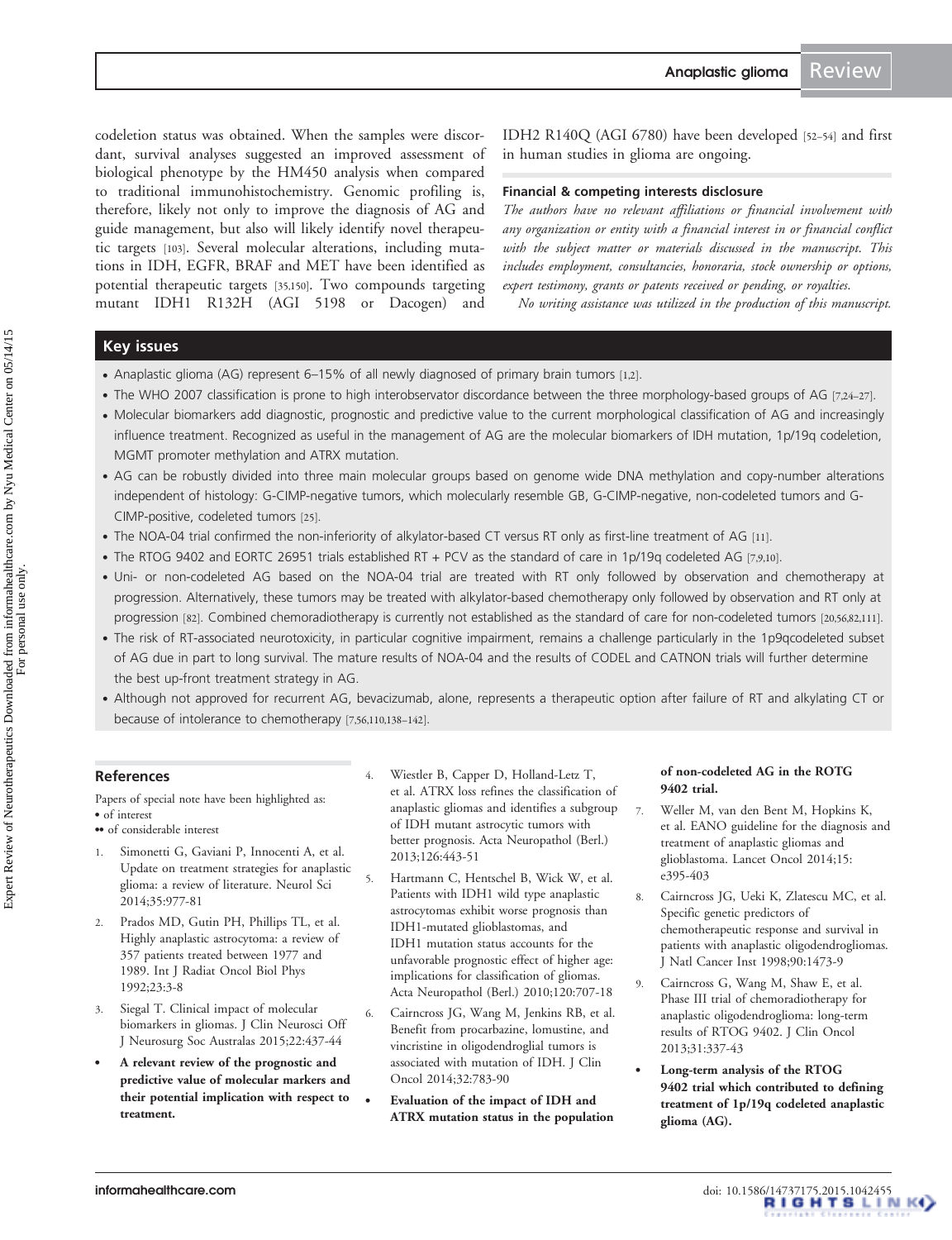<span id="page-15-0"></span>10. Van den Bent MJ, Brandes AA, Taphoorn MJB, et al. [Adjuvant](http://www.ncbi.nlm.nih.gov/pubmed/23071237?dopt=Abstract) [procarbazine, lomustine, and vincristine](http://www.ncbi.nlm.nih.gov/pubmed/23071237?dopt=Abstract) [chemotherapy in newly diagnosed anaplastic](http://www.ncbi.nlm.nih.gov/pubmed/23071237?dopt=Abstract) [oligodendroglioma: long-term follow-up of](http://www.ncbi.nlm.nih.gov/pubmed/23071237?dopt=Abstract) [EORTC brain tumor group study 26951](http://www.ncbi.nlm.nih.gov/pubmed/23071237?dopt=Abstract). J Clin Oncol 2013;31:344-50

#### . Long-term analysis of the EORTC 26951 trial which contributed to defining treatment of 1p/19q codeleted AG.

- 11. Wick W, Hartmann C, Engel C, et al. [NOA-04 randomized phase III trial of](http://www.ncbi.nlm.nih.gov/pubmed/19901110?dopt=Abstract) [sequential radiochemotherapy of anaplastic](http://www.ncbi.nlm.nih.gov/pubmed/19901110?dopt=Abstract) [glioma with procarbazine, lomustine, and](http://www.ncbi.nlm.nih.gov/pubmed/19901110?dopt=Abstract) [vincristine or temozolomide](http://www.ncbi.nlm.nih.gov/pubmed/19901110?dopt=Abstract). J Clin Oncol 2009;27:5874-80
- . Results of the NOA-04 trial re-defined treatment guidelines for AG.
- 12. Louis DN, Ohgaki H, Wiestler OD, et al. [The 2007 WHO classification of tumours](http://www.ncbi.nlm.nih.gov/pubmed/17618441?dopt=Abstract) [of the central nervous system](http://www.ncbi.nlm.nih.gov/pubmed/17618441?dopt=Abstract). Acta Neuropathol (Berl.) 2007;114:97-109
- 13. Gorlia T, Delattre J-Y, Brandes AA, et al. New clinical, pathological and molecular prognostic models and calculators in patients with locally diagnosed anaplastic oligodendroglioma or oligoastrocytoma. A prognostic factor analysis of European Organisation for Research and Treatment of Cancer Brain Tumour Group Study 26951. Eur J Cancer Oxf Engl 1990 2013;49: 3477-85
- 14. Ho VKY, Reijneveld JC, Enting RH, et al. Changing incidence and improved survival of gliomas. Eur J Cancer Oxf Engl 1990;50: 2309-18
- 15. Pignatti F, van den Bent M, Curran D, et al. [Prognostic factors for survival in adult](http://www.ncbi.nlm.nih.gov/pubmed/11956268?dopt=Abstract) [patients with cerebral low-grade glioma](http://www.ncbi.nlm.nih.gov/pubmed/11956268?dopt=Abstract). J Clin Oncol 2002;20:2076-84
- 16. Jaeckle KA. [Oligodendroglial tumors](http://www.ncbi.nlm.nih.gov/pubmed/25173140?dopt=Abstract). Semin Oncol 2014;41:468-77
- . A relevant recent review of the management of oligodendroglial AG.
- 17. Intergroup Radiation Therapy Oncology Group Trial 9402. Cairncross G, Berkey B, et al. Phase III trial of chemotherapy plus radiotherapy compared with radiotherapy alone for pure and mixed anaplastic oligodendroglioma: Intergroup Radiation Therapy Oncology Group Trial 9402. J Clin Oncol 2006;24:2707-14
- 18. Van den Bent MJ, Carpentier AF, Brandes AA, et al. [Adjuvant procarbazine,](http://www.ncbi.nlm.nih.gov/pubmed/16782911?dopt=Abstract) [lomustine, and vincristine improves](http://www.ncbi.nlm.nih.gov/pubmed/16782911?dopt=Abstract) [progression-free survival but not overall](http://www.ncbi.nlm.nih.gov/pubmed/16782911?dopt=Abstract) [survival in newly diagnosed anaplastic](http://www.ncbi.nlm.nih.gov/pubmed/16782911?dopt=Abstract) [oligodendrogliomas and oligoastrocytomas:](http://www.ncbi.nlm.nih.gov/pubmed/16782911?dopt=Abstract) [a randomized European Organisation for](http://www.ncbi.nlm.nih.gov/pubmed/16782911?dopt=Abstract)

[trial](http://www.ncbi.nlm.nih.gov/pubmed/16782911?dopt=Abstract). J Clin Oncol 2006;24:2715-22

- 19. Panageas KS, Reiner AS, Iwamoto FM, et al. [Recursive partitioning analysis of](http://www.ncbi.nlm.nih.gov/pubmed/24997140?dopt=Abstract) [prognostic variables in newly diagnosed](http://www.ncbi.nlm.nih.gov/pubmed/24997140?dopt=Abstract) [anaplastic oligodendroglial tumors](http://www.ncbi.nlm.nih.gov/pubmed/24997140?dopt=Abstract). Neuro-Oncol 2014;16:1541-6
- 20. Wick W, Wiestler B, Platten M. [Treatment](http://www.ncbi.nlm.nih.gov/pubmed/25468227?dopt=Abstract) [of anaplastic glioma](http://www.ncbi.nlm.nih.gov/pubmed/25468227?dopt=Abstract). Cancer Treat Res 2015;163:89-101

#### . A relevant recent review of the management of AG.

- 21. Nabors LB, Ammirati M, Bierman PJ, et al. Central nervous system cancers. J Natl Compr Cancer Netw JNCCN 2013.11: 1114-51
- 22. Davis FG, Malmer BS, Aldape K, et al. [Issues of diagnostic review in brain tumor](http://www.ncbi.nlm.nih.gov/pubmed/18349266?dopt=Abstract) [studies: from the Brain Tumor](http://www.ncbi.nlm.nih.gov/pubmed/18349266?dopt=Abstract) [Epidemiology Consortium](http://www.ncbi.nlm.nih.gov/pubmed/18349266?dopt=Abstract). Cancer Epidemiol Biomark Prev Publ Am Assoc Cancer Res Cosponsored Am Soc Prev Oncol 2008;17:484-9
- 23. Dolecek TA, Propp JM, Stroup NE, Kruchko C. CBTRUS statistical report: primary brain and central nervous system tumors diagnosed in the United States in 2005-2009. Neuro-Oncol 2012; 14(Suppl 5):v1-49
- 24. Kros JM, Gorlia T, Kouwenhoven MC, et al. [Panel review of anaplastic](http://www.ncbi.nlm.nih.gov/pubmed/17549014?dopt=Abstract) [oligodendroglioma from European](http://www.ncbi.nlm.nih.gov/pubmed/17549014?dopt=Abstract) [Organization For Research and Treatment](http://www.ncbi.nlm.nih.gov/pubmed/17549014?dopt=Abstract) [of Cancer Trial 26951: assessment of](http://www.ncbi.nlm.nih.gov/pubmed/17549014?dopt=Abstract) [consensus in diagnosis, influence of 1p/19q](http://www.ncbi.nlm.nih.gov/pubmed/17549014?dopt=Abstract) [loss, and correlations with outcome](http://www.ncbi.nlm.nih.gov/pubmed/17549014?dopt=Abstract). J Neuropathol Exp Neurol 2007;66:545-51
- 25. Wiestler B, Capper D, Sill M, et al. [Integrated DNA methylation and](http://www.ncbi.nlm.nih.gov/pubmed/25008768?dopt=Abstract) [copy-number profiling identify three](http://www.ncbi.nlm.nih.gov/pubmed/25008768?dopt=Abstract) [clinically and biologically relevant groups of](http://www.ncbi.nlm.nih.gov/pubmed/25008768?dopt=Abstract) [anaplastic glioma.](http://www.ncbi.nlm.nih.gov/pubmed/25008768?dopt=Abstract) Acta Neuropathol (Berl.) 2014;128:561-71

#### .. Tumor classification based on G-CIMP and 1p/19q status by epigenome-wide DNA methylation analysis.

- 26. De Groot JF. [Prediction of response to](http://www.ncbi.nlm.nih.gov/pubmed/23269985?dopt=Abstract) [chemotherapy in anaplastic glioma: how](http://www.ncbi.nlm.nih.gov/pubmed/23269985?dopt=Abstract) [many markers does it take?](http://www.ncbi.nlm.nih.gov/pubmed/23269985?dopt=Abstract) J Clin Oncol 2013;31:297-8
- 27. Fuller CE, Schmidt RE, Roth KA, et al. [Clinical utility of fluorescence in situ](http://www.ncbi.nlm.nih.gov/pubmed/14656070?dopt=Abstract) [hybridization \(FISH\) in morphologically](http://www.ncbi.nlm.nih.gov/pubmed/14656070?dopt=Abstract) [ambiguous gliomas with hybrid](http://www.ncbi.nlm.nih.gov/pubmed/14656070?dopt=Abstract) [oligodendroglial/astrocytic features](http://www.ncbi.nlm.nih.gov/pubmed/14656070?dopt=Abstract). J Neuropathol Exp Neurol 2003;62: 1118-28
- [Research and Treatment of Cancer phase III](http://www.ncbi.nlm.nih.gov/pubmed/16782911?dopt=Abstract) 28. Ueki K, Nishikawa R, Nakazato Y, et al. [Correlation of histology and molecular](http://www.ncbi.nlm.nih.gov/pubmed/11801559?dopt=Abstract) [genetic analysis of 1p, 19q, 10q, TP53,](http://www.ncbi.nlm.nih.gov/pubmed/11801559?dopt=Abstract) [EGFR, CDK4, and CDKN2A in](http://www.ncbi.nlm.nih.gov/pubmed/11801559?dopt=Abstract) [91 astrocytic and oligodendroglial tumors](http://www.ncbi.nlm.nih.gov/pubmed/11801559?dopt=Abstract). Clin Cancer Res 2002;8:196-201
	- 29. Yan H, Parsons DW, Jin G, et al. [IDH1 and IDH2 mutations in gliomas](http://www.ncbi.nlm.nih.gov/pubmed/19228619?dopt=Abstract). N Engl J Med 2009;360:765-73
	- 30. Sanson M, Marie Y, Paris S, et al. [Isocitrate](http://www.ncbi.nlm.nih.gov/pubmed/19636000?dopt=Abstract) [dehydrogenase 1 codon 132 mutation is an](http://www.ncbi.nlm.nih.gov/pubmed/19636000?dopt=Abstract) [important prognostic biomarker in gliomas](http://www.ncbi.nlm.nih.gov/pubmed/19636000?dopt=Abstract). J Clin Oncol 2009;27:4150-4
	- 31. Shibahara I, Sonoda Y, Shoji T, et al. [Malignant clinical features of anaplastic](http://www.ncbi.nlm.nih.gov/pubmed/24958096?dopt=Abstract) [gliomas without IDH mutation](http://www.ncbi.nlm.nih.gov/pubmed/24958096?dopt=Abstract). Neuro-Oncol 2015;17:136-44
	- 32. Ichimura K, Pearson DM, Kocialkowski S, et al. [IDH1 mutations are present in the](http://www.ncbi.nlm.nih.gov/pubmed/19435942?dopt=Abstract) [majority of common adult gliomas but rare](http://www.ncbi.nlm.nih.gov/pubmed/19435942?dopt=Abstract) [in primary glioblastomas.](http://www.ncbi.nlm.nih.gov/pubmed/19435942?dopt=Abstract) Neuro-Oncol 2009;11:341-7
	- 33. Van den Bent MJ, Dubbink HJ, Marie Y, et al. [IDH1 and IDH2 mutations are](http://www.ncbi.nlm.nih.gov/pubmed/20160062?dopt=Abstract) [prognostic but not predictive for outcome](http://www.ncbi.nlm.nih.gov/pubmed/20160062?dopt=Abstract) [in anaplastic oligodendroglial tumors:](http://www.ncbi.nlm.nih.gov/pubmed/20160062?dopt=Abstract) [a report of the European Organization for](http://www.ncbi.nlm.nih.gov/pubmed/20160062?dopt=Abstract) [Research and Treatment of Cancer Brain](http://www.ncbi.nlm.nih.gov/pubmed/20160062?dopt=Abstract) [Tumor Group](http://www.ncbi.nlm.nih.gov/pubmed/20160062?dopt=Abstract). Clin Cancer Res 2010;16: 1597-604
	- 34. Hartmann C, Meyer J, Balss J, et al. [Type](http://www.ncbi.nlm.nih.gov/pubmed/19554337?dopt=Abstract) [and frequency of IDH1 and](http://www.ncbi.nlm.nih.gov/pubmed/19554337?dopt=Abstract) [IDH2 mutations are related to astrocytic](http://www.ncbi.nlm.nih.gov/pubmed/19554337?dopt=Abstract) [and oligodendroglial differentiation and age:](http://www.ncbi.nlm.nih.gov/pubmed/19554337?dopt=Abstract) [a study of 1,010 diffuse gliomas.](http://www.ncbi.nlm.nih.gov/pubmed/19554337?dopt=Abstract) Acta Neuropathol (Berl.) 2009;118:469-74
	- 35. Hofer S, Rushing E, Preusser M, Marosi C. [Molecular biology of high-grade gliomas:](http://www.ncbi.nlm.nih.gov/pubmed/24325789?dopt=Abstract) [what should the clinician know?](http://www.ncbi.nlm.nih.gov/pubmed/24325789?dopt=Abstract) Chin J Cancer 2014;33:4-7
	- 36. Turcan S, Rohle D, Goenka A, et al. [IDH1 mutation is sufficient to establish the](http://www.ncbi.nlm.nih.gov/pubmed/22343889?dopt=Abstract) [glioma hypermethylator phenotype.](http://www.ncbi.nlm.nih.gov/pubmed/22343889?dopt=Abstract) Nature 2012;483:479-83
	- 37. Noushmehr H, Weisenberger DJ, Diefes K, et al. [Identification of a CpG island](http://www.ncbi.nlm.nih.gov/pubmed/20399149?dopt=Abstract) [methylator phenotype that defines a distinct](http://www.ncbi.nlm.nih.gov/pubmed/20399149?dopt=Abstract) [subgroup of glioma.](http://www.ncbi.nlm.nih.gov/pubmed/20399149?dopt=Abstract) Cancer Cell 2010;17: 510-22
	- 38. Laffaire J, Everhard S, Idbaih A, et al. [Methylation profiling identifies 2 groups of](http://www.ncbi.nlm.nih.gov/pubmed/20926426?dopt=Abstract) [gliomas according to their tumorigenesis](http://www.ncbi.nlm.nih.gov/pubmed/20926426?dopt=Abstract). Neuro-Oncol 2011;13:84-98
	- 39. Van den Bent MJ, Gravendeel LA, Gorlia T, et al. [A hypermethylated phenotype is a](http://www.ncbi.nlm.nih.gov/pubmed/21914791?dopt=Abstract) [better predictor of survival than MGMT](http://www.ncbi.nlm.nih.gov/pubmed/21914791?dopt=Abstract) [methylation in anaplastic oligodendroglial](http://www.ncbi.nlm.nih.gov/pubmed/21914791?dopt=Abstract) [brain tumors: a report from EORTC study](http://www.ncbi.nlm.nih.gov/pubmed/21914791?dopt=Abstract) [26951](http://www.ncbi.nlm.nih.gov/pubmed/21914791?dopt=Abstract). Clin Cancer Res 2011;17:7148-55

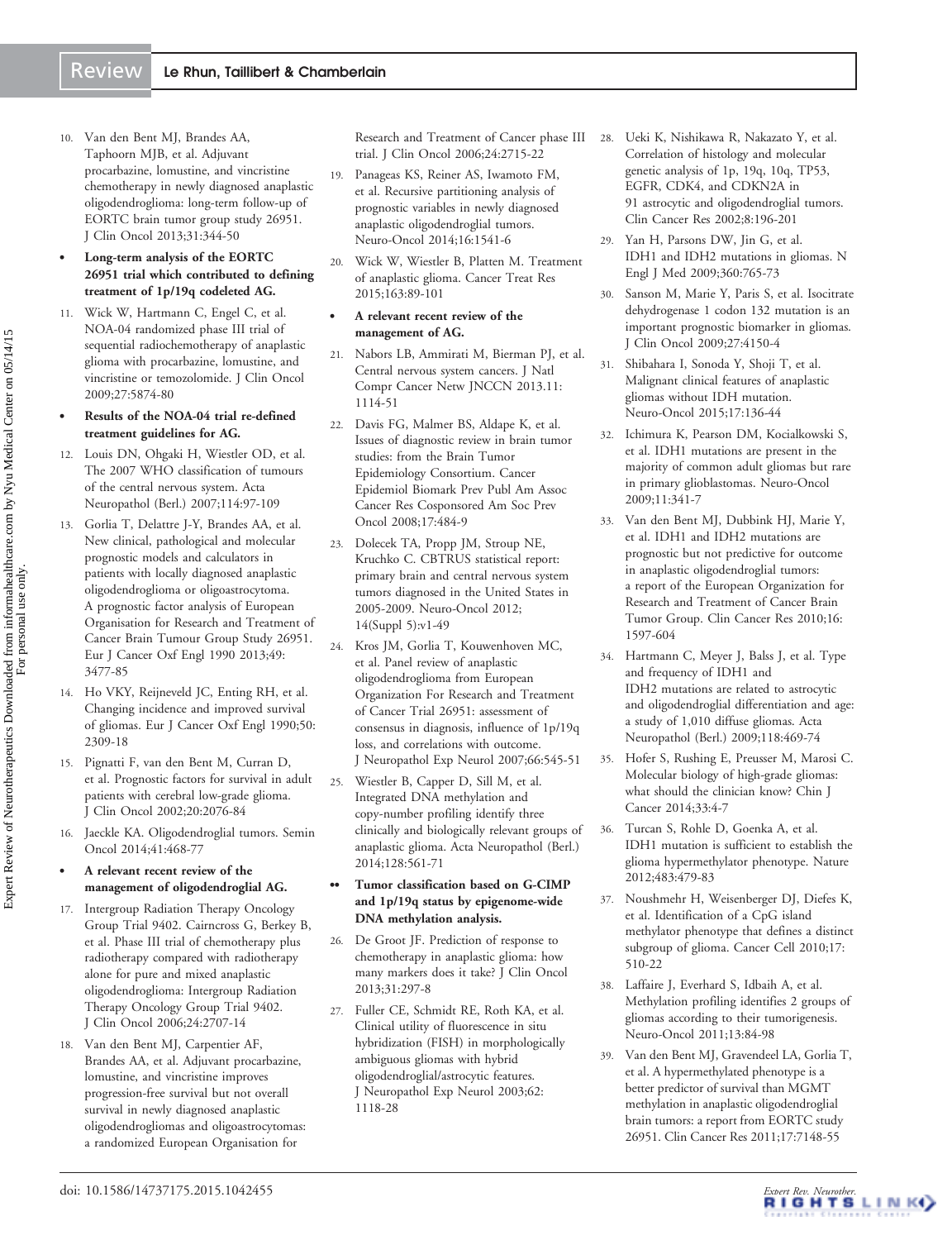- <span id="page-16-0"></span>40. Mur P, Mollejo M, Ruano Y, et al. [Codeletion of 1p and 19q determines](http://www.ncbi.nlm.nih.gov/pubmed/23689617?dopt=Abstract) [distinct gene methylation and expression](http://www.ncbi.nlm.nih.gov/pubmed/23689617?dopt=Abstract) [profiles in IDH-mutated oligodendroglial](http://www.ncbi.nlm.nih.gov/pubmed/23689617?dopt=Abstract) [tumors.](http://www.ncbi.nlm.nih.gov/pubmed/23689617?dopt=Abstract) Acta Neuropathol (Berl.) 2013;126: 277-89
- 41. Chou AP, Chowdhury R, Li S, et al. [Identification of retinol binding protein](http://www.ncbi.nlm.nih.gov/pubmed/22945948?dopt=Abstract) [1 promoter hypermethylation in isocitrate](http://www.ncbi.nlm.nih.gov/pubmed/22945948?dopt=Abstract) [dehydrogenase 1 and 2 mutant gliomas](http://www.ncbi.nlm.nih.gov/pubmed/22945948?dopt=Abstract). J Natl Cancer Inst 2012;104:1458-69
- 42. Duncan CG, Barwick BG, Jin G, et al. [A heterozygous IDH1R132H/WT mutation](http://www.ncbi.nlm.nih.gov/pubmed/22899282?dopt=Abstract) [induces genome-wide alterations in](http://www.ncbi.nlm.nih.gov/pubmed/22899282?dopt=Abstract) [DNA methylation](http://www.ncbi.nlm.nih.gov/pubmed/22899282?dopt=Abstract). Genome Res 2012;22: 2339-55
- 43. Lai A, Kharbanda S, Pope WB, et al. [Evidence for sequenced molecular evolution](http://www.ncbi.nlm.nih.gov/pubmed/22025148?dopt=Abstract) [of IDH1 mutant glioblastoma from a](http://www.ncbi.nlm.nih.gov/pubmed/22025148?dopt=Abstract) [distinct cell of origin.](http://www.ncbi.nlm.nih.gov/pubmed/22025148?dopt=Abstract) J Clin Oncol 2011;29:4482-90
- 44. Stupp R, Mason WP, van den Bent MJ, et al. [Radiotherapy plus concomitant and](http://www.ncbi.nlm.nih.gov/pubmed/15758009?dopt=Abstract) [adjuvant temozolomide for glioblastoma.](http://www.ncbi.nlm.nih.gov/pubmed/15758009?dopt=Abstract) N Engl J Med 2005;352:987-96
- 45. Mulholland S, Pearson DM, Hamoudi RA, et al. [MGMT CpG island is invariably](http://www.ncbi.nlm.nih.gov/pubmed/22020830?dopt=Abstract) [methylated in adult astrocytic and](http://www.ncbi.nlm.nih.gov/pubmed/22020830?dopt=Abstract) [oligodendroglial tumors with IDH1 or](http://www.ncbi.nlm.nih.gov/pubmed/22020830?dopt=Abstract) [IDH2 mutations.](http://www.ncbi.nlm.nih.gov/pubmed/22020830?dopt=Abstract) Int J Cancer 2012;131: 1104-13
- 46. Van den Bent MJ, Dubbink HJ, Sanson M, et al. [MGMT promoter methylation is](http://www.ncbi.nlm.nih.gov/pubmed/19901104?dopt=Abstract) [prognostic but not predictive for outcome](http://www.ncbi.nlm.nih.gov/pubmed/19901104?dopt=Abstract) [to adjuvant PCV chemotherapy in](http://www.ncbi.nlm.nih.gov/pubmed/19901104?dopt=Abstract) [anaplastic oligodendroglial tumors: a report](http://www.ncbi.nlm.nih.gov/pubmed/19901104?dopt=Abstract) [from EORTC Brain Tumor Group Study](http://www.ncbi.nlm.nih.gov/pubmed/19901104?dopt=Abstract) [26951.](http://www.ncbi.nlm.nih.gov/pubmed/19901104?dopt=Abstract) J Clin Oncol 2009;27:5881-6
- 47. Bettegowda C, Agrawal N, Jiao Y, et al. [Mutations in CIC and FUBP1 contribute](http://www.ncbi.nlm.nih.gov/pubmed/21817013?dopt=Abstract) [to human oligodendroglioma](http://www.ncbi.nlm.nih.gov/pubmed/21817013?dopt=Abstract). Science 2011;333:1453-5
- 48. Koelsche C, Sahm F, Capper D, et al. [Distribution of TERT promoter mutations](http://www.ncbi.nlm.nih.gov/pubmed/24154961?dopt=Abstract) [in pediatric and adult tumors of the nervous](http://www.ncbi.nlm.nih.gov/pubmed/24154961?dopt=Abstract) [system](http://www.ncbi.nlm.nih.gov/pubmed/24154961?dopt=Abstract). Acta Neuropathol (Berl.) 2013;126: 907-15
- 49. Li S, Yan C, Huang L, et al. Molecular prognostic factors of anaplastic oligodendroglial tumors and its relationship: a single institutional review of 77 patients from China. Neuro Oncol 2012;14:109-16
- 50. Wick W, Meisner C, Hentschel B, et al. [Prognostic or predictive value of MGMT](http://www.ncbi.nlm.nih.gov/pubmed/24068788?dopt=Abstract) [promoter methylation in gliomas depends](http://www.ncbi.nlm.nih.gov/pubmed/24068788?dopt=Abstract) [on IDH1 mutation](http://www.ncbi.nlm.nih.gov/pubmed/24068788?dopt=Abstract). Neurology 2013;81: 1515-22
- 51. Parsons DW, Jones S, Zhang X, et al. [An](http://www.ncbi.nlm.nih.gov/pubmed/18772396?dopt=Abstract) [integrated genomic analysis of human](http://www.ncbi.nlm.nih.gov/pubmed/18772396?dopt=Abstract)

[glioblastoma multiforme.](http://www.ncbi.nlm.nih.gov/pubmed/18772396?dopt=Abstract) Science 2008;321: 1807-12

- 52. Wang F, Travins J, DeLaBarre B, et al. [Targeted inhibition of mutant IDH2 in](http://www.ncbi.nlm.nih.gov/pubmed/23558173?dopt=Abstract) [leukemia cells induces cellular](http://www.ncbi.nlm.nih.gov/pubmed/23558173?dopt=Abstract) [differentiation](http://www.ncbi.nlm.nih.gov/pubmed/23558173?dopt=Abstract). Science 2013;340:622-6
- 53. Rohle D, Popovici-Muller J, Palaskas N, et al. [An inhibitor of mutant IDH1 delays](http://www.ncbi.nlm.nih.gov/pubmed/23558169?dopt=Abstract) [growth and promotes differentiation of](http://www.ncbi.nlm.nih.gov/pubmed/23558169?dopt=Abstract) [glioma cells](http://www.ncbi.nlm.nih.gov/pubmed/23558169?dopt=Abstract). Science 2013;340:626-30
- 54. Schumacher T, Bunse L, Pusch S, et al. [A vaccine targeting mutant IDH1 induces](http://www.ncbi.nlm.nih.gov/pubmed/25043048?dopt=Abstract) [antitumour immunity](http://www.ncbi.nlm.nih.gov/pubmed/25043048?dopt=Abstract). Nature 2014;512: 324-7
- 55. Chamberlain MC. Salvage therapy with lomustine for temozolomide refractory recurrent anaplastic astrocytoma: a retrospective study. J Neurooncol 2015;122:329-38
- 56. Schwartzentruber J, Korshunov A, Liu X-Y, et al. [Driver mutations in histone H3.3 and](http://www.ncbi.nlm.nih.gov/pubmed/22286061?dopt=Abstract) [chromatin remodelling genes in paediatric](http://www.ncbi.nlm.nih.gov/pubmed/22286061?dopt=Abstract) [glioblastoma](http://www.ncbi.nlm.nih.gov/pubmed/22286061?dopt=Abstract). Nature 2012;482:226-31
- 57. Reifenberger J, Reifenberger G, Liu L, et al. [Molecular genetic analysis of](http://www.ncbi.nlm.nih.gov/pubmed/7977648?dopt=Abstract) [oligodendroglial tumors shows preferential](http://www.ncbi.nlm.nih.gov/pubmed/7977648?dopt=Abstract) [allelic deletions on 19q and 1p.](http://www.ncbi.nlm.nih.gov/pubmed/7977648?dopt=Abstract) Am J Pathol 1994;145:1175-90
- 58. Weller M, Stupp R, Hegi ME, et al. Personalized care in neuro-oncology coming of age: why we need MGMT and 1p/19q testing for malignant glioma patients in clinical practice. Neuro-Oncol 2012; 14(Suppl 4):iv100-108
- 59. Figarella-Branger D, Mokhtari K, Dehais C, et al. [Mitotic index, microvascular](http://www.ncbi.nlm.nih.gov/pubmed/24723566?dopt=Abstract) [proliferation, and necrosis define 3 groups](http://www.ncbi.nlm.nih.gov/pubmed/24723566?dopt=Abstract) [of 1p/19q codeleted anaplastic](http://www.ncbi.nlm.nih.gov/pubmed/24723566?dopt=Abstract) [oligodendrogliomas associated with different](http://www.ncbi.nlm.nih.gov/pubmed/24723566?dopt=Abstract) [genomic alterations.](http://www.ncbi.nlm.nih.gov/pubmed/24723566?dopt=Abstract) Neuro-Oncol 2014;16: 1244-54
- 60. Smith JS, Perry A, Borell TJ, et al. [Alterations of chromosome arms 1p and](http://www.ncbi.nlm.nih.gov/pubmed/10653879?dopt=Abstract) [19q as predictors of survival in](http://www.ncbi.nlm.nih.gov/pubmed/10653879?dopt=Abstract) [oligodendrogliomas, astrocytomas, and](http://www.ncbi.nlm.nih.gov/pubmed/10653879?dopt=Abstract) [mixed oligoastrocytomas.](http://www.ncbi.nlm.nih.gov/pubmed/10653879?dopt=Abstract) J Clin Oncol 2000;18:636-45
- 61. Brandes AA, Tosoni A, Cavallo G, et al. [Correlations between O6-methylguanine](http://www.ncbi.nlm.nih.gov/pubmed/16954518?dopt=Abstract) [DNA methyltransferase promoter](http://www.ncbi.nlm.nih.gov/pubmed/16954518?dopt=Abstract) [methylation status, 1p and 19q deletions,](http://www.ncbi.nlm.nih.gov/pubmed/16954518?dopt=Abstract) [and response to temozolomide in anaplastic](http://www.ncbi.nlm.nih.gov/pubmed/16954518?dopt=Abstract) [and recurrent oligodendroglioma:](http://www.ncbi.nlm.nih.gov/pubmed/16954518?dopt=Abstract) [a prospective GICNO study.](http://www.ncbi.nlm.nih.gov/pubmed/16954518?dopt=Abstract) J Clin Oncol 2006;24:4746-53
- 62. Möllemann M, Wolter M, Felsberg J, et al. [Frequent promoter hypermethylation and](http://www.ncbi.nlm.nih.gov/pubmed/15455350?dopt=Abstract) [low expression of the MGMT gene in](http://www.ncbi.nlm.nih.gov/pubmed/15455350?dopt=Abstract)

[oligodendroglial tumors.](http://www.ncbi.nlm.nih.gov/pubmed/15455350?dopt=Abstract) Int J Cancer 2005;113:379-85

- 63. Hegi ME, Diserens A-C, Gorlia T, et al. [MGMT gene silencing and benefit from](http://www.ncbi.nlm.nih.gov/pubmed/15758010?dopt=Abstract) [temozolomide in glioblastoma.](http://www.ncbi.nlm.nih.gov/pubmed/15758010?dopt=Abstract) N Engl J Med 2005;352:997-1003
- 64. Gilbert MR, Wang M, Aldape KD, et al. [Dose-dense temozolomide for newly](http://www.ncbi.nlm.nih.gov/pubmed/24101040?dopt=Abstract) [diagnosed glioblastoma: a randomized phase](http://www.ncbi.nlm.nih.gov/pubmed/24101040?dopt=Abstract) [III clinical trial.](http://www.ncbi.nlm.nih.gov/pubmed/24101040?dopt=Abstract) J Clin Oncol 2013;31: 4085-91
- 65. Wiestler B, Capper D, Hovestadt V, et al. [Assessing CpG island methylator phenotype,](http://www.ncbi.nlm.nih.gov/pubmed/25028501?dopt=Abstract) [1p/19q codeletion, and MGMT promoter](http://www.ncbi.nlm.nih.gov/pubmed/25028501?dopt=Abstract) [methylation from epigenome-wide data in](http://www.ncbi.nlm.nih.gov/pubmed/25028501?dopt=Abstract) [the biomarker cohort of the NOA-04 trial](http://www.ncbi.nlm.nih.gov/pubmed/25028501?dopt=Abstract). Neuro-Oncol 2014;16:1630-8
- .. Illumina Infinum Human Methylation 450 Bead Chip arrays (HM450) used to assess CpG island methylator phenotype, 1p/19q codeletion, and MGMT promoter methylation.
- 66. Frattini V, Trifonov V, Chan JM, et al. [The integrated landscape of driver genomic](http://www.ncbi.nlm.nih.gov/pubmed/23917401?dopt=Abstract) [alterations in glioblastoma](http://www.ncbi.nlm.nih.gov/pubmed/23917401?dopt=Abstract). Nat Genet 2013;45:1141-9
- 67. Cai J, Yang P, Zhang C, et al. [ATRX](http://www.ncbi.nlm.nih.gov/pubmed/24810474?dopt=Abstract) [mRNA expression combined with IDH1/](http://www.ncbi.nlm.nih.gov/pubmed/24810474?dopt=Abstract) [2 mutational status and Ki-67 expression](http://www.ncbi.nlm.nih.gov/pubmed/24810474?dopt=Abstract) [refines the molecular classification of](http://www.ncbi.nlm.nih.gov/pubmed/24810474?dopt=Abstract) [astrocytic tumors: evidence from the whole](http://www.ncbi.nlm.nih.gov/pubmed/24810474?dopt=Abstract) [transcriptome sequencing of 169 samples](http://www.ncbi.nlm.nih.gov/pubmed/24810474?dopt=Abstract) [samples](http://www.ncbi.nlm.nih.gov/pubmed/24810474?dopt=Abstract). Oncotarget 2014;5:2551-61
- 68. Liu X-Y, Gerges N, Korshunov A, et al. [Frequent ATRX mutations and loss of](http://www.ncbi.nlm.nih.gov/pubmed/22886134?dopt=Abstract) [expression in adult diffuse astrocytic tumors](http://www.ncbi.nlm.nih.gov/pubmed/22886134?dopt=Abstract) [carrying IDH1/IDH2 and TP53 mutations.](http://www.ncbi.nlm.nih.gov/pubmed/22886134?dopt=Abstract) Acta Neuropathol (Berl.) 2012;124:615-25
- 69. Jiao Y, Killela PJ, Reitman ZJ, et al. [Frequent ATRX, CIC, FUBP1 and](http://www.ncbi.nlm.nih.gov/pubmed/22869205?dopt=Abstract) [IDH1 mutations refine the classification of](http://www.ncbi.nlm.nih.gov/pubmed/22869205?dopt=Abstract) [malignant gliomas](http://www.ncbi.nlm.nih.gov/pubmed/22869205?dopt=Abstract). Oncotarget 2012;3: 709-22
- 70. Gravendeel LAM, Kouwenhoven MCM, Gevaert O, et al. Intrinsic gene expression profiles of gliomas are a better predictor of survival than histology. Cancer Res 2009;69:9065-72
- 71. Erdem-Eraslan L, Gravendeel LA, de Rooi J, et al. [Intrinsic molecular subtypes of glioma](http://www.ncbi.nlm.nih.gov/pubmed/23269986?dopt=Abstract) [are prognostic and predict benefit from](http://www.ncbi.nlm.nih.gov/pubmed/23269986?dopt=Abstract) [adjuvant procarbazine, lomustine, and](http://www.ncbi.nlm.nih.gov/pubmed/23269986?dopt=Abstract) [vincristine chemotherapy in combination](http://www.ncbi.nlm.nih.gov/pubmed/23269986?dopt=Abstract) [with other prognostic factors in anaplastic](http://www.ncbi.nlm.nih.gov/pubmed/23269986?dopt=Abstract) [oligodendroglial brain tumors: a report from](http://www.ncbi.nlm.nih.gov/pubmed/23269986?dopt=Abstract) [EORTC study 26951.](http://www.ncbi.nlm.nih.gov/pubmed/23269986?dopt=Abstract) J Clin Oncol 2013;31:328-36
- 72. Yip S, Butterfield YS, Morozova O, et al. [Concurrent CIC mutations, IDH](http://www.ncbi.nlm.nih.gov/pubmed/22072542?dopt=Abstract)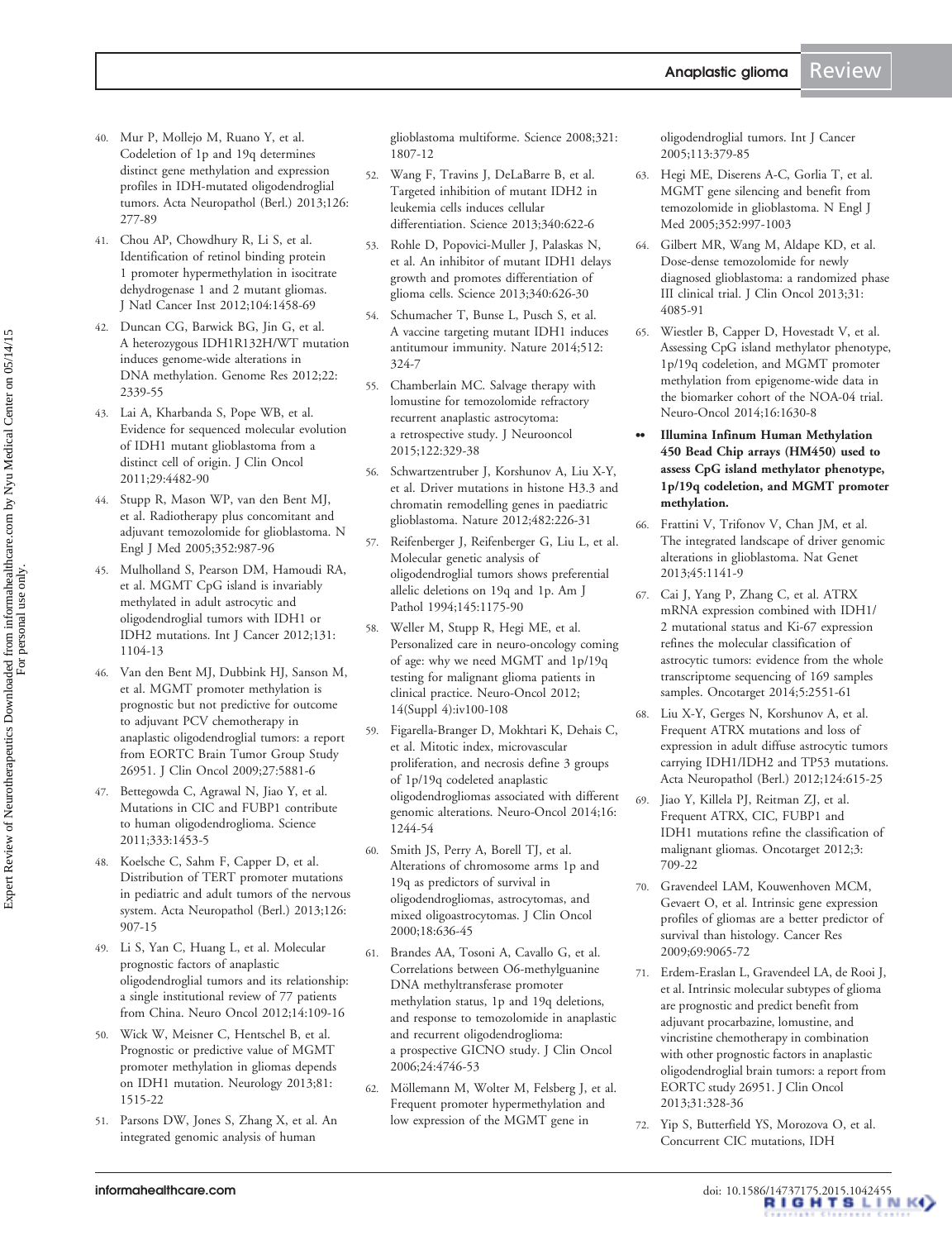<span id="page-17-0"></span>[mutations, and 1p/19q loss distinguish](http://www.ncbi.nlm.nih.gov/pubmed/22072542?dopt=Abstract) [oligodendrogliomas from other cancers.](http://www.ncbi.nlm.nih.gov/pubmed/22072542?dopt=Abstract) J Pathol 2012;226:7-16

- 73. Sahm F, Koelsche C, Meyer J, et al. [CIC](http://www.ncbi.nlm.nih.gov/pubmed/22588899?dopt=Abstract) [and FUBP1 mutations in](http://www.ncbi.nlm.nih.gov/pubmed/22588899?dopt=Abstract) [oligodendrogliomas, oligoastrocytomas and](http://www.ncbi.nlm.nih.gov/pubmed/22588899?dopt=Abstract) [astrocytomas.](http://www.ncbi.nlm.nih.gov/pubmed/22588899?dopt=Abstract) Acta Neuropathol 2012;123: 853-60
- 74. Killela PJ, Reitman ZJ, Jiao Y, et al. [TERT](http://www.ncbi.nlm.nih.gov/pubmed/23530248?dopt=Abstract) [promoter mutations occur frequently in](http://www.ncbi.nlm.nih.gov/pubmed/23530248?dopt=Abstract) [gliomas and a subset of tumors derived](http://www.ncbi.nlm.nih.gov/pubmed/23530248?dopt=Abstract) [from cells with low rates of self-renewal.](http://www.ncbi.nlm.nih.gov/pubmed/23530248?dopt=Abstract) Proc Natl Acad Sci USA 2013;110: 6021-6026
- 75. Arita H, Narita Y, Fukushima S, et al. [Upregulating mutations in the TERT](http://www.ncbi.nlm.nih.gov/pubmed/23764841?dopt=Abstract) [promoter commonly occur in adult](http://www.ncbi.nlm.nih.gov/pubmed/23764841?dopt=Abstract) [malignant gliomas and are strongly](http://www.ncbi.nlm.nih.gov/pubmed/23764841?dopt=Abstract) [associated with total 1p19q loss.](http://www.ncbi.nlm.nih.gov/pubmed/23764841?dopt=Abstract) Acta Neuropathol 2013;126:267-76
- National Comprehensive Cancer Network (NCCN). Clinical Practice Guidelines in Oncology (NCCN Guidelines) - Central Nervous System Cancers. Version I.2014. NCCN.org. (2014)
- 77. Wick W, Platten M, Meisner C, et al. [Temozolomide chemotherapy alone versus](http://www.ncbi.nlm.nih.gov/pubmed/22578793?dopt=Abstract) [radiotherapy alone for malignant](http://www.ncbi.nlm.nih.gov/pubmed/22578793?dopt=Abstract) [astrocytoma in the elderly: the](http://www.ncbi.nlm.nih.gov/pubmed/22578793?dopt=Abstract) [NOA-08 randomised, phase 3 trial](http://www.ncbi.nlm.nih.gov/pubmed/22578793?dopt=Abstract). Lancet Oncol 2012;13:707-15
- 78. Malmström A, Grønberg BH, Marosi C, et al. [Temozolomide versus standard 6-week](http://www.ncbi.nlm.nih.gov/pubmed/22578793?dopt=Abstract) [radiotherapy versus hypofractionated](http://www.ncbi.nlm.nih.gov/pubmed/22578793?dopt=Abstract) [radiotherapy in patients older than 60 years](http://www.ncbi.nlm.nih.gov/pubmed/22578793?dopt=Abstract) [with glioblastoma: the Nordic randomised,](http://www.ncbi.nlm.nih.gov/pubmed/22578793?dopt=Abstract) [phase 3 trial.](http://www.ncbi.nlm.nih.gov/pubmed/22578793?dopt=Abstract) Lancet Oncol 2012;13:916-26
- 79. Beiko J, Suki D, Hess KR, et al. [IDH1 mutant malignant astrocytomas are](http://www.ncbi.nlm.nih.gov/pubmed/24305719?dopt=Abstract) [more amenable to surgical resection and](http://www.ncbi.nlm.nih.gov/pubmed/24305719?dopt=Abstract) [have a survival benefit associated with](http://www.ncbi.nlm.nih.gov/pubmed/24305719?dopt=Abstract) [maximal surgical resection.](http://www.ncbi.nlm.nih.gov/pubmed/24305719?dopt=Abstract) Neuro-Oncol 2014;16:81-91
- 80. Chang EF, Potts MB, Keles GE, et al. [Seizure characteristics and control following](http://www.ncbi.nlm.nih.gov/pubmed/18240916?dopt=Abstract) [resection in 332 patients with low-grade](http://www.ncbi.nlm.nih.gov/pubmed/18240916?dopt=Abstract) [gliomas](http://www.ncbi.nlm.nih.gov/pubmed/18240916?dopt=Abstract). J Neurosurg 2008;108:227-35
- 81. Van den Bent MJ, Kros JM, Heimans JJ, et al. [Response rate and prognostic factors](http://www.ncbi.nlm.nih.gov/pubmed/9781544?dopt=Abstract) [of recurrent oligodendroglioma treated with](http://www.ncbi.nlm.nih.gov/pubmed/9781544?dopt=Abstract) [procarbazine, CCNU, and vincristine](http://www.ncbi.nlm.nih.gov/pubmed/9781544?dopt=Abstract) [chemotherapy. Dutch Neuro-oncology](http://www.ncbi.nlm.nih.gov/pubmed/9781544?dopt=Abstract) [Group.](http://www.ncbi.nlm.nih.gov/pubmed/9781544?dopt=Abstract) Neurology 1998;51:1140-5
- 82. Paleologos NA, Macdonald DR, Vick NA, Cairncross JG. [Neoadjuvant procarbazine,](http://www.ncbi.nlm.nih.gov/pubmed/10496285?dopt=Abstract) [CCNU, and vincristine for anaplastic and](http://www.ncbi.nlm.nih.gov/pubmed/10496285?dopt=Abstract) [aggressive oligodendroglioma.](http://www.ncbi.nlm.nih.gov/pubmed/10496285?dopt=Abstract) Neurology 1999;53:1141-3
- 83. Brandes AA, Tosoni A, Vastola F, et al. [Efficacy and feasibility of standard](http://www.ncbi.nlm.nih.gov/pubmed/15372474?dopt=Abstract) [procarbazine, lomustine, and vincristine](http://www.ncbi.nlm.nih.gov/pubmed/15372474?dopt=Abstract) [chemotherapy in anaplastic](http://www.ncbi.nlm.nih.gov/pubmed/15372474?dopt=Abstract) [oligodendroglioma and oligoastrocytoma](http://www.ncbi.nlm.nih.gov/pubmed/15372474?dopt=Abstract) [recurrent after radiotherapy. A Phase II](http://www.ncbi.nlm.nih.gov/pubmed/15372474?dopt=Abstract) [study.](http://www.ncbi.nlm.nih.gov/pubmed/15372474?dopt=Abstract) Cancer 2004;101:2079-85
- 84. Van den Bent MJ, Taphoorn MJB, Brandes AA, et al. [Phase II study of](http://www.ncbi.nlm.nih.gov/pubmed/12829671?dopt=Abstract) [first-line chemotherapy with temozolomide](http://www.ncbi.nlm.nih.gov/pubmed/12829671?dopt=Abstract) [in recurrent oligodendroglial tumors: the](http://www.ncbi.nlm.nih.gov/pubmed/12829671?dopt=Abstract) [European Organization for Research and](http://www.ncbi.nlm.nih.gov/pubmed/12829671?dopt=Abstract) [Treatment of Cancer Brain Tumor Group](http://www.ncbi.nlm.nih.gov/pubmed/12829671?dopt=Abstract) [Study 26971.](http://www.ncbi.nlm.nih.gov/pubmed/12829671?dopt=Abstract) J Clin Oncol 2003;21:2525-8
- 85. Cairncross G, Macdonald D, Ludwin S, et al. [Chemotherapy for anaplastic](http://www.ncbi.nlm.nih.gov/pubmed/7931469?dopt=Abstract) [oligodendroglioma. National Cancer](http://www.ncbi.nlm.nih.gov/pubmed/7931469?dopt=Abstract) [Institute of Canada Clinical Trials Group](http://www.ncbi.nlm.nih.gov/pubmed/7931469?dopt=Abstract). J Clin Oncol 1994;12:2013-21
- 86. Soffietti R, Ruda` R, Bradac GB, Schiffer D. [PCV chemotherapy for recurrent](http://www.ncbi.nlm.nih.gov/pubmed/9802850?dopt=Abstract) [oligodendrogliomas and oligoastrocytomas.](http://www.ncbi.nlm.nih.gov/pubmed/9802850?dopt=Abstract) Neurosurgery 1998;43:1066-73
- 87. Abrey LE, Louis DN, Paleologos N, et al. [Survey of treatment recommendations for](http://www.ncbi.nlm.nih.gov/pubmed/17435180?dopt=Abstract) [anaplastic oligodendroglioma.](http://www.ncbi.nlm.nih.gov/pubmed/17435180?dopt=Abstract) Neuro-Oncol 2007;9:314-18
- 88. Panageas KS, Iwamoto FM, Cloughesy TF, et al. [Initial treatment patterns over time for](http://www.ncbi.nlm.nih.gov/pubmed/22661585?dopt=Abstract) [anaplastic oligodendroglial tumors](http://www.ncbi.nlm.nih.gov/pubmed/22661585?dopt=Abstract). Neuro-Oncol 2012;14:761-7
- 89. Lassman AB, Iwamoto FM, Cloughesy TF, et al. [International retrospective study of](http://www.ncbi.nlm.nih.gov/pubmed/21636710?dopt=Abstract) [over 1000 adults with anaplastic](http://www.ncbi.nlm.nih.gov/pubmed/21636710?dopt=Abstract) [oligodendroglial tumors.](http://www.ncbi.nlm.nih.gov/pubmed/21636710?dopt=Abstract) Neuro-Oncol 2011;13:649-59
- 90. Taliansky-Aronov A, Bokstein F, Lavon I, Siegal T. [Temozolomide treatment for](http://www.ncbi.nlm.nih.gov/pubmed/16855865?dopt=Abstract) [newly diagnosed anaplastic](http://www.ncbi.nlm.nih.gov/pubmed/16855865?dopt=Abstract) [oligodendrogliomas: a clinical efficacy trial.](http://www.ncbi.nlm.nih.gov/pubmed/16855865?dopt=Abstract) J Neurooncol 2006;79:153-7
- 91. Mikkelsen T, Doyle T, Anderson J, et al. [Temozolomide single-agent chemotherapy](http://www.ncbi.nlm.nih.gov/pubmed/19011763?dopt=Abstract) [for newly diagnosed anaplastic](http://www.ncbi.nlm.nih.gov/pubmed/19011763?dopt=Abstract) [oligodendroglioma.](http://www.ncbi.nlm.nih.gov/pubmed/19011763?dopt=Abstract) J Neurooncol 2009;92: 57-63
- 92. Gan HK, Rosenthal MA, Dowling A, et al. [A phase II trial of primary temozolomide in](http://www.ncbi.nlm.nih.gov/pubmed/20406900?dopt=Abstract) [patients with grade III oligodendroglial](http://www.ncbi.nlm.nih.gov/pubmed/20406900?dopt=Abstract) [brain tumors.](http://www.ncbi.nlm.nih.gov/pubmed/20406900?dopt=Abstract) Neuro-Oncol 2010;12:500-7
- 93. Ducray F, del Rio MS, Carpentier C, et al. [Up-front temozolomide in elderly patients](http://www.ncbi.nlm.nih.gov/pubmed/20556480?dopt=Abstract) [with anaplastic oligodendroglioma and](http://www.ncbi.nlm.nih.gov/pubmed/20556480?dopt=Abstract) [oligoastrocytoma.](http://www.ncbi.nlm.nih.gov/pubmed/20556480?dopt=Abstract) J Neurooncol 2011;101: 457-62
- 94. Brada M, Stenning S, Gabe R, et al. [Temozolomide versus procarbazine,](http://www.ncbi.nlm.nih.gov/pubmed/20855843?dopt=Abstract) [lomustine, and vincristine in recurrent](http://www.ncbi.nlm.nih.gov/pubmed/20855843?dopt=Abstract)

[high-grade glioma.](http://www.ncbi.nlm.nih.gov/pubmed/20855843?dopt=Abstract) J Clin Oncol 2010;28: 4601-8

- 95. Vogelbaum MA, Berkey B, Peereboom D, et al. [Phase II trial of preirradiation and](http://www.ncbi.nlm.nih.gov/pubmed/18779504?dopt=Abstract) [concurrent temozolomide in patients with](http://www.ncbi.nlm.nih.gov/pubmed/18779504?dopt=Abstract) [newly diagnosed anaplastic](http://www.ncbi.nlm.nih.gov/pubmed/18779504?dopt=Abstract) [oligodendrogliomas and mixed anaplastic](http://www.ncbi.nlm.nih.gov/pubmed/18779504?dopt=Abstract) [oligoastrocytomas: RTOG BR0131](http://www.ncbi.nlm.nih.gov/pubmed/18779504?dopt=Abstract). Neuro-Oncol 2009;11:167-75
- 96. Kim Y-H, Park C-K, Cho WH, et al. [Temozolomide during and after radiation](http://www.ncbi.nlm.nih.gov/pubmed/20862518?dopt=Abstract) [therapy for WHO grade III gliomas:](http://www.ncbi.nlm.nih.gov/pubmed/20862518?dopt=Abstract) [preliminary report of a prospective](http://www.ncbi.nlm.nih.gov/pubmed/20862518?dopt=Abstract) [multicenter study.](http://www.ncbi.nlm.nih.gov/pubmed/20862518?dopt=Abstract) J Neurooncol 2011;103: 503-12
- 97. Minniti G, Arcella A, Scaringi C, et al. [Chemoradiation for anaplastic](http://www.ncbi.nlm.nih.gov/pubmed/24162810?dopt=Abstract) [oligodendrogliomas: clinical outcomes and](http://www.ncbi.nlm.nih.gov/pubmed/24162810?dopt=Abstract) [prognostic value of molecular markers](http://www.ncbi.nlm.nih.gov/pubmed/24162810?dopt=Abstract). J Neurooncol 2014;116:275-82
- 98. Shonka NA, Theeler B, Cahill D, et al. [Outcomes for patients with anaplastic](http://www.ncbi.nlm.nih.gov/pubmed/23526410?dopt=Abstract) [astrocytoma treated with chemoradiation,](http://www.ncbi.nlm.nih.gov/pubmed/23526410?dopt=Abstract) [radiation therapy alone or radiation therapy](http://www.ncbi.nlm.nih.gov/pubmed/23526410?dopt=Abstract) [followed by chemotherapy: a retrospective](http://www.ncbi.nlm.nih.gov/pubmed/23526410?dopt=Abstract) [review within the era of temozolomide](http://www.ncbi.nlm.nih.gov/pubmed/23526410?dopt=Abstract). J Neurooncol 2013;113:305-11
- 99. Douw L, Klein M, Fagel SS, et al. [Cognitive and radiological effects of](http://www.ncbi.nlm.nih.gov/pubmed/19665931?dopt=Abstract) [radiotherapy in patients with low-grade](http://www.ncbi.nlm.nih.gov/pubmed/19665931?dopt=Abstract) [glioma: long-term follow-up.](http://www.ncbi.nlm.nih.gov/pubmed/19665931?dopt=Abstract) Lancet Neurol 2009;8:810-18
- 100. Habets EJJ, Taphoorn MJB, Nederend S, et al. Health-related quality of life and cognitive functioning in long-term anaplastic oligodendroglioma and oligoastrocytoma survivors. J Neurooncol 2014;116:161-8
- 101. Johnson DR, Sawyer AM, Meyers CA, et al. [Early measures of cognitive function](http://www.ncbi.nlm.nih.gov/pubmed/22508762?dopt=Abstract) [predict survival in patients with newly](http://www.ncbi.nlm.nih.gov/pubmed/22508762?dopt=Abstract) [diagnosed glioblastoma.](http://www.ncbi.nlm.nih.gov/pubmed/22508762?dopt=Abstract) Neuro-Oncol 2012;14:808-16
- 102. Radiation therapy with concomitant and adjuvant temozolomide or radiation therapy with adjuvant PCV or temozolomide alone in treating patients with anaplastic glioma. Available from: [https://clinicaltrials.gov/ct2/](https://clinicaltrials.gov/ct2/show/NCT00887146) [show/NCT00887146](https://clinicaltrials.gov/ct2/show/NCT00887146)
- 103. Ahluwalia MS, Chang SM. [Medical therapy](http://www.ncbi.nlm.nih.gov/pubmed/24986089?dopt=Abstract) [of gliomas](http://www.ncbi.nlm.nih.gov/pubmed/24986089?dopt=Abstract). J Neurooncol 2014;119:503-12
- 104. Johnson DR, Galanis E. [Medical](http://www.ncbi.nlm.nih.gov/pubmed/25173143?dopt=Abstract) [management of high-grade astrocytoma:](http://www.ncbi.nlm.nih.gov/pubmed/25173143?dopt=Abstract) [current and emerging therapies.](http://www.ncbi.nlm.nih.gov/pubmed/25173143?dopt=Abstract) Semin Oncol 2014;41:511-22
- 105. Radiation Therapy With or Without Temozolomide in Treating Patients With Anaplastic Glioma. Available from: [https://](https://clinicaltrials.gov/ct2/show/NCT00626990) [clinicaltrials.gov/ct2/show/NCT00626990](https://clinicaltrials.gov/ct2/show/NCT00626990)

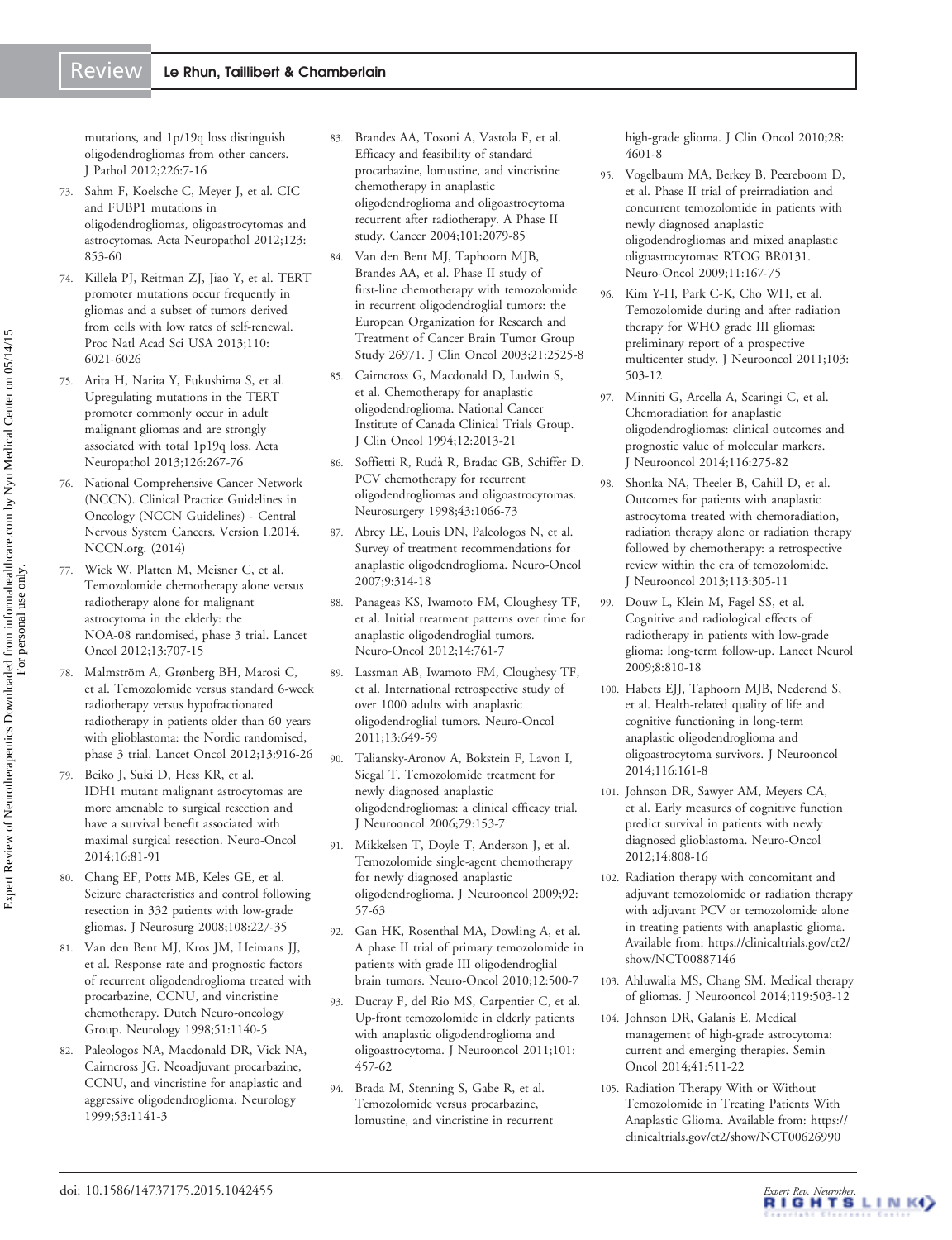- <span id="page-18-0"></span>106. Le Rhun E, Taillibert S, Chamberlain MC. [The future of high-grade glioma: Where we](http://www.ncbi.nlm.nih.gov/pubmed/25722939?dopt=Abstract) [are and where are we going](http://www.ncbi.nlm.nih.gov/pubmed/25722939?dopt=Abstract). Surg Neurol Int 2015;6:S9-44
- 107. Paleologos NA, Merrell RT. [Anaplastic](http://www.ncbi.nlm.nih.gov/pubmed/22665140?dopt=Abstract) [glioma](http://www.ncbi.nlm.nih.gov/pubmed/22665140?dopt=Abstract). Curr Treat Options Neurol 2012;14:381-90
- 108. Brem H, Piantadosi S, Burger PC, et al. [Placebo-controlled trial of safety and efficacy](http://www.ncbi.nlm.nih.gov/pubmed/7723496?dopt=Abstract) [of intraoperative controlled delivery by](http://www.ncbi.nlm.nih.gov/pubmed/7723496?dopt=Abstract) [biodegradable polymers of chemotherapy for](http://www.ncbi.nlm.nih.gov/pubmed/7723496?dopt=Abstract) [recurrent gliomas. The Polymer-brain](http://www.ncbi.nlm.nih.gov/pubmed/7723496?dopt=Abstract) [Tumor Treatment Group.](http://www.ncbi.nlm.nih.gov/pubmed/7723496?dopt=Abstract) Lancet 1995;345: 1008-12
- 109. Combs SE, Thilmann C, Edler L, et al. [Efficacy of fractionated stereotactic](http://www.ncbi.nlm.nih.gov/pubmed/16314646?dopt=Abstract) [reirradiation in recurrent gliomas: long-term](http://www.ncbi.nlm.nih.gov/pubmed/16314646?dopt=Abstract) [results in 172 patients treated in a single](http://www.ncbi.nlm.nih.gov/pubmed/16314646?dopt=Abstract) [institution.](http://www.ncbi.nlm.nih.gov/pubmed/16314646?dopt=Abstract) J Clin Oncol 2005;23:8863-9
- 110. Fogh SE, Andrews DW, Glass J, et al. [Hypofractionated stereotactic radiation](http://www.ncbi.nlm.nih.gov/pubmed/20479391?dopt=Abstract) [therapy: an effective therapy for recurrent](http://www.ncbi.nlm.nih.gov/pubmed/20479391?dopt=Abstract) [high-grade gliomas](http://www.ncbi.nlm.nih.gov/pubmed/20479391?dopt=Abstract). J Clin Oncol 2010;28: 3048-53
- 111. Yung WK, Prados MD, Yaya-Tur R, et al. [Multicenter phase II trial of temozolomide](http://www.ncbi.nlm.nih.gov/pubmed/10561351?dopt=Abstract) [in patients with anaplastic astrocytoma or](http://www.ncbi.nlm.nih.gov/pubmed/10561351?dopt=Abstract) [anaplastic oligoastrocytoma at first relapse.](http://www.ncbi.nlm.nih.gov/pubmed/10561351?dopt=Abstract) [Temodal Brain Tumor Group](http://www.ncbi.nlm.nih.gov/pubmed/10561351?dopt=Abstract). J Clin Oncol 1999;17:2762-71
- 112. Chamberlain MC, Wei-Tsao DD, Blumenthal DT, Glantz MJ. [Salvage](http://www.ncbi.nlm.nih.gov/pubmed/18361434?dopt=Abstract) [chemotherapy with CPT-11 for recurrent](http://www.ncbi.nlm.nih.gov/pubmed/18361434?dopt=Abstract) [temozolomide-refractory anaplastic](http://www.ncbi.nlm.nih.gov/pubmed/18361434?dopt=Abstract) [astrocytoma](http://www.ncbi.nlm.nih.gov/pubmed/18361434?dopt=Abstract). Cancer 2008;112:2038-45
- 113. Chamberlain MC, Tsao-Wei DD, Groshen S. [Salvage chemotherapy with](http://www.ncbi.nlm.nih.gov/pubmed/16323194?dopt=Abstract) [cyclophosphamide for recurrent](http://www.ncbi.nlm.nih.gov/pubmed/16323194?dopt=Abstract) [temozolomide-refractory anaplastic](http://www.ncbi.nlm.nih.gov/pubmed/16323194?dopt=Abstract) [astrocytoma](http://www.ncbi.nlm.nih.gov/pubmed/16323194?dopt=Abstract). Cancer 2006;106:172-9
- 114. Wong ET, Hess KR, Gleason MJ, et al. [Outcomes and prognostic factors in](http://www.ncbi.nlm.nih.gov/pubmed/10561324?dopt=Abstract) [recurrent glioma patients enrolled onto](http://www.ncbi.nlm.nih.gov/pubmed/10561324?dopt=Abstract) [phase II clinical trials](http://www.ncbi.nlm.nih.gov/pubmed/10561324?dopt=Abstract). J Clin Oncol 1999;17:2572-8
- 115. Lamborn KR, Yung WKA, Chang SM, et al. [Progression-free survival: an important](http://www.ncbi.nlm.nih.gov/pubmed/18356283?dopt=Abstract) [end point in evaluating therapy for](http://www.ncbi.nlm.nih.gov/pubmed/18356283?dopt=Abstract) [recurrent high-grade gliomas](http://www.ncbi.nlm.nih.gov/pubmed/18356283?dopt=Abstract). Neuro-Oncol 2008;10:162-70
- 116. Yung WK, Kyritsis AP, Gleason MJ, Levin VA. [Treatment of recurrent malignant](http://www.ncbi.nlm.nih.gov/pubmed/9816151?dopt=Abstract) [gliomas with high-dose 13-cis-retinoic acid.](http://www.ncbi.nlm.nih.gov/pubmed/9816151?dopt=Abstract) Clin Cancer 1996;2:1931-5
- 117. Jaeckle KA, Hess KR, Yung WKA, et al. [Phase II evaluation of temozolomide and](http://www.ncbi.nlm.nih.gov/pubmed/12805331?dopt=Abstract) [13-cis-retinoic acid for the treatment of](http://www.ncbi.nlm.nih.gov/pubmed/12805331?dopt=Abstract) [recurrent and progressive malignant glioma:](http://www.ncbi.nlm.nih.gov/pubmed/12805331?dopt=Abstract) [a North American Brain Tumor](http://www.ncbi.nlm.nih.gov/pubmed/12805331?dopt=Abstract)

[Consortium study.](http://www.ncbi.nlm.nih.gov/pubmed/12805331?dopt=Abstract) J Clin Oncol 2003;21: 2305-11

- 118. Levin VA, Prados MD. [Treatment of](http://www.ncbi.nlm.nih.gov/pubmed/1314890?dopt=Abstract) [recurrent gliomas and metastatic brain](http://www.ncbi.nlm.nih.gov/pubmed/1314890?dopt=Abstract) [tumors with a polydrug protocol designed](http://www.ncbi.nlm.nih.gov/pubmed/1314890?dopt=Abstract) [to combat nitrosourea resistance](http://www.ncbi.nlm.nih.gov/pubmed/1314890?dopt=Abstract). J Clin Oncol 1992;10:766-71
- 119. Levin VA, Prados MD, Yung WK, et al. [Treatment of recurrent gliomas with](http://www.ncbi.nlm.nih.gov/pubmed/1380989?dopt=Abstract) [eflornithine.](http://www.ncbi.nlm.nih.gov/pubmed/1380989?dopt=Abstract) J Natl Cancer Inst 1992;84: 1432-7
- 120. Kunschner LJ, Yung WKA, Levin VA, Jaeckle KA. 1999;Carboplatin and 13-cis-retinoic acid for recurrent glioblastoma multiforme. Neuro-Oncol 1999;1:320-325
- 121. Walbert T, Gilbert MR, Groves MD, et al. [Combination of 6-thioguanine, capecitabine,](http://www.ncbi.nlm.nih.gov/pubmed/20652724?dopt=Abstract) [and celecoxib with temozolomide or](http://www.ncbi.nlm.nih.gov/pubmed/20652724?dopt=Abstract) [lomustine for recurrent high-grade glioma.](http://www.ncbi.nlm.nih.gov/pubmed/20652724?dopt=Abstract) J Neurooncol 2011;102:273-80
- 122. Chamberlain MC, Kormanik P. [Salvage](http://www.ncbi.nlm.nih.gov/pubmed/10448874?dopt=Abstract) [chemotherapy with taxol for recurrent](http://www.ncbi.nlm.nih.gov/pubmed/10448874?dopt=Abstract) [anaplastic astrocytomas](http://www.ncbi.nlm.nih.gov/pubmed/10448874?dopt=Abstract). J Neurooncol 1999;43:71-8
- 123. Hess KR, Wong ET, Jaeckle KA, et al. [Response and progression in recurrent](http://www.ncbi.nlm.nih.gov/pubmed/11550320?dopt=Abstract) [malignant glioma.](http://www.ncbi.nlm.nih.gov/pubmed/11550320?dopt=Abstract) Neuro-Oncol 1999;1: 282-8
- 124. Desjardins A, Quinn JA, Vredenburgh JJ, et al. [Phase II study of imatinib mesylate](http://www.ncbi.nlm.nih.gov/pubmed/17245623?dopt=Abstract) [and hydroxyurea for recurrent grade III](http://www.ncbi.nlm.nih.gov/pubmed/17245623?dopt=Abstract) [malignant gliomas](http://www.ncbi.nlm.nih.gov/pubmed/17245623?dopt=Abstract). J Neurooncol 2007;83: 53-60
- 125. Franceschi E, Bartolotti M, Dall'Occa P, et al. Anaplastic gliomas at first recurrence: Outcome analysis. J Clin Oncol Internet 30 (suppl; abstr 2061) (2012) Available from: [http://meetinglibrary.asco.org/content/](http://meetinglibrary.asco.org/content/95929-114) [95929-114](http://meetinglibrary.asco.org/content/95929-114)
- 126. Kyritsis AP, Yung WK, Jaeckle KA, et al. [Combination of 6-thioguanine,](http://www.ncbi.nlm.nih.gov/pubmed/8905746?dopt=Abstract) [procarbazine, lomustine, and hydroxyurea](http://www.ncbi.nlm.nih.gov/pubmed/8905746?dopt=Abstract) [for patients with recurrent malignant](http://www.ncbi.nlm.nih.gov/pubmed/8905746?dopt=Abstract) [gliomas.](http://www.ncbi.nlm.nih.gov/pubmed/8905746?dopt=Abstract) Neurosurgery 1996;39:921-6
- 127. Brandes AA, Ermani M, Basso U, et al. [Temozolomide as a second-line systemic](http://www.ncbi.nlm.nih.gov/pubmed/11300334?dopt=Abstract) [regimen in recurrent high-grade glioma:](http://www.ncbi.nlm.nih.gov/pubmed/11300334?dopt=Abstract) [a phase II study.](http://www.ncbi.nlm.nih.gov/pubmed/11300334?dopt=Abstract) Ann Oncol 2001;12:255-7
- 128. Van den Bent MJ, Keime-Guibert F, Brandes AA, et al. [Temozolomide](http://www.ncbi.nlm.nih.gov/pubmed/11468326?dopt=Abstract) [chemotherapy in recurrent](http://www.ncbi.nlm.nih.gov/pubmed/11468326?dopt=Abstract) [oligodendroglioma](http://www.ncbi.nlm.nih.gov/pubmed/11468326?dopt=Abstract). Neurology 2001;57: 340-2
- 129. Chinot OL, Honore S, Dufour H, et al. [Safety and efficacy of temozolomide in](http://www.ncbi.nlm.nih.gov/pubmed/11331324?dopt=Abstract) [patients with recurrent anaplastic](http://www.ncbi.nlm.nih.gov/pubmed/11331324?dopt=Abstract) [oligodendrogliomas after standard](http://www.ncbi.nlm.nih.gov/pubmed/11331324?dopt=Abstract)

[radiotherapy and chemotherapy](http://www.ncbi.nlm.nih.gov/pubmed/11331324?dopt=Abstract). J Clin Oncol 2001;19:2449-55

- 130. Glass J, Hochberg FH, Gruber ML, et al. [The treatment of oligodendrogliomas and](http://www.ncbi.nlm.nih.gov/pubmed/1564535?dopt=Abstract) [mixed oligodendroglioma-astrocytomas with](http://www.ncbi.nlm.nih.gov/pubmed/1564535?dopt=Abstract) [PCV chemotherapy.](http://www.ncbi.nlm.nih.gov/pubmed/1564535?dopt=Abstract) J Neurosurg 1992;76: 741-5
- 131. Van den Bent MJ, Chinot O, Boogerd W, et al. [Second-line chemotherapy with](http://www.ncbi.nlm.nih.gov/pubmed/12649108?dopt=Abstract) [temozolomide in recurrent](http://www.ncbi.nlm.nih.gov/pubmed/12649108?dopt=Abstract) [oligodendroglioma after PCV \(procarbazine,](http://www.ncbi.nlm.nih.gov/pubmed/12649108?dopt=Abstract) [lomustine and vincristine\) chemotherapy:](http://www.ncbi.nlm.nih.gov/pubmed/12649108?dopt=Abstract) [EORTC Brain Tumor Group phase II](http://www.ncbi.nlm.nih.gov/pubmed/12649108?dopt=Abstract) [study 26972](http://www.ncbi.nlm.nih.gov/pubmed/12649108?dopt=Abstract). Ann Oncol 2003;14:599-602
- 132. Desjardins A, Reardon DA, Herndon JE, et al. [Bevacizumab Plus Irinotecan in](http://www.ncbi.nlm.nih.gov/pubmed/18981004?dopt=Abstract) [Recurrent WHO Grade 3 Malignant](http://www.ncbi.nlm.nih.gov/pubmed/18981004?dopt=Abstract) [Gliomas](http://www.ncbi.nlm.nih.gov/pubmed/18981004?dopt=Abstract). Clin Cancer Res Off J Am Assoc Cancer Res 2008;14:7068-73
- 133. Seystahl K, Wiestler B, Hundsberger T, et al. [Bevacizumab alone or in combination](http://www.ncbi.nlm.nih.gov/pubmed/23182901?dopt=Abstract) [with irinotecan in recurrent WHO grade II](http://www.ncbi.nlm.nih.gov/pubmed/23182901?dopt=Abstract) [and grade III gliomas](http://www.ncbi.nlm.nih.gov/pubmed/23182901?dopt=Abstract). Eur Neurol 2013;69: 95-101
- 134. Chamberlain MC, Johnston S. [Bevacizumab](http://www.ncbi.nlm.nih.gov/pubmed/19197992?dopt=Abstract) [for recurrent alkylator-refractory anaplastic](http://www.ncbi.nlm.nih.gov/pubmed/19197992?dopt=Abstract) [oligodendroglioma](http://www.ncbi.nlm.nih.gov/pubmed/19197992?dopt=Abstract). Cancer 2009;115: 1734-43
- 135. Taillibert S, Vincent LA, Granger B, et al. [Bevacizumab and irinotecan for recurrent](http://www.ncbi.nlm.nih.gov/pubmed/19414728?dopt=Abstract) [oligodendroglial tumors.](http://www.ncbi.nlm.nih.gov/pubmed/19414728?dopt=Abstract) Neurology 2009;72:1601-6
- 136. Friedman HS, Prados MD, Wen PY, et al. [Bevacizumab alone and in combination with](http://www.ncbi.nlm.nih.gov/pubmed/19720927?dopt=Abstract) [irinotecan in recurrent glioblastoma.](http://www.ncbi.nlm.nih.gov/pubmed/19720927?dopt=Abstract) J Clin Oncol 2009;27:4733-40
- 137. Norden AD, Young GS, Setayesh K, et al. [Bevacizumab for recurrent malignant](http://www.ncbi.nlm.nih.gov/pubmed/18316689?dopt=Abstract) [gliomas: efficacy, toxicity, and patterns of](http://www.ncbi.nlm.nih.gov/pubmed/18316689?dopt=Abstract) [recurrence](http://www.ncbi.nlm.nih.gov/pubmed/18316689?dopt=Abstract). Neurology 2008;70:779-87
- 138. Chamberlain MC, Johnston S. [Salvage](http://www.ncbi.nlm.nih.gov/pubmed/18953491?dopt=Abstract) [chemotherapy with bevacizumab for](http://www.ncbi.nlm.nih.gov/pubmed/18953491?dopt=Abstract) [recurrent alkylator-refractory anaplastic](http://www.ncbi.nlm.nih.gov/pubmed/18953491?dopt=Abstract) [astrocytoma](http://www.ncbi.nlm.nih.gov/pubmed/18953491?dopt=Abstract). J Neurooncol 2009;91:359-67
- 139. Reardon DA, Desjardins A, Vredenburgh JJ, et al. [Metronomic chemotherapy with daily,](http://www.ncbi.nlm.nih.gov/pubmed/19920819?dopt=Abstract) [oral etoposide plus bevacizumab for](http://www.ncbi.nlm.nih.gov/pubmed/19920819?dopt=Abstract) [recurrent malignant glioma: a phase II](http://www.ncbi.nlm.nih.gov/pubmed/19920819?dopt=Abstract) [study](http://www.ncbi.nlm.nih.gov/pubmed/19920819?dopt=Abstract). Br J Cancer 2009;101:1986-94
- 140. Zuniga RM, Torcuator R, Jain R, et al. [Efficacy, safety and patterns of response and](http://www.ncbi.nlm.nih.gov/pubmed/18953493?dopt=Abstract) [recurrence in patients with recurrent](http://www.ncbi.nlm.nih.gov/pubmed/18953493?dopt=Abstract) [high-grade gliomas treated with](http://www.ncbi.nlm.nih.gov/pubmed/18953493?dopt=Abstract) [bevacizumab plus irinotecan.](http://www.ncbi.nlm.nih.gov/pubmed/18953493?dopt=Abstract) J Neurooncol 2009;91:329-36
- 141. Poulsen HS, Grunnet K, Sorensen M, et al. [Bevacizumab plus irinotecan in the](http://www.ncbi.nlm.nih.gov/pubmed/19031176?dopt=Abstract) [treatment patients with progressive recurrent](http://www.ncbi.nlm.nih.gov/pubmed/19031176?dopt=Abstract)